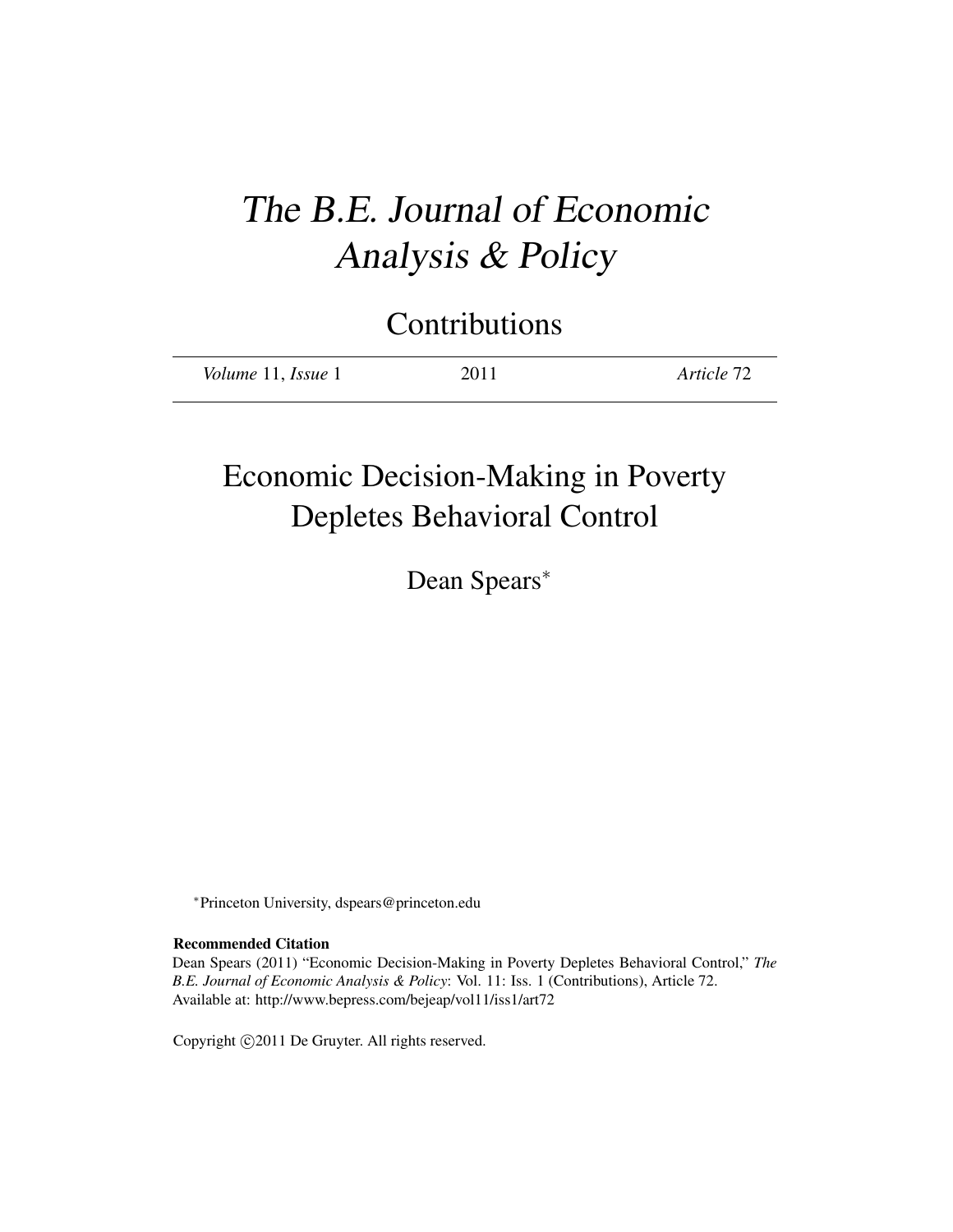# Economic Decision-Making in Poverty Depletes Behavioral Control<sup>∗</sup>

Dean Spears

#### Abstract

Economic theory and conventional wisdom suggest that time preference can cause or perpetuate poverty. Might poverty also or instead cause impatient or impulsive behavior? This paper reports a randomized lab experiment and a partially randomized field experiment, both in India, and analysis of the American Time Use Survey. In all three studies, poverty is associated with diminished behavioral control. The primary contribution of this empirical paper is to isolate the direction of causality from poverty to behavior. Three similar possible theoretical mechanisms, found in the psychology and behavioral economics literatures, cannot be definitively separated. One supported theoretical explanation is that poverty, by making economic decision-making more difficult, depletes cognitive control.

KEYWORDS: poverty, decision-making, self-control, willpower, behavioral economics, lab and field experiments, India, time use, ATUS

<sup>∗</sup>Dean Spears, dspears@princeton.edu. Princeton University. Thank you, first, to the participants, and to Vijay and Dinesh for conducting the fieldwork in Banswara. John Papp, Deepak, Pramod, and Murli helped make the experiments happen; this would have been impossible without Diane Coffey. I am thankful for comments from and discussion with Anne Case, Angus Deaton, Josephine Duh, Mike Geruso, Neha Gupta, Johannes Haushofer, Sendhil Mullainathan, Plamen Nikolov, Simone Schaner, Abby Sussman, and Jiaying Zhao. As always, however, the remaining errors are my own.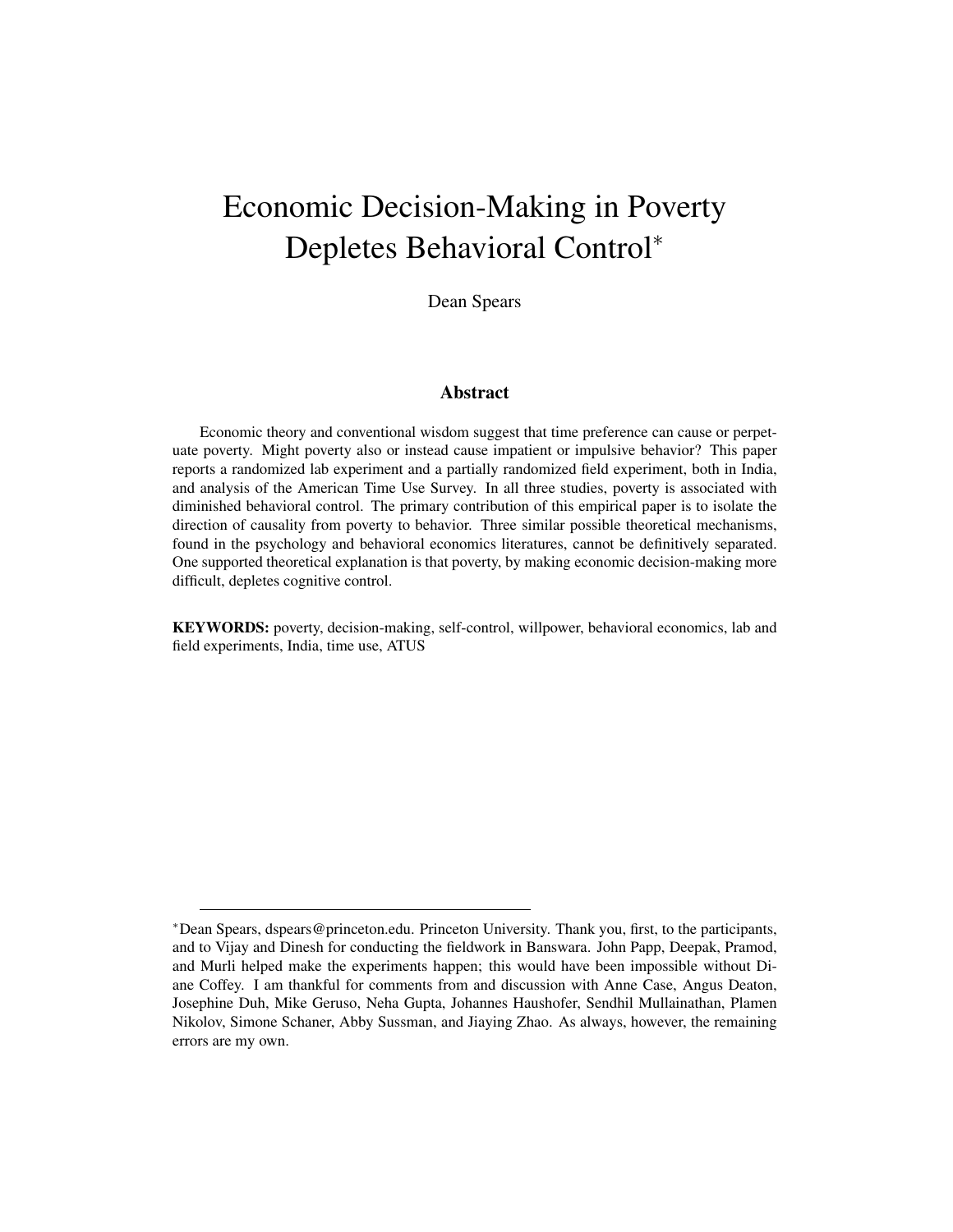# 1 Introduction

Irving Fisher (1930), detailing his Theory of Interest, explains that "a small income, other things being equal, tends to produce a high rate of impatience." This is both "rational" — immediate survival is necessary to enjoy any future income or utility at all — and "irrational" — "the effect of poverty is often to relax foresight and self-control and to tempt us to 'trust to luck' for the future."

Subsequent economists, however, generally have seen time preferences as relatively fixed properties of persons: causally prior to behavior and important determinants of who accumulates wealth and who remains poor.<sup>1</sup> Deaton (1990) observes that allowing heterogeneity in discount rates in a theory of consumption under borrowing constraints "divides the population into two groups, one of which lives a little better than hand to mouth but never has more than enough to meet emergencies, while the other, as a group, saves and steadily accumulates assets." For consumers whose impatience exceeds the rate of return to investing, remaining poor is optimal. Similarly, Lawrance (1991) proposes different rates of time preference as "one possible explanation for observed heterogeneity in savings behavior across socioeconomic classes," estimating that the poor are less patient from the fact that their consumption grows less quickly.

While time preference influences wealth directly through savings, it could also have indirect effects by shaping investments in education (cf. Card, 1995) or health (e.g. Fuchs, 1982). The behavioral economics of time-inconsistency has further focused on implications of heterogeneity in discounting, present bias, and sophistication (O'Donoghue and Rabin, 1999). Thus, Ashraf, Karlan, and Yin (2006) argue that, absent certain institutions, hyperbolic discounters are especially unlikely to save.

Yet, recent findings and theories in both psychology and economics suggest revisiting Fisher's suggestion. Indeed, poor people — like rich people — do often act impatiently. But, if there is an association between poverty and low behavioral control, could it partially reflect a causal effect of poverty on behavior, rather than the other way around? If so, what might be the mechanism?

This paper reports results of three new empirical studies. The paper's contribution is to identify, collectively among the studies, a causal effect of

<sup>&</sup>lt;sup>1</sup>A notable theoretical exception is Becker and Mulligan's (1997) model of optimal choice of "future-oriented capital."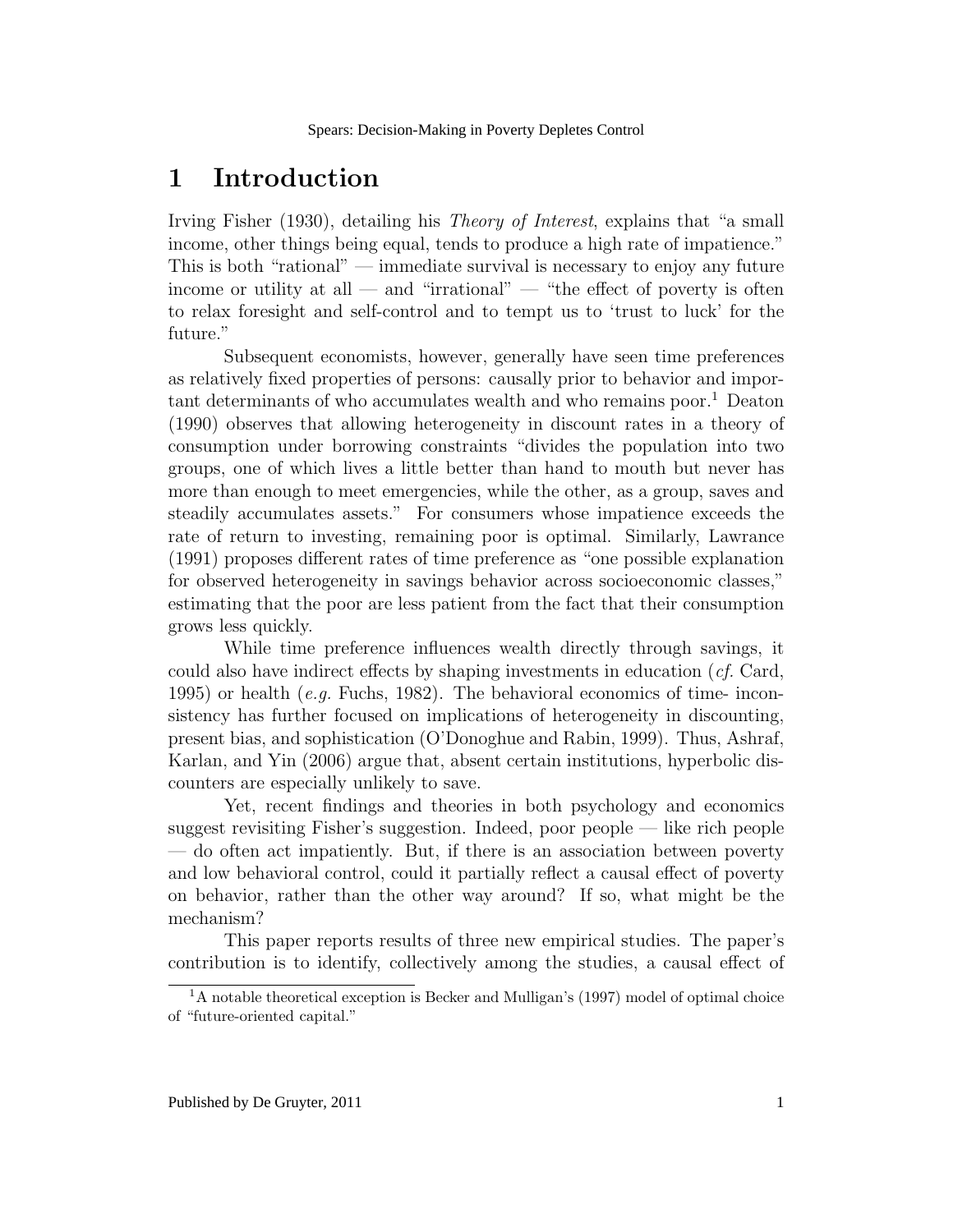poverty on behavior.<sup>2</sup> To our knowledge, this is the first paper in this literature in which participants make real economic decisions in a randomized experiment. Although causality is well-identified, the results are potentially consistent with three theoretical mechanisms from the psychology and behavioral economics literature. These are reviewed in the next subsection, and explored in depth in an appendix. The best-supported explanation may be that, in these three studies, poverty appears to have made economic decisionmaking more consuming of cognitive control for poorer people than for richer people: poverty makes even routine economic decisions more difficult.

Section 2 presents a randomized lab experiment in the field, where participants visited an experimental "store." By experimentally assigning participants to "wealth" and "poverty" in the lab, and manipulating whether participants made economic decisions, it identifies a causal effect of making economic decisions with small budgets. Section 3 reports a partially randomized field experiment. Participants, whose wealth was observed, made a real purchasing decision either before or after a task that measured their behavioral control. Choosing first was depleting only for the poorer participants, and this interactive effect was greatest for participants with the least cognitive resources. Section 4 describes patterns of secondary eating in the American Time Use Survey. Unlike other types of activity, shopping is associated with more secondary eating for poorer people, but not for richer.

### 1.1 Poverty and behavior

This paper is an empirical paper, tailored to identify a causal effect of poverty on behavior, as theorized by many prior observers. So, this paper is far from the first to suggest that poverty interacts perniciously with psychological limits and biases that are common to rich and poor people. Lewis (1959), studying Mexican slum dwellers, famously argued that poor people develop a "culture of poverty": a set of values that is adaptive to their poverty, but ulti-

<sup>2</sup>An important literature in psychology has also provided some evidence that poverty can diminish behavioral control by studying children (e.g. Brody, Flor, and Gibson, 1999, Evans, Gonnella, Marcynyszyn, Gentile, and Salpekar, 2005, Evans and English, 2002). While it remains true that children in poor households differ on average from children in non-poor households in many ways, including family background, these studies of children do rule out the confounding economic mechanism that the children's own impatience caused their poverty.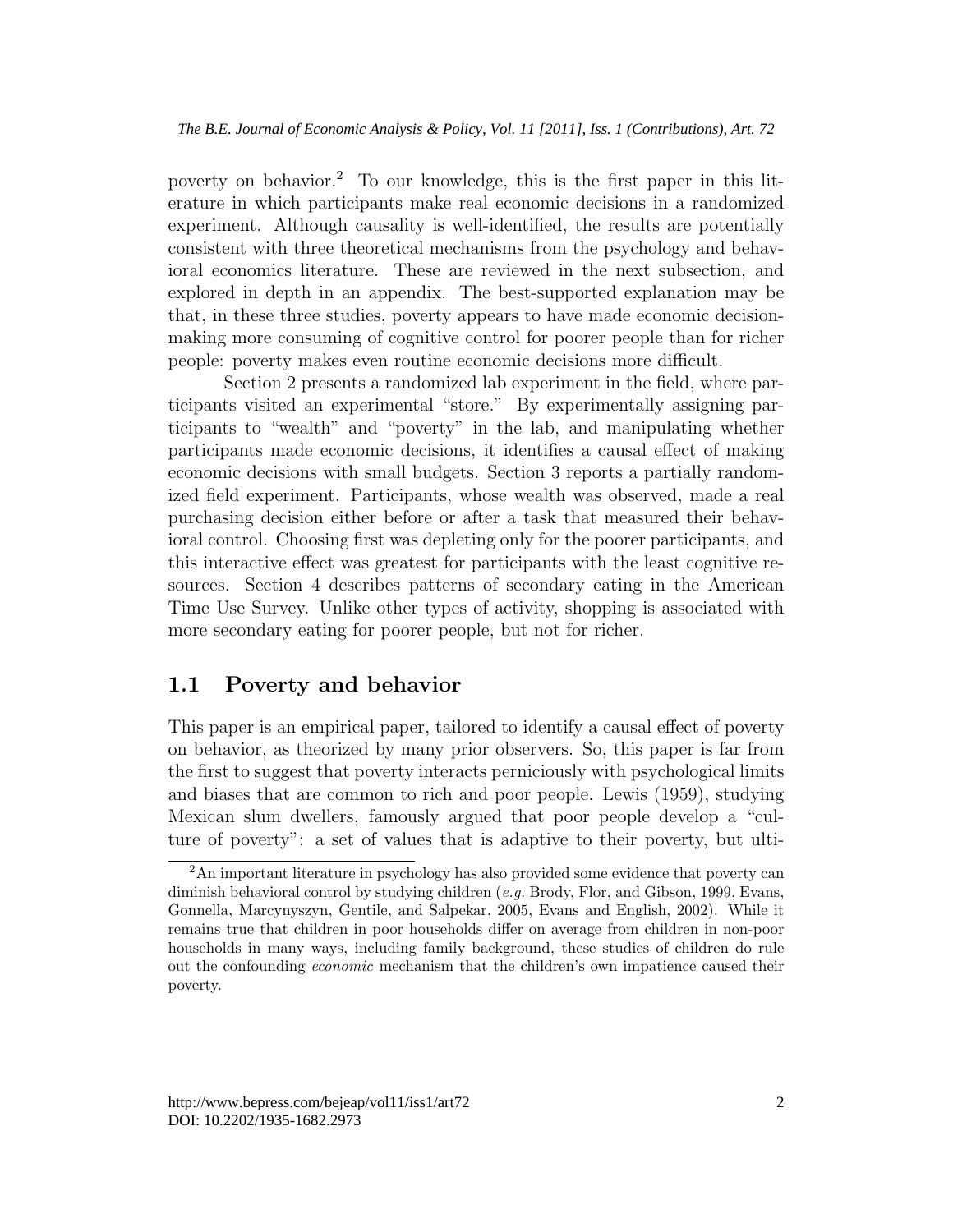mately limiting.<sup>3</sup> Banerjee (2000) detailed theoretically that poverty might change behavior either by making the poor desperate, or by leaving them vulnerable. Bertrand, Mullainathan, and Shafir (2004), Duflo (2006), and Hall (2008) all have recently proposed interactions between poverty and "behavioral" decision-making. Mullainathan and Shafir (2010), whose recent, prior studies are most related to those in this paper, demonstrate greater depleting effects on math performance by New Jersey mall shoppers of an expensive hypothetical car repair decision than an inexpensive one, with the greatest effects on less wealthy shoppers.

Poverty may have many effects on behavior, many of which could be unrelated to behavioral control.<sup>4</sup> What this paper adds to this literature is, primarily, an experimental demonstration of a causal effect of poverty on behavioral control, in particular. This paper will use "behavioral control" to include what psychologists and others write about as "willpower," "patience," "self-control," "self-regulation," or "executive" control or function: the pursuit of intentional behavioral goals, potentially despite automatic alternative behaviors or impulses.

Three theorized mechanisms, well-established within the psychological literature, could be individually or jointly responsible for this effect of poverty. The three theoretical mechanisms are similar and complementary. Each proposes a limited mental resource that poverty occupies or consumes, leaving less remaining capacity to guide or regulate behavior. These theories are not all new psychology, but they were not, in general, originally developed to be applied to poverty. To a psychologist familiar with the original theories, some of the studies in this paper might seem like replications: they are special applications to economics that show that well-known processes can also be implicated by poverty.

<sup>3</sup>Other authors, outside of economics, suggesting ways that poverty could deter people from pursuing their own interests or escaping poverty include Orwell (1937), Scott (1977), Gaventa (1982) and Karelis (2007).

<sup>&</sup>lt;sup>4</sup>In economics, for example, Bernheim, Ray, and Şevin Yeltekin (1999, 2011) model mechanism design under time inconsistency, demonstrating that credit-constrained poor people may be unable to implement personal rules that discipline their patience; Case (2001) finds effects of the South African pension on stress; Ray (2006) considers poverty's interactions with aspirations; Banerjee and Mullainathan (2010) propose that those poor people who are sophisticated about their time-inconsistent temptation will not save money that they know will be wasted in the future; Spears (2011a) finds that, given reference dependent preferences, low expectations among the poor deter labor supply in Cape Town; and Spears (2011b) finds that poverty interacts with aversion to compound lotteries to deter aspirations in El Salvador.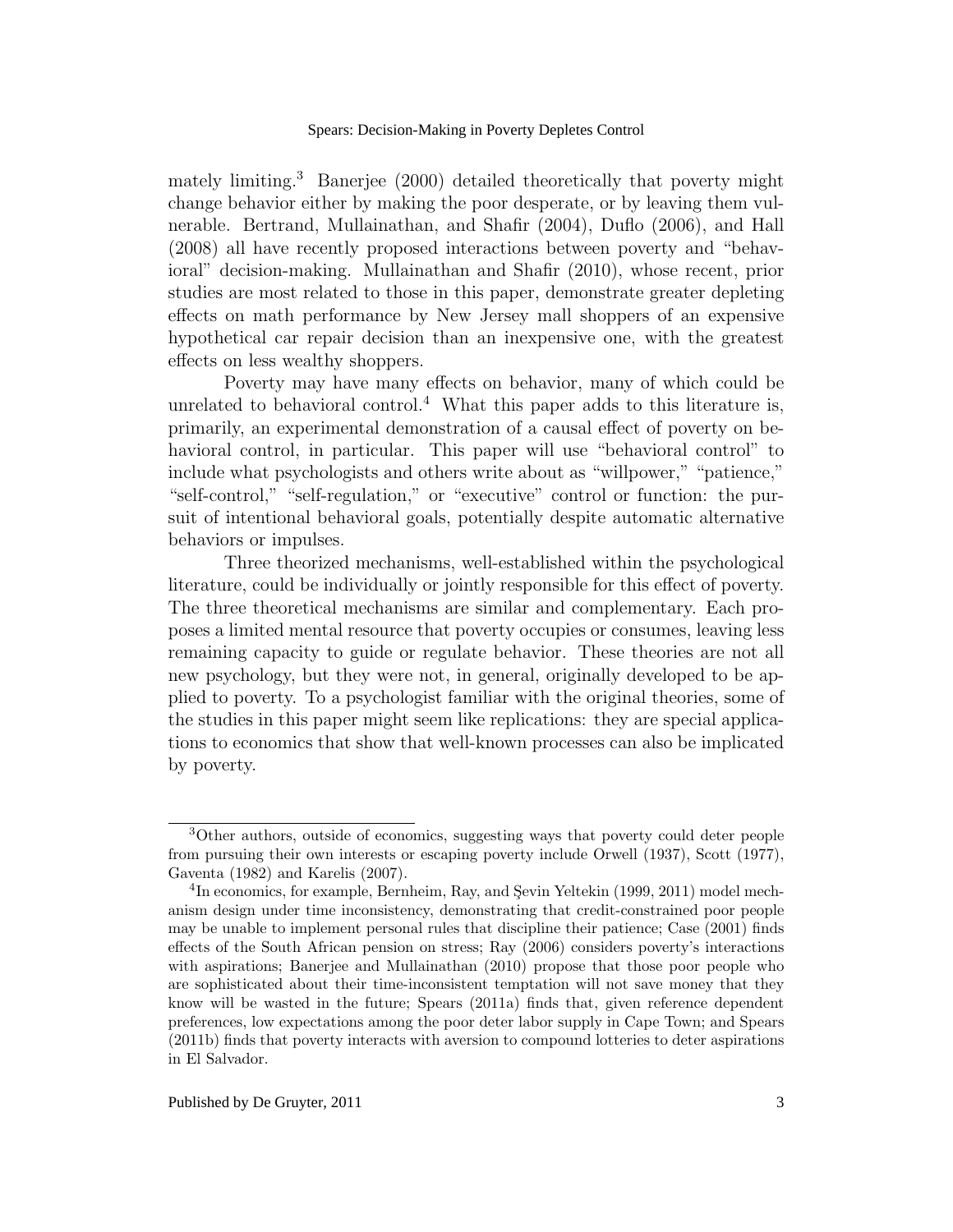*The B.E. Journal of Economic Analysis & Policy, Vol. 11 [2011], Iss. 1 (Contributions), Art. 72*



Figure 1: Theories of poverty and decision-making

http://www.bepress.com/bejeap/vol11/iss1/art72DOI: 10.2202/1935-1682.2973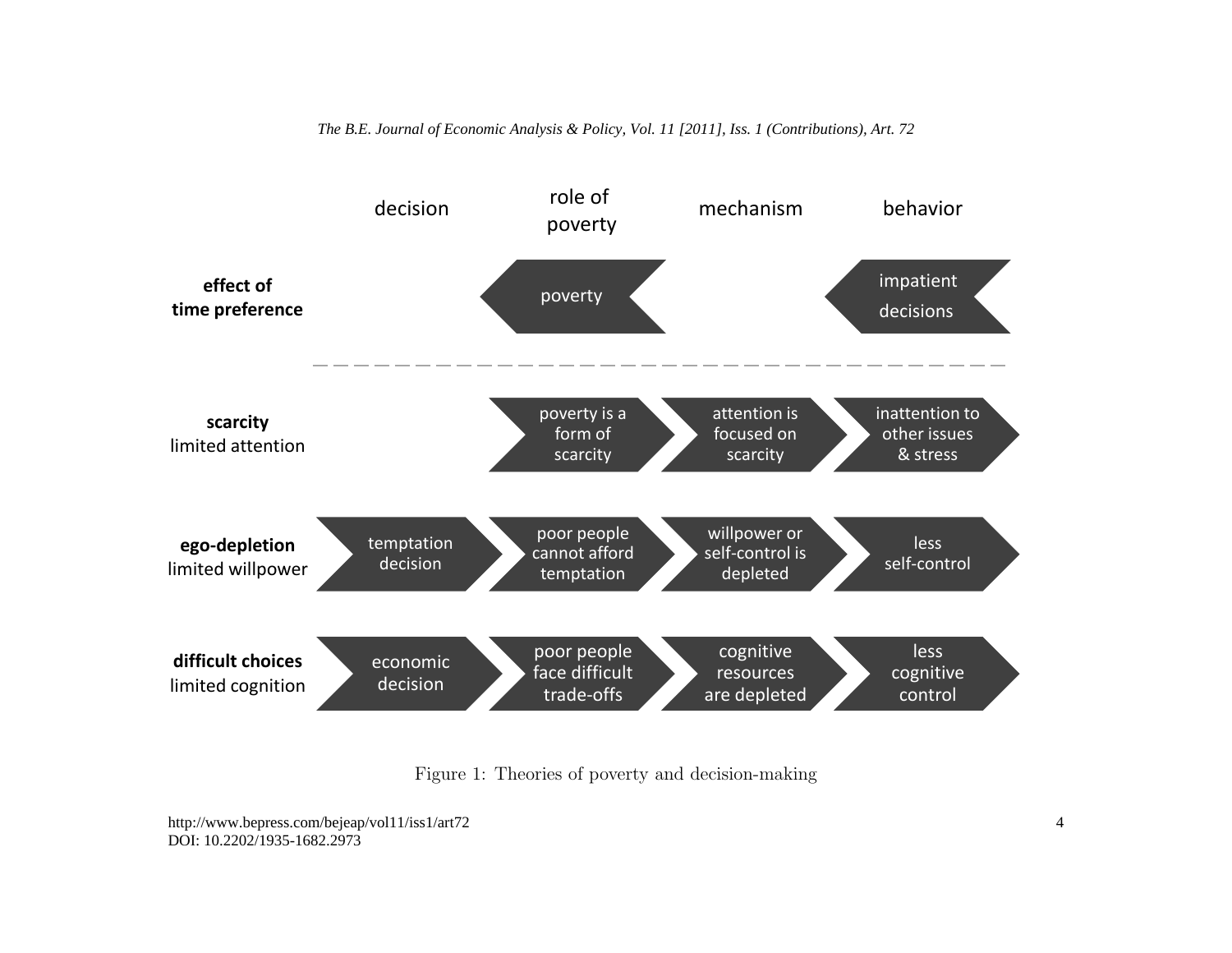Figure 1 presents the theoretical mechanisms, which are detailed in the appendix, along with a more extensive literature review. The first highlights a general effect of scarcity as a context for many economic decisions. As the figure shows, the second and third propose consequences of making particular economic decisions while poor. In these views, poverty is depleting because it changes the consequences of decision-making.

The first mechanism, recently proposed by Mullainathan and Shafir, highlights scarcity: because attention is limited, it is directed to whatever domain is scarce. They suggest that poverty, which they interpret narrowly as money scarcity, would over-occupy a person's attention, reducing performance in important decisions or behaviors unrelated to money or wealth and potentially causing over-anxiety in financial decisions.

The second, the theory of ego depletion — associated with social psychologists Roy Baumeister, Mark Muraven, Dianne Tice, and Kathleen Vohs — proposes that willpower is limited, and is consumed by resisting temptation or inhibiting behavior. For example, Baumeister, Bratslavsky, Muraven, and Tice (1998) found that lab experiment participants who first forewent chocolate chip cookies to eat radishes then subsequently persisted for less time at an impossible puzzle task than members of a control group who were not required to use self-control to resist the cookies. Applied to economics and poverty by Ozdenoren, Salant, and Silverman (forthcoming), this theory predicts that because poor people cannot afford to indulge, tempting economic decisions require them to resist, and therefore deplete their willpower.

Finally, the third theory suggests that it is cognitive control that is the key limiting constraint. Cognitive control is the cognitive process, associated with working memory, that directs attention and inhibits automatic behaviors to pursue executive goals. Because the same economic decision can represent a more conflicting trade-off among more important priorities for a poorer person, economic decision-making is more difficult in poverty than otherwise, as further observed by Mullainathan and Shafir (2010). Similarly, Spears (2009) predicted theoretically and found evidence in a field experiment that poorer people must pay deliberation costs more often than richer people — because smaller sums of money represent bigger financial stakes for the poor than the rich — with consequences for whether they make important but inexpensive investments in health.

Poverty's difficult decisions could deplete cognitive control. For example, in experiments unrelated to poverty, Wang, Novemsky, Dhar, and Baumeister (2010) find that, relative to participants making easier decisions, participants making more difficult decisions involving conflicting trade-offs are more likely to subsequently choose unhealthy snacks and entertaining, rather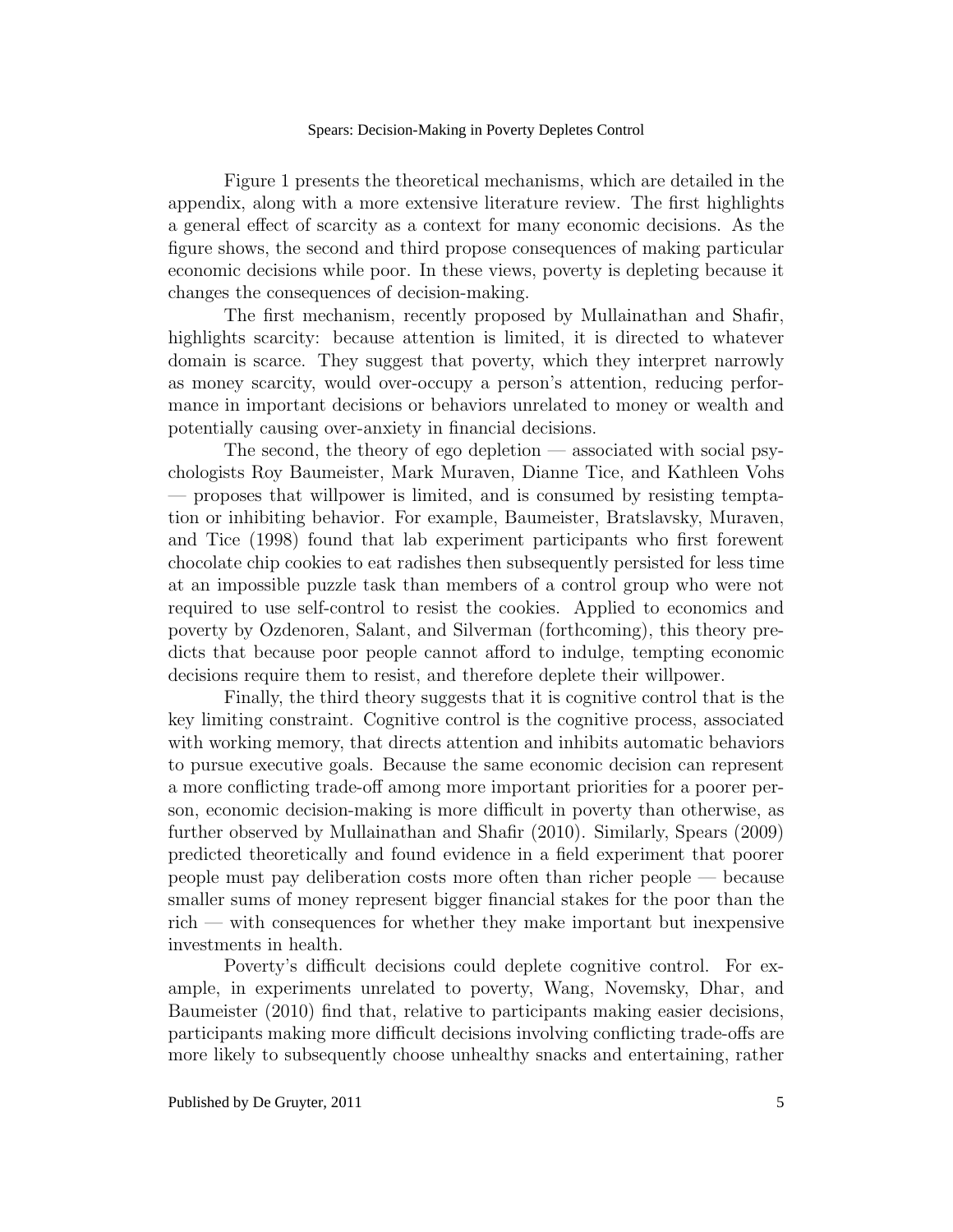than educational, movies. Because cognitive control is used both to process mental conflicts and to resist impulses in the pursuit of goals, poorer people who have had to make economic decisions could subsequently exhibit less behavioral control.

The three studies below primarily separate an effect of poverty from the countervailing effects of time preference. Additionally, they collectively may help distinguish among the theories in figure 1. However, completely distinguishing among the mechanisms may not be possible for several reasons. First, the theories are not mutually exclusive; all three mechanisms could simultaneously impact the poor. Second, they all similarly propose that poverty is particularly depleting of limited mental resources. Finally, they belong to different traditions within psychology – for example, limited willpower is from social psychology, and limited cognitive control from cognitive psychology – and therefore may describe similar phenomena according to different paradigms.<sup>5</sup>

The clearest distinction may be that the theories of limited willpower and cognition both describe effects of making decisions while being poor; in contrast, the theory of limited attention describes an effect of scarcity, potentially influencing behavioral control even without prior decision-making. Evidence that depletion only follows decision-making could, therefore, be evidence for the willpower or cognitive mechanisms. Further, showing that economic decision-making causes depletion even when the decision does not involve resisting temptation would be evidence for the cognitive mechanism, rather than the ego depletion mechanism. Finally, finding that the effect of poverty on behavioral control depends on a person's stock of one of the hypothesized resources – attention, willpower, or cognitive control – would suggest that depletion of that resource is an important mechanism. The studies below may be suggestive among these distinctions, but their most important implication is that some combination of these three similar mechanisms matters for the behavioral control of the poor.

# 2 Lab experiment in the field

In July 2010, we conducted a lab experiment in Banswara, a small city in rural southern Rajasthan, in India. The participants were locally recruited casual laborers who had been hired to participate in this research as a day's work. The

<sup>5</sup>As an example of the difficulty in separating these theories from different sub-disciplines of psychology in these applied experiments, a recent working paper by Kool and Botvinick (2011) proposes a limited-cognition account for experiments documenting "ego" depletion of self-control.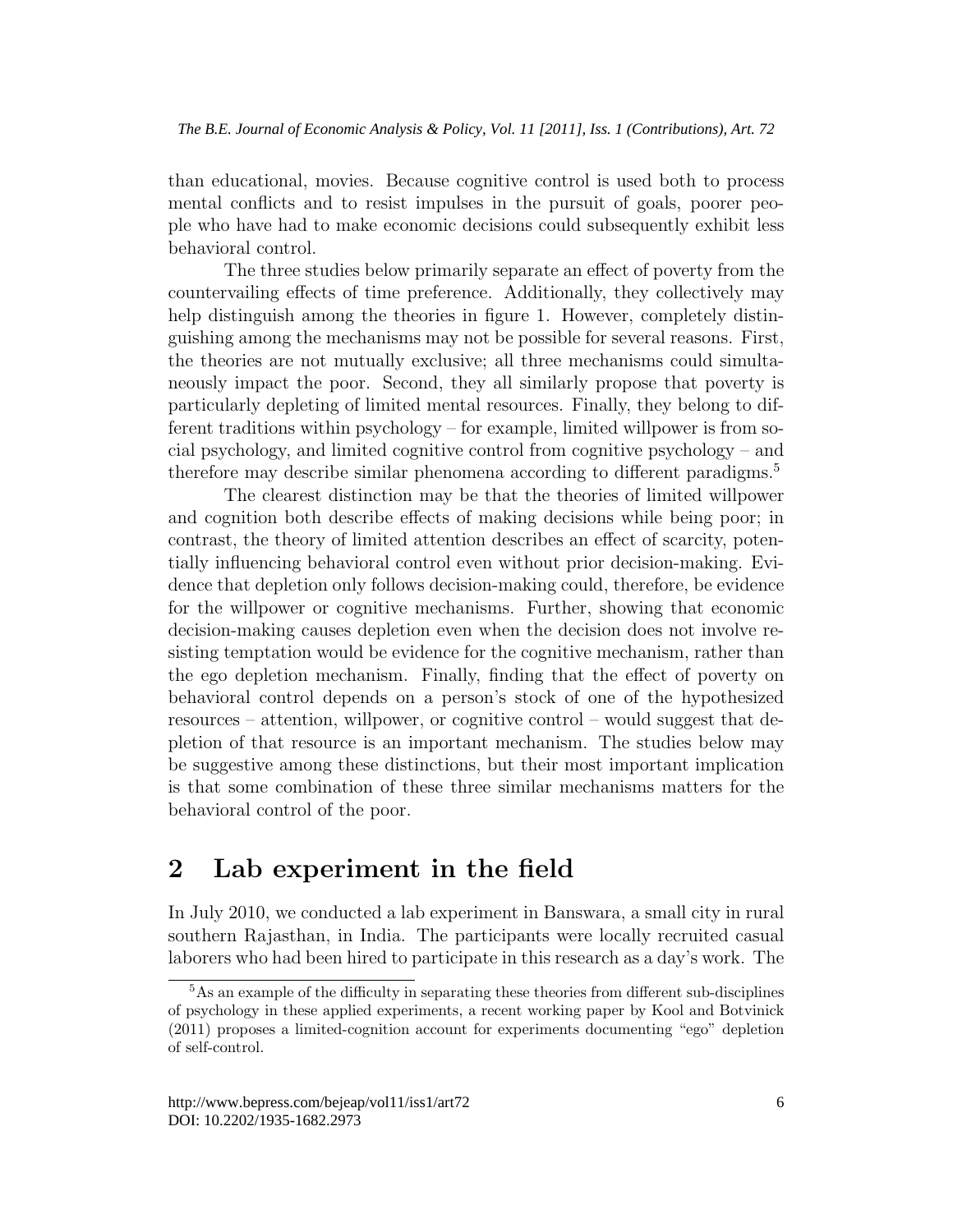experiment randomly assigned "wealth" and "poverty" in the experiment's context. This isolated an effect of poverty, ruling out reverse causality.

# 2.1 Procedure

The experiment had three stages. First, participants played a "store game" that required some of them to make an economic decision, out of a randomly assigned larger or smaller budget. Second, participants' behavioral control was measured on two tasks. The experiment was designed to estimate the effect of different experimental treatments within the store game on performance in the behavioral tasks. Third, participants were asked a set of economic and demographic survey questions. The experiment was conducted in Vagri, a language similar to Hindi. The experiment involved two research assistants; they did not know our hypotheses.

### 2.1.1 Store game: depletion

In the store game, participants completed a simple economic transaction under one of four experimental conditions. They were told to imagine that the experimental room was a store. In the lab were the three items available at the store: a 500ml bottle of cooking oil, a tiffin (a metal food storage container), and a bundle of synthetic rope.

Participants were randomly assigned to receive either one or two of these items for free — thus, to be relatively "poor" with a smaller budget at the store, or "rich" with a larger budget at the store, although these terms were not used in the experiment. In particular, richer participants could afford both of the typically more desirable items (the oil and the tiffin), while the poorer participants had to choose between them. Participants were also independently randomly assigned to either be allowed and required to choose which item or items they would receive, or to simply be told which they would receive. Thus, each was randomly assigned to one of four conditions:

 $\{(rich, choice), (poor, choice), (rich, no, choice), (poor, no, choice)\}.$ 

In the no-choice condition, goods were given in the same distribution as they were chosen by participants in the choice condition. In both conditions, it was made clear to participants that they did not have to pay for the items, either out of pocket or out of their participation payment.

Randomization into receiving one or two items was done physically: the participant pulled a card with one or two dots out of a bucket. This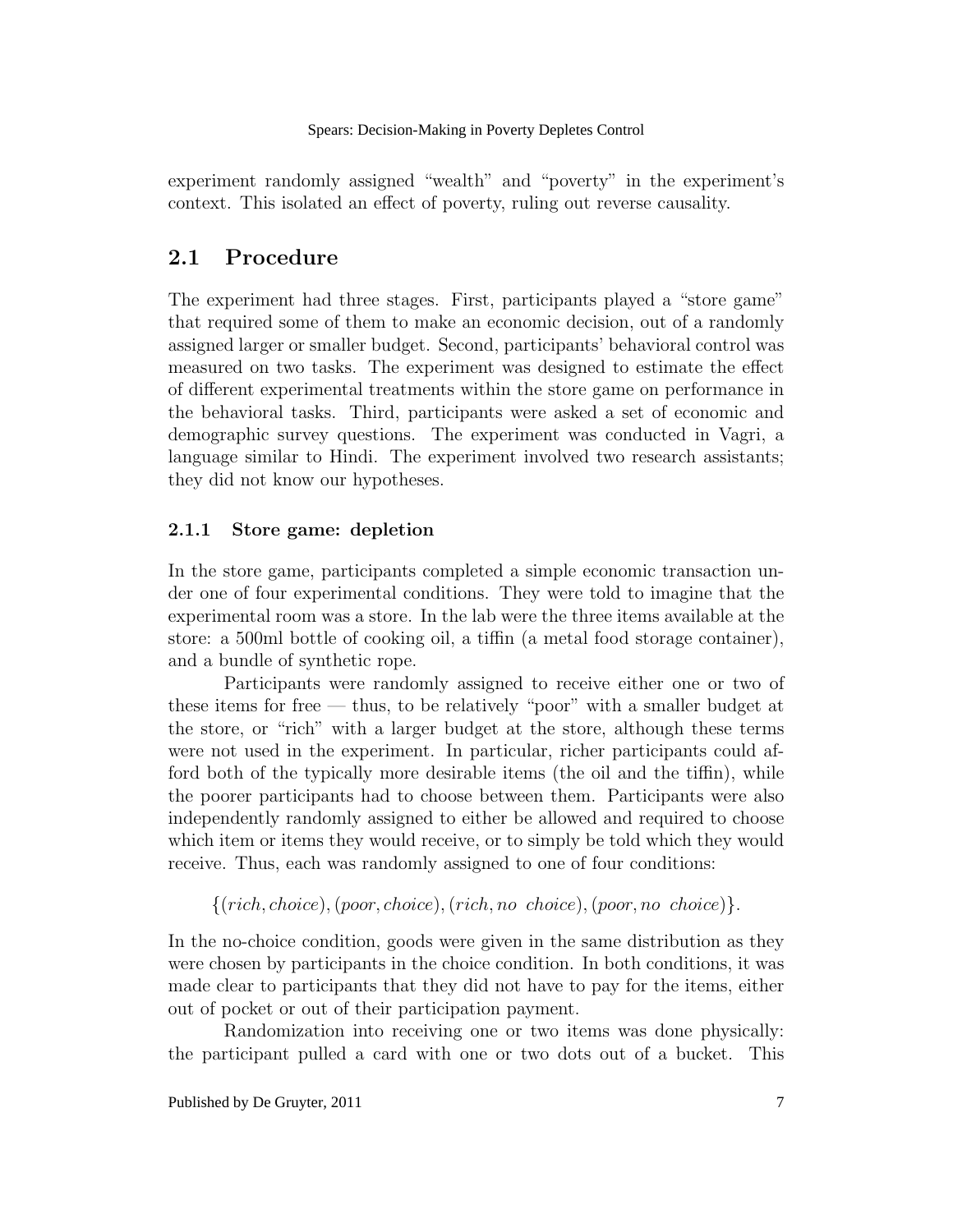

Figure 2: Two handgrips, similar to the ones used in the experiments

was done to ensure that the unequal distribution of prizes would seem fair, but happened before the participant was told what the randomization would determine, to prevent anticipatory utility. Assignment to choice conditions was done randomly in advance with a computer, and participants were not told that having choice or not was a randomized experimental condition.

# 2.1.2 Handgrip and Stroop task: behavioral control

After playing the store game, participants' performance was measured on two tasks: first squeezing a handgrip and then a Stroop-like task, which will be described below. Handgrip squeezing time is a common dependent variable in ego depletion experiments in social psychology (e.g. Muraven, Tice, and Baumeister, 1998); the Stroop task is more commonly used as a measure of executive control in cognitive psychology (e.g. Mullainathan and Shafir, 2010). Ultimately, the experiment will find very similar results for both, suggesting that they measure related resources used to produce behavioral control.

The handgrip was commercially-purchased exercise equipment, consisting of two padded bars connected with a spring (see figure 2). Participants were asked to squeeze the handgrip as long as they could, and were stopped after three minutes if still squeezing. Squeezing time ranged from a minimum of 22 seconds to a maximum of 180, with a mean of 103. Prior research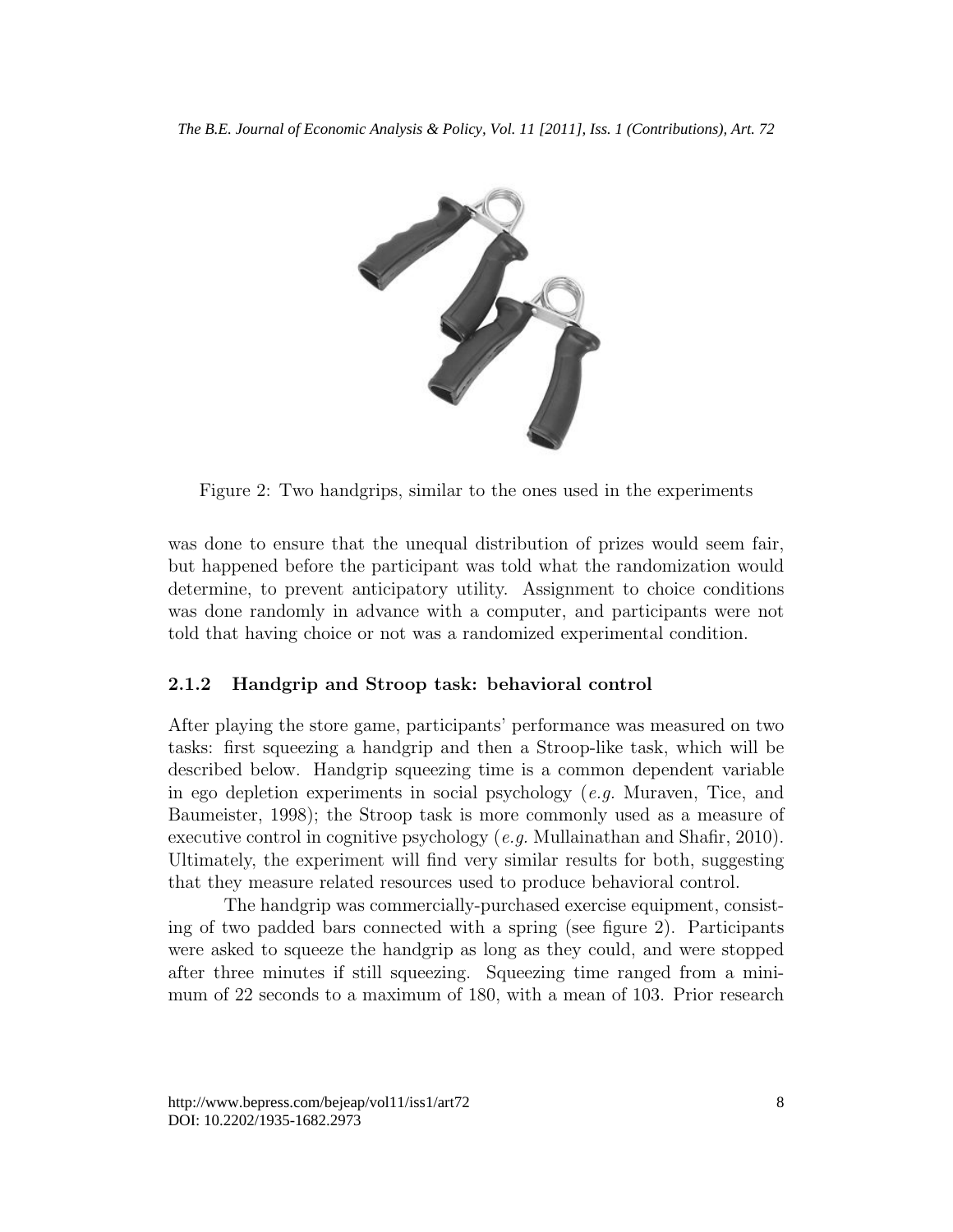has often used handgrips to measure control.<sup>6</sup> For example, Muraven et al. (1998) find that after being asked to control their emotions during an upsetting movie, participants did not squeeze a similar handgrip as long as control-group participants did who merely watched the movie.

In the Stroop-like task, participants were shown cards on which a singledigit number was repeated several times. They were asked to say then number of times the number was shown, not the number itself. For example, if the card shows "5 5," the answer is "two" not "five." A research assistant first discussed two example cards with each participant and then flipped one at a time through eight cards in a fixed order. Participants' accuracy was recorded; scores ranged from 0 to 8 with a median of 6.

The canonical Stroop (1935) task involves naming the color of the ink that a word is printed in, not the color that the word names. This is difficult because it requires overriding the response of reading the color word, which is more automatic. For example, Richeson and Shelton (2003) show that experimental participants who have practiced self-regulation in an interracial interaction perform worse in a subsequent color-naming Stroop task. They find that performance is worsened only for those participants for whom the initial task would be depleting: in their experiment, people with high racial prejudice scores.

In this population of Vagri-speaking day laborers, reading words would not be automatic, as intended in the Stroop task, because many are illiterate. Flowers, Warner, and Polansky (1979) modified the Stroop test to use numbers. Reading numbers is more automatic than counting even for illiterate people, due to their familiarity with money, so this Stroop-like task measures behavioral control. For example, Mullainathan and Shafir measure the difference in Tamil sugar cane farmers' performance on a numerical Stroop task before and after their harvest.

### 2.1.3 Participants

The experiment's 57 participants were adult men who were recruited in the early morning from an outdoor meeting-point that serves as an informal market for casual day labor. Participants were hired to participate in the study as their work for the day and were paid 100 rupees, in addition to the items they received in the experimental game. Participants waited in a large room with

 $6$ According to Muraven et al. (1998) "squeezing a handgrip is a well-established measure of self-regulatory ability," because "prior research has concluded that maintaining a grip is almost entirely a measure of self-control and has very little to do with overall bodily strength" (777). Even if this is false, participants are randomly assigned to treatments.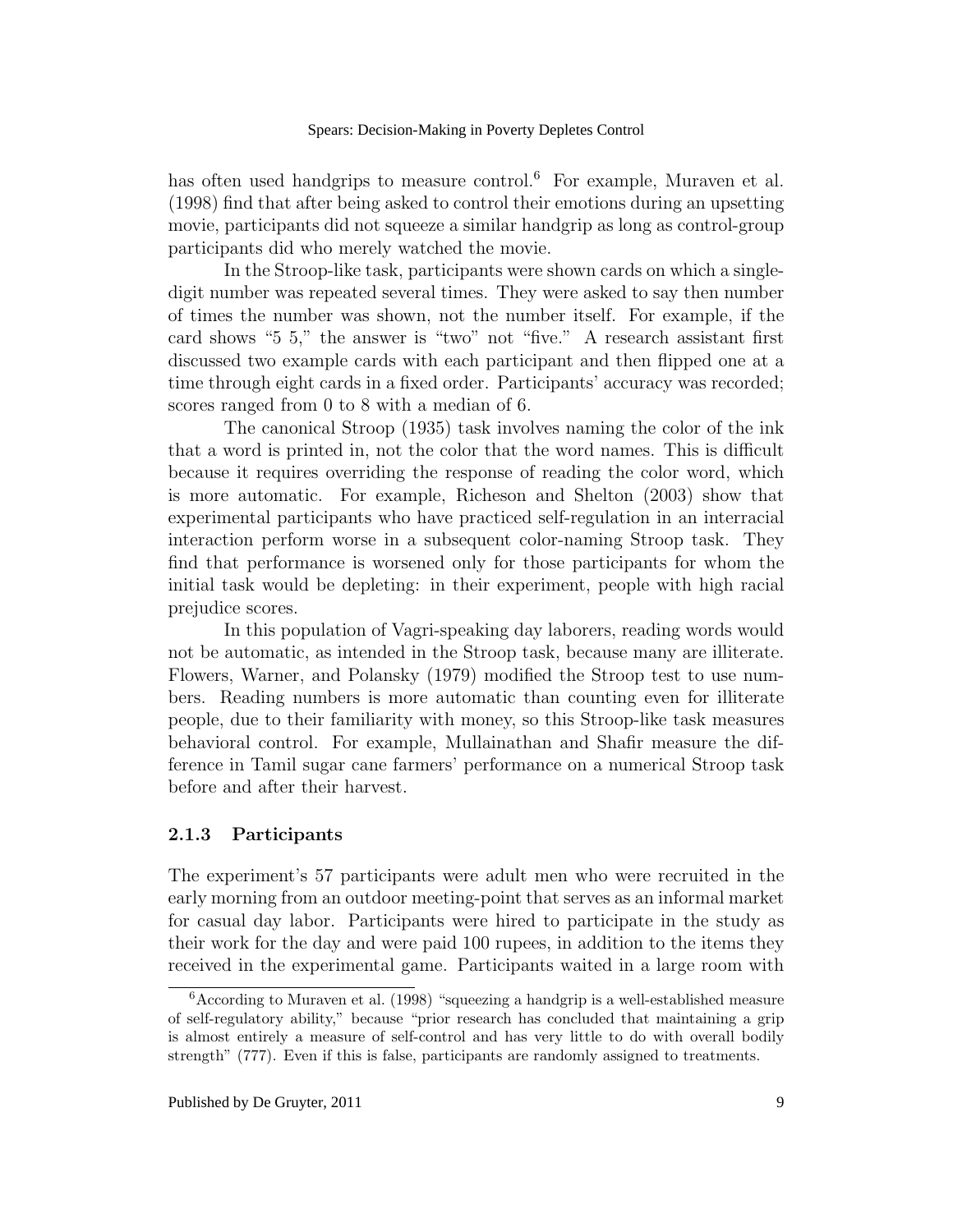a monitor until called individually and in a random order to a smaller room for the experiment. Each participant was required to leave the study site after the experiment.

The experiment was conducted over two consecutive days. On the second day, participants were recruited from a bus stand located in a different part of the city from the first day's recruitment site; most were just arriving in Banswara to begin a period of temporary labor migration. Each participant had his picture taken at the end of the experiment to ensure that he did not participate again the next day. No participant, during debriefing, reported having heard of this study before coming to the experiment. The research assistants believe that no participant had any information about the particular games, decisions, and tasks in the experiment.

## 2.2 Econometric strategy and validity

Did economic decision-making deplete cognitive resources of the poor and worsen subsequent behavioral control? The answer requires an estimate of the interaction between poverty and choice:

$$
\bar{z}_i = \beta_0 + \beta_1 \text{poor}_i + \beta_2 \text{choice}_i + \beta_3 \text{poor}_i \times \text{choice}_i + \varepsilon_i,\tag{1}
$$

where *poor* and *choice* are dummy indicators for experimental assignment and  $\bar{z}_i$  is the mean of the z-score of participant i's performance in the two measures, squeezing time and Stroop accuracy.

Does poverty change behavior? The causal interpretation of the coefficients derives from the random assignment of experimental treatments. In particular, participants' budgets were randomly assigned, ruling out that choices determined their wealth at the lab store. Table 1 reports summary statistics for survey questions and verifies that, in this finite sample, randomization did not produce any statistically observable differences.

If economic decisions in poverty deplete resources used for behavioral control, then  $\hat{\beta}_3$  should be negative. On the other hand, if scarcity itself drives any effect of poverty on depletion, the negative effect should be found in  $\hat{\beta}_1 < 0$ , not  $\hat{\beta}_3$ : no choice is necessary for poverty to worsen performance through this mechanism. Alternatively,  $\hat{\beta}_1$  can be interpreted as controlling for experimenter demand, if participants who receive more are more willing to perform experimental tasks.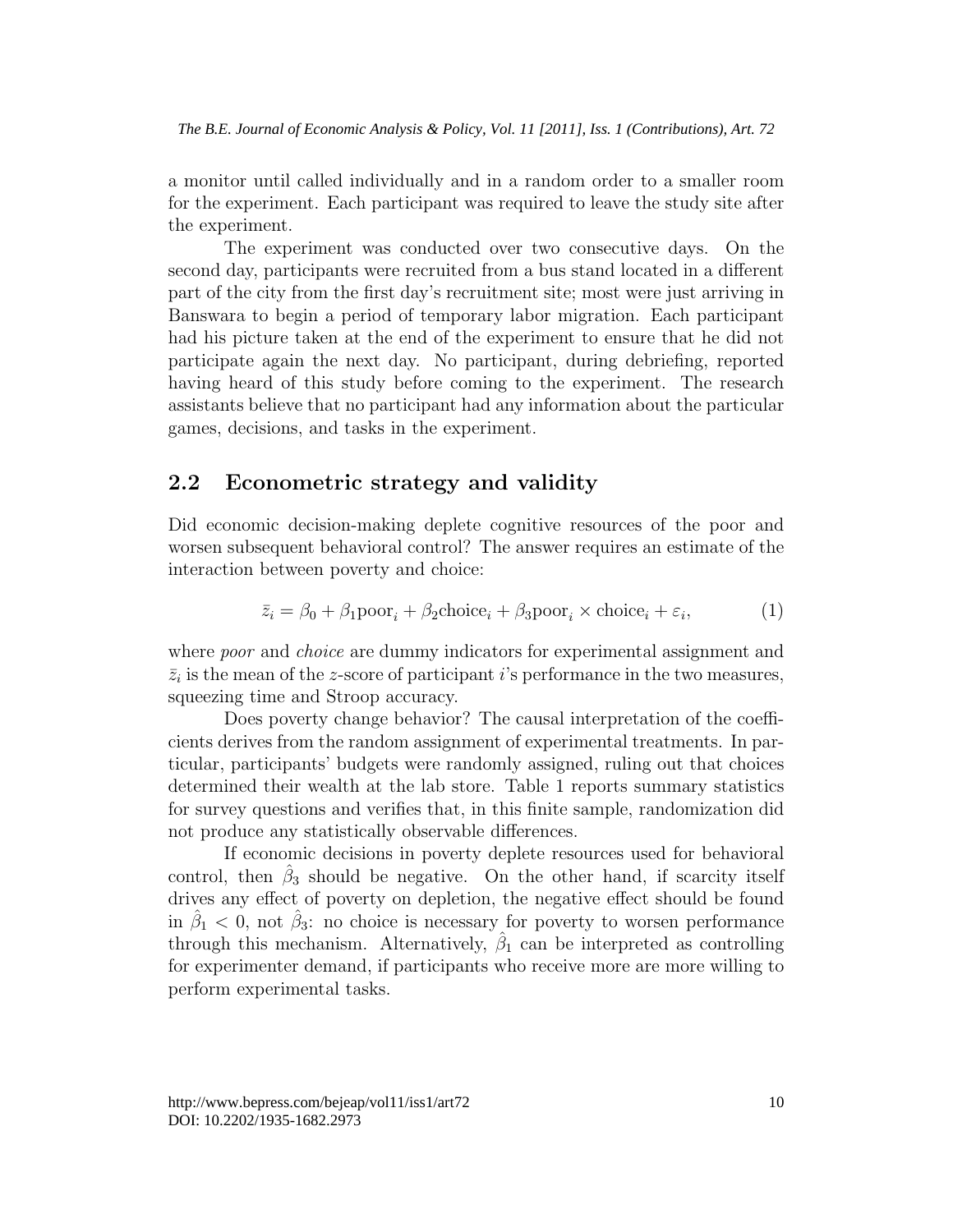Spears: Decision-Making in Poverty Depletes Control

| Table 1. Bab experiment. Duminary statistics by experimental group |       |           |       |       |        |            |  |  |
|--------------------------------------------------------------------|-------|-----------|-------|-------|--------|------------|--|--|
|                                                                    |       | no choice |       |       | choice |            |  |  |
|                                                                    |       | rich      | poor  | rich  | poor   | $F_{3,53}$ |  |  |
| age                                                                | 26.65 | 27.54     | 24.00 | 26.73 | 28.00  | 0.64       |  |  |
| married                                                            | 0.95  | 0.92      | 0.92  | 0.93  | 1.00   | 0.40       |  |  |
| school                                                             | 0.70  | 0.69      | 0.62  | 0.80  | 0.69   | 0.37       |  |  |
| knows day of week                                                  | 0.61  | 0.69      | 0.54  | 0.47  | 0.75   | 1.08       |  |  |
| $\, n$                                                             | 57    | 13        | 13    | 15    | 16     |            |  |  |

Table 1: Lab experiment: Summary statistics by experimental group

Table 2: Lab experiment: Performance z-scores by experimental treatment

|                      | (1)      | $\left( 2\right)$ | (3)      | (4)                |
|----------------------|----------|-------------------|----------|--------------------|
|                      |          | full sample       |          | chose or given oil |
| poor                 | 0.0627   | 0.0835            | 0.541    | 0.794              |
|                      | (0.253)  | (0.260)           | (0.463)  | (0.362)            |
| choice               | 0.532    | 0.565             | 0.519    | 0.577              |
|                      | (0.213)  | (0.209)           | (0.225)  | (0.226)            |
| poor $\times$ choice | $-0.726$ | $-0.736$          | $-1.402$ | $-1.645$           |
|                      | (0.342)  | (0.370)           | (0.550)  | (0.451)            |
| covariates           |          |                   |          |                    |
| $\mathcal{C}$        | $-0.125$ | 0.385             | $-0.125$ | 0.452              |
|                      | (0.164)  | (0.348)           | (0.167)  | (0.341)            |
| $\, n$               | 57       | 57                | 36       | 36                 |

Robust standard errors in parentheses. Covariates are age, whether married, ever school, and whether the participant correctly reported the day of the week. The dependent variable is the mean of the respondent's standardized  $z$  score of handgrip and Stroop performance.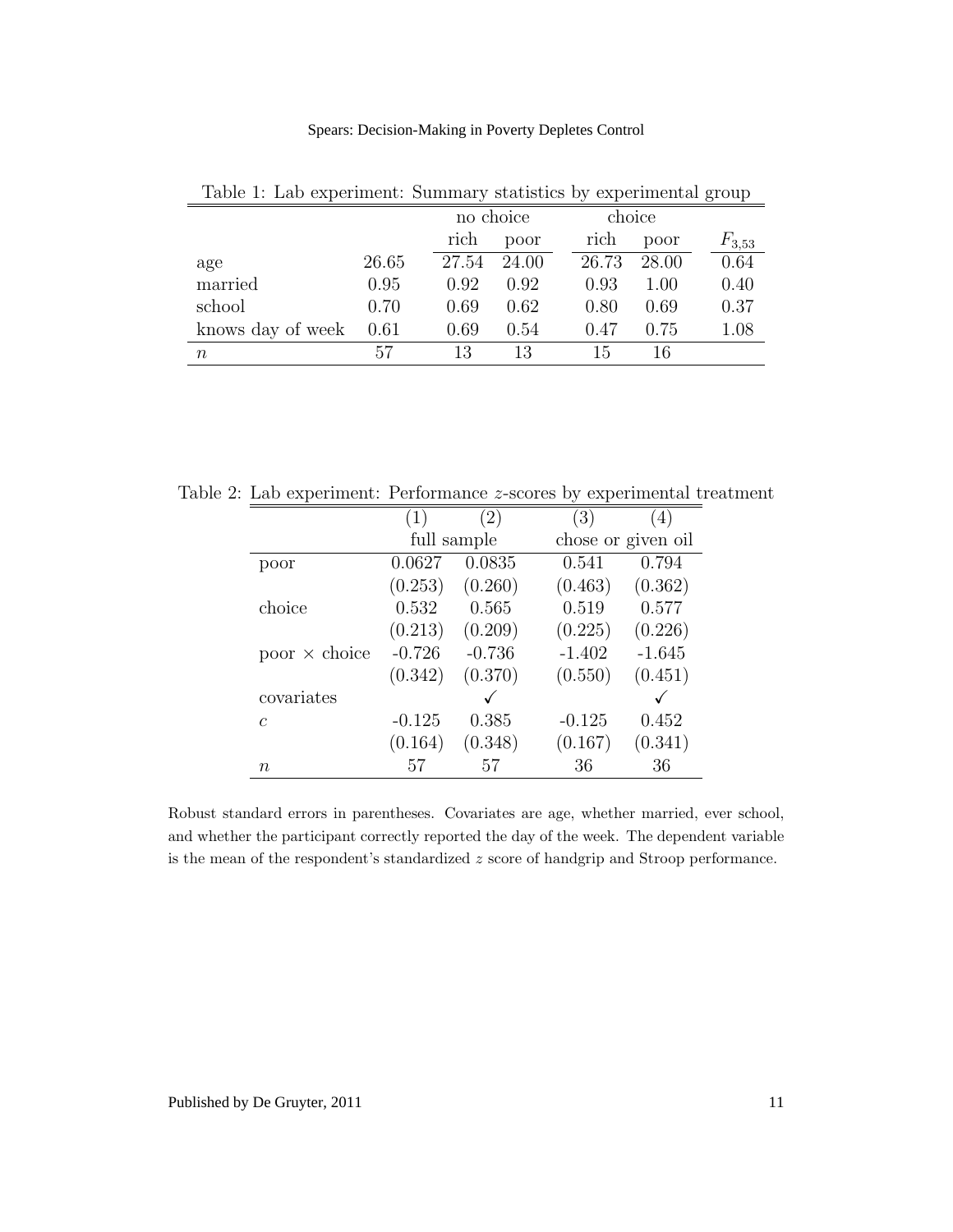# 2.3 Results

Table 2 presents the results. Being randomly assigned to face a difficult economic decision with a small budget caused worse performance:  $\hat{\beta}_3 < 0$ . The table presents robust standard errors, but with such a small sample, nonparametric randomization inference can be used, randomly re-assigning outcomes to experimental groups. This procedure produces one- and two-sided  $p$ -values of 0.023 and 0.047 for the estimate of the coefficient on the interaction.<sup>7</sup>

Columns 2 and 4 include controls for age, whether married, ever school, and whether the participant correctly reported the day of the week. These controls are unnecessary in a randomized experiment and potentially biasing in a finite sample (Freedman, 2008), but are included as a robustness check. The lack of a direct effect of being assigned to receive two goods rather than one is evidence that the performance depletion is not due to an experimenter demand effect or reciprocity in which participants are more eager to please the experimenter after receiving a greater gift.

Isolating the direction of causality was the goal of this study. Still, we can tentatively ask: through what mechanism might experimental poverty have had this effect? There was no direct effect of prizes being scarce but out of the participant's control:  $\hat{\beta}_1$  cannot be distinguished from zero. Scarcity caused worse performance only when tests followed an economic decision. This suggests that one of the two theories that specified a particular role for decision-making – the theories of limited willpower and limited cognitive control – may have been responsible.

Between these two, did participants only demonstrate subsequent behavioral depletion when they had used willpower to resist temptation? The data can only suggest an answer. The important distinction between rich and poor experimental conditions is that "rich" participants could afford two items, while "poor" participants could only afford one; it does not directly matter which items participants might prefer or why. However, while not crucial to the experiment's primary purpose of isolating a causal effect of poverty, the oil and tiffin were used in the experiment because their interpretation might clarify the mechanism of poverty's effect.

<sup>7</sup>Results using only handgrip or Stroop performance, rather than their mean, as the dependent variable are similar: the standarized coefficient estimates of the interaction are -0.77 ( $p = 0.15$ ) for the math questions alone and -0.69 ( $p = 0.20$ ) for the handgrip. The standard errors are larger because the single measures are more noisy than the averages; the variance of the mean is 46 percent of the variances of the two individual measures (both constructed to be 1).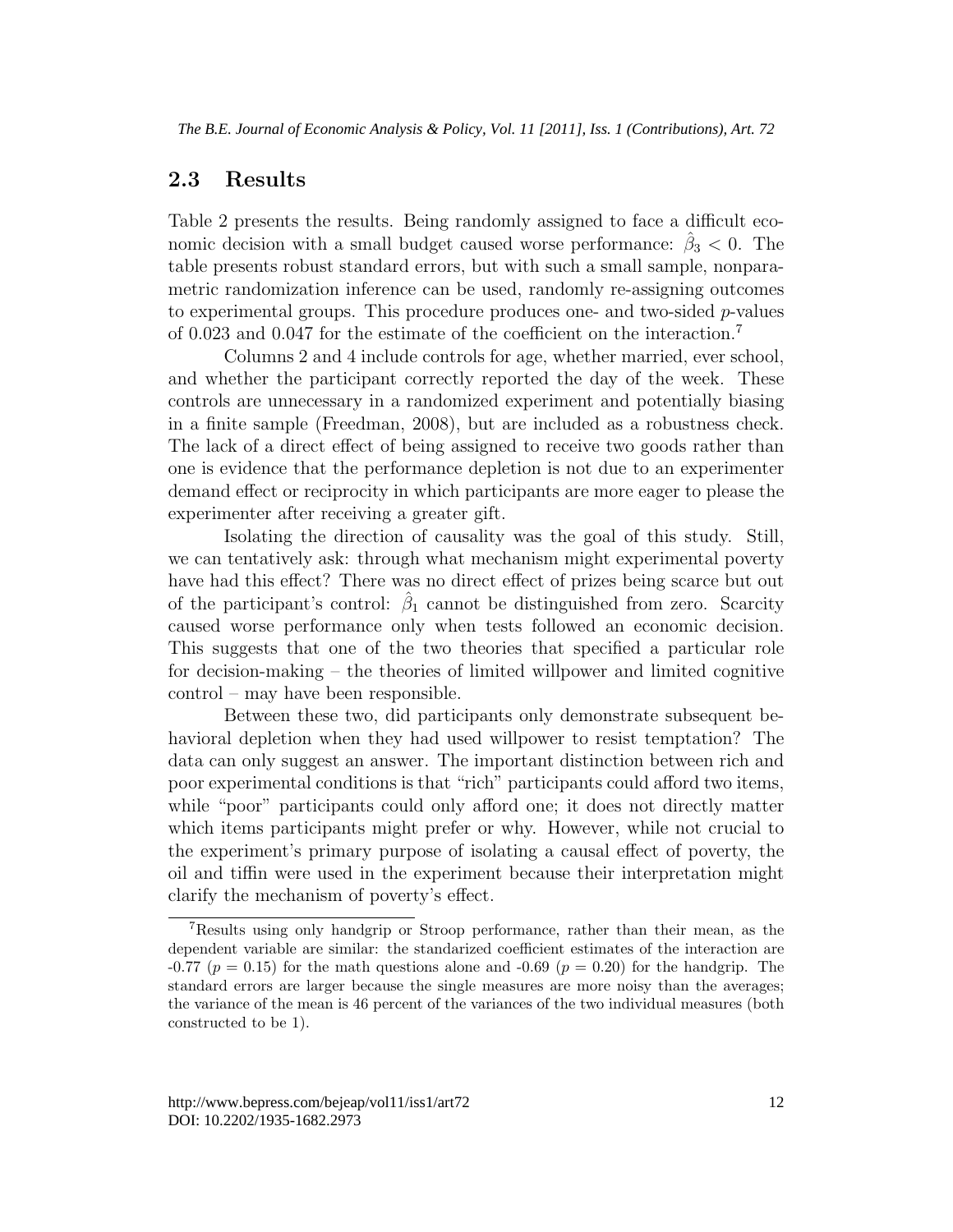In this population, the cooking oil likely represented temptation: it had a slightly lower market price than the tiffin, but could be eaten to add good-tasting calories to food today (the participants were generally migrant workers, who would not be going home to eat with their families that day). The tiffin, which offered no immediate benefit, would be an investment good, especially since almost all of the participants traveled to Banswara for work from a home village. The rope, while valuable and chosen by a few participants, had no special interpretation. If participants had the hypothesized preferences, "rich" participants could afford what they wanted and did not face a difficult economic trade-off, while "poor" participants had to choose between temptation and investment. Therefore, participants who chose the oil may not have used willpower to resist temptation; if this interpretation is correct, then they would not have been affected by the "ego-depletion" mechanism. All of these interpretations, however, are secondary to the primary goal of distinguishing the effects of large and small budget sets.

If control were depleted only through the use of willpower, and if the cooking oil were a tempting good, then there would be no interaction when restricting the sample to participants who chose or were assigned the oil if none of these participants used willpower to resist temptation. However, as columns 3 and 4 demonstrate, if anything the effect was larger for this group, although the effect is not statistically significantly different from the effect for the entire sample. While this suggests that decision-making itself, not limited willpower specifically, was the mechanism, it cannot be ruled out that some participants who chose the oil may have first used willpower trying to resist temptation and then succumbed, or that multiple mechanisms were active.

# 3 Field experiment

In July and August 2010, the same two research assistants conducted a field experiment in 16 rural villages of Banswara district, in Rajasthan, India. Participants made real spending decisions. Each day both surveyors traveled to two new villages, one richer and one poorer according to census indicators. The surveyors offered participants a product for sale either before or after asking them to squeeze a handgrip, and then recorded economic and demographic information about participants. Decision-making proved depleting only for poorer participants. This interactive effect was greatest for participants with the least cognitive resources; this suggests that the third mechanism, limited cognitive control, may be at least partially responsible.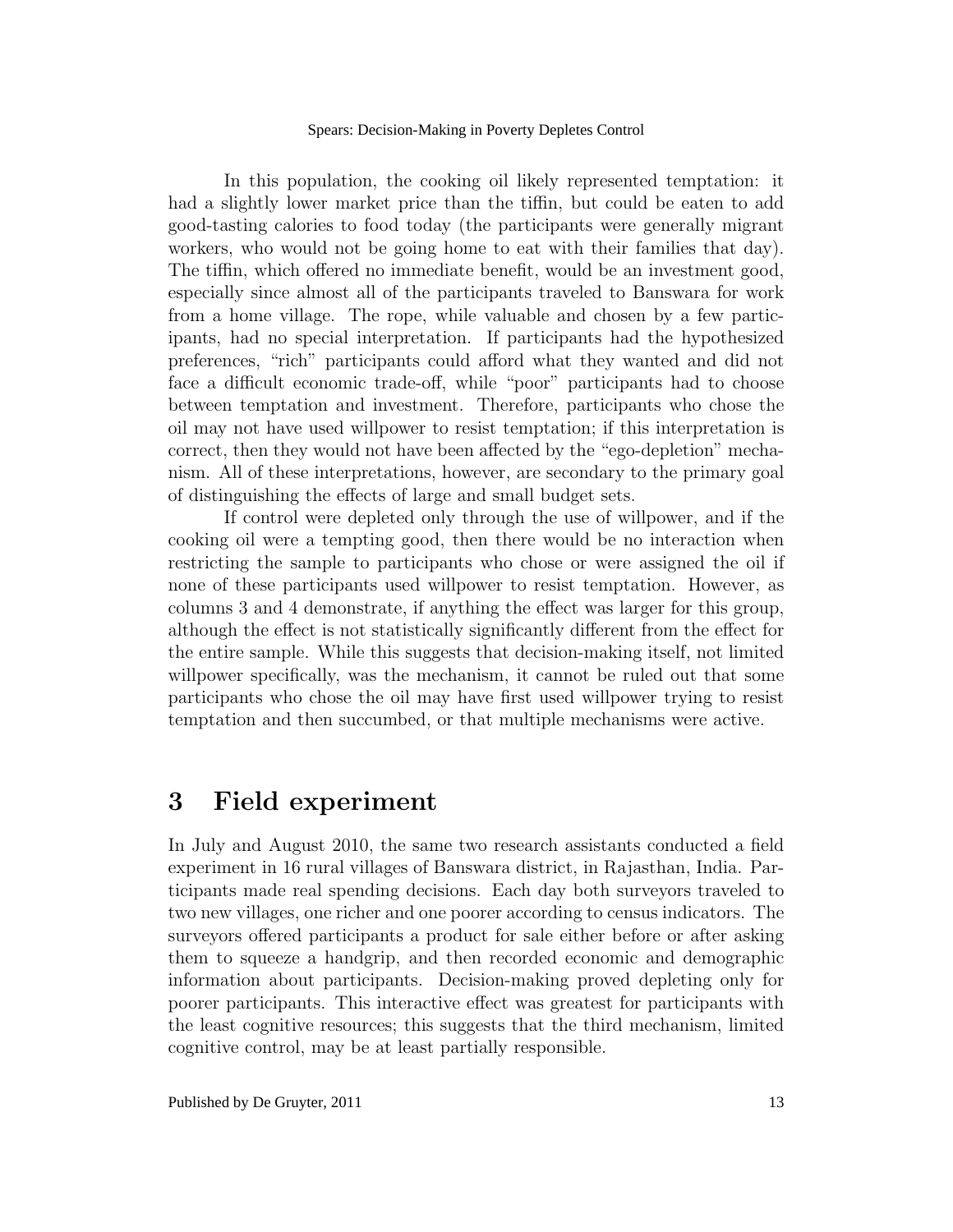# 3.1 Procedure

The experiment was conducted in a 15-minute one-on-one interview in Vagri, during an unscheduled visit to the participant's home. The experiment had three components: an economic decision, squeezing a handgrip, and a set of survey questions that included a measure of cognitive resources (to simplify the field interview and because the results were similar in the lab experiment, the Stroop task was not used). The order of the decision and the performance task was randomized. Half of each surveyor's participants in each village made the decision first, before squeezing the handgrip, and the other half squeezed the handgrip first, before learning about the decision.

In the economic decision, surveyors offered participants the opportunity to purchase a package of two 120 gram bars of handwashing and body soap for 10 rupees. The brand, Lifebuoy, is a brand marketed for health and the price was a 60 percent discount off of the retail price, so participants may have been tempted to take advantage of the special offer. Surveyors explained that they received the soap from a college for this project. They emphasized that participants could buy the soap if they wanted to, or not; that the decision was the participant's; and that the participant could take as long as necessary to decide. Most only deliberated for a few seconds. Forty-three percent of participants bought the soap, suggesting the soap was priced such that neither buying nor rejecting was an obvious response.

The handgrip task was the same as in the lab experiment. Participants were asked to squeeze a handgrip as long as they could, and were stopped after three minutes. Because half of the participants squeezed the handgrip before they were aware of the soap offer, the data can be used to estimate any direct effect of wealth on handgrip ability.

After demographic and economic survey questions, participants were given a working memory test. As described below and in the appendix, working memory is considered to be a crucial resource for cognitive control. The surveyor read the participant a list of five simple words, asked a set of irrelevant survey questions, and then asked the participant to repeat as many of the words as he could remember. Because of the intervening questions, this is an example of a complex working memory span task, a highly predictive measure in which "subjects remember a short stimulus list for later recall, and must simultaneously engage in a secondary 'processing' task" (Chein, Moore, and Conway, 2011). The mean participant remembered less than two words. Spears (2010) found that a similar test predicted apparent patience in consumption behavior among South African pension recipients.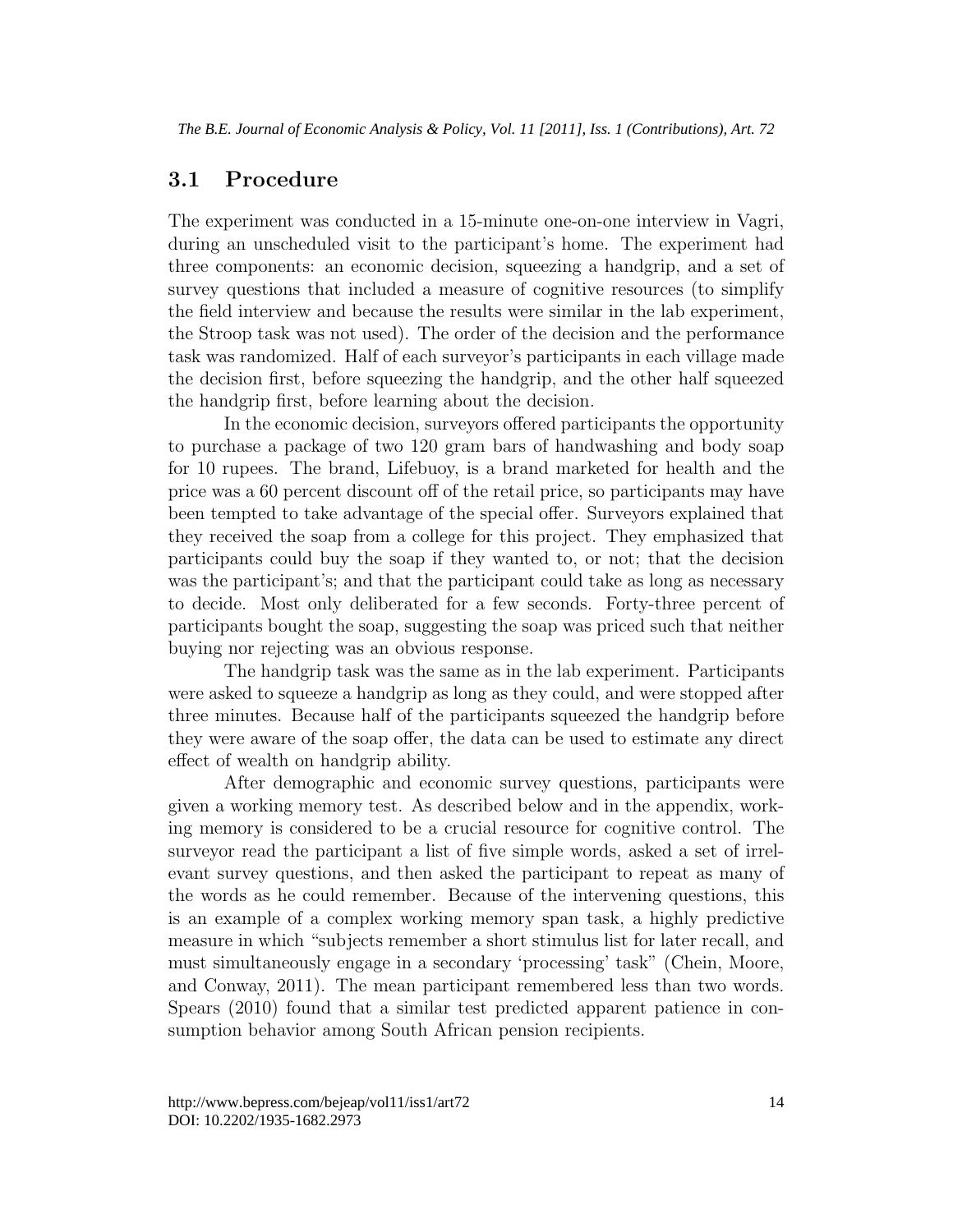The two surveyors, both male, conducted 216 valid interviews with adult males from age 18 to 65. Interviews were conducted with the participant alone, and the surveyors were trained to discontinue the experiment if it could not be done alone, in order to promote anonymity and isolate individual decision-making, not social preferences. No more than one participant was interviewed from any household. Surveyors were instructed not to interview anybody who they suspected may have seen, overheard, or heard about the experiment before. Randomization of the order of experimental tasks was done by preparing two otherwise identical versions of the survey form which were arranged into packets for each surveyor, for each village. Therefore, random assignment was stratified within village-surveyor combinations. Forms were sealed in opaque envelopes and surveyors were instructed never to look at the next form until a participant had consented to the interview.

The surveyors went to a different village each morning and afternoon, never returned to the same village, and spent no more than two or three hours in a village. The mean village had 8.3 interviews, and the median 7. The villages were pre-selected based on Indian census data and were geographically dispersed. It is unlikely that any participant had heard of the experiment before his interview.

## 3.2 Econometric strategy and validity

Does economic decision-making deplete performance for the poor but not for the rich? Again, the econometric question is whether the effect of poverty interacts with having made an economic choice:

$$
square_{ij} = \beta_0 + \beta_1 \text{soap first}_{ij} + \beta_2 \text{poor}_{ij} + \beta_3 \text{soap first}_{ij} \times \text{poor}_{ij} + \alpha_j + X_{ij}\theta + \varepsilon_{ij},
$$
\n(2)

where *squeeze* is time squeezed in seconds, *soap* first is an indicator for making the economic decision before squeezing the handgrip, and *poor* represents one of the measures of poverty that will be used. Village fixed effects  $\alpha_i$ and demographic and economic controls  $X_{ij}$  will be used in some specifications. Participants are indexed i and villages j. As before, we hypothesize that the interaction  $\beta_3$  is negative. Three indicators of poverty will be used: being in the bottom half of the distribution of the asset count in this sample, the surveyor's assessment (before economic survey questions) of whether the participant's clothes are either clean or torn, and an index made of the first principal component of all socioeconomic questions.

Soap first is randomly assigned, so it is unlikely to be correlated with many other measures. Table 3 reports summary statistics by experimental

Published by De Gruyter, 2011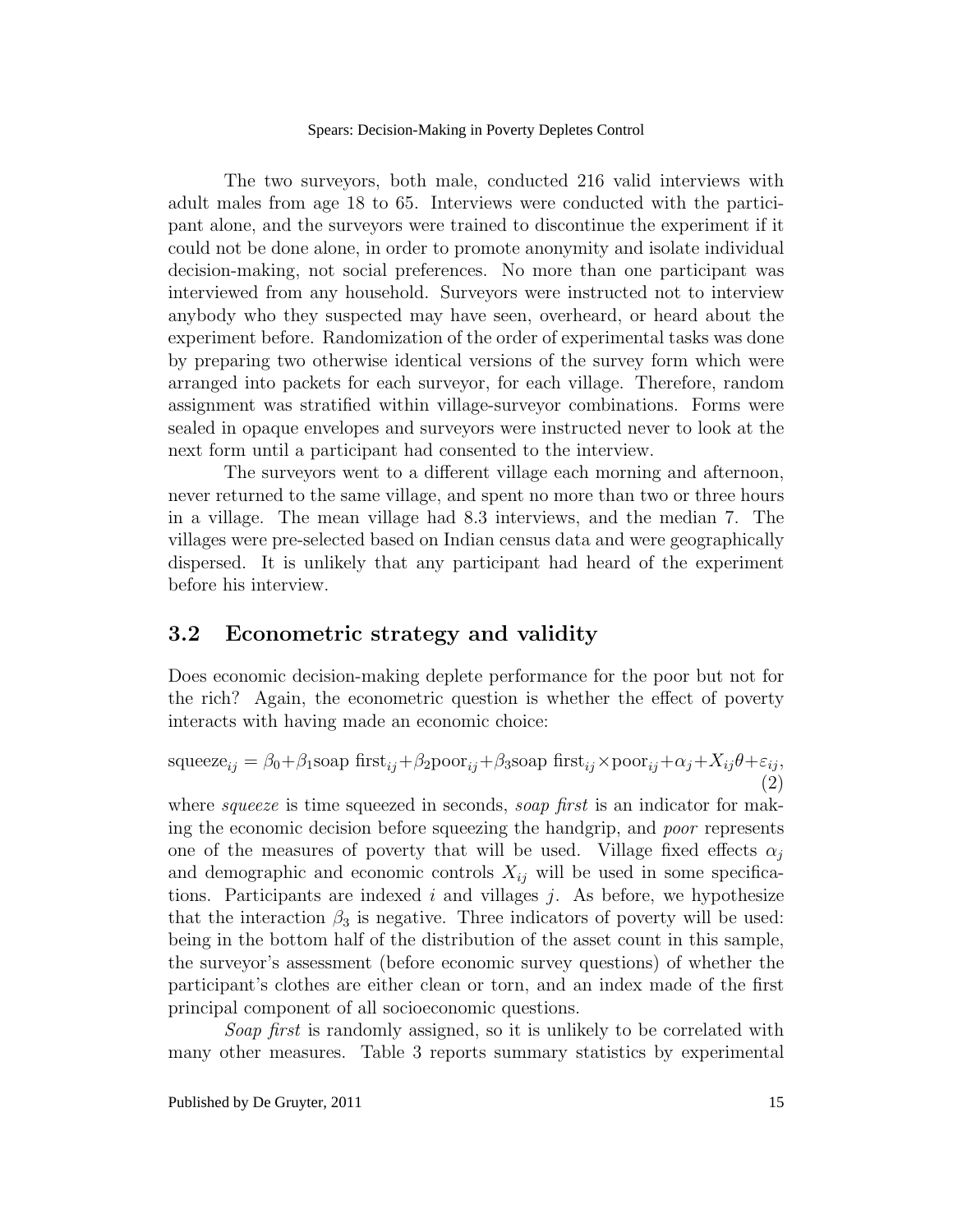|                          |           | $\cdot$        | $\cdot$<br>$\cup$ | <b>T</b> |
|--------------------------|-----------|----------------|-------------------|----------|
|                          | $\bar{x}$ | handgrip first | decision first    | t        |
| age                      | 38.3      | 38.4           | 38.3              | 0.07     |
| household size           | 5.72      | 5.64           | 5.81              | 0.58     |
| asset count              | 4.82      | 4.65           | 5.00              | 1.08     |
| soap in house            | 0.74      | 0.70           | 0.78              | 1.40     |
| member sick in last week | 0.51      | 0.48           | 0.54              | 0.89     |
| bought soap              | 0.43      | 0.41           | 0.44              | 0.37     |
| memory test              | 1.54      | 1.41           | 1.67              | 1.44     |
| order within cluster     | 4.40      | 4.25           | 4.55              | 1.01     |
| match rich/pooor village | 0.61      | 0.62           | 0.59              | 0.63     |
| $\it{n}$                 | 216       | 110            | 106               |          |

Table 3: Field experiment: Summary statistics by randomized group

group and finds no statistically or economically significant imbalance. Wealth and poverty are not, of course, randomly assigned, and may be endogenously related to handgrip squeezing. Results will be shown with and without controls for age, age<sup>2</sup> , household size, whether married, ever school, the measure of short term memory, an indicator for already having soap in the house, an indicator for somebody in the household being sick in the past week, and village fixed effects. The causal interpretation depends on the assumption that the interaction between poverty and assignment to decide first is independent of residual correlates of handgrip squeezing, conditional on these covariates.

The surveyors were instructed to travel to two villages together each day, one richer and one poorer, according to a schedule set in advance. The schedule was made by selecting the richest and poorest sets of area villages, according to Indian census data. The assignment of richer and poorer villages to the morning or afternoon was randomly counterbalanced across days. This process ensured economic diversity in the sample and prevented wealth from being correlated with time of the interview.

If poverty influences performance by depleting cognitive resources, then the interactive effect should be least for participants with the most cognitive ability: their resources would be less likely to become consumed. This is tested by estimating the full triple interaction of poverty and decision-making with the score on the working memory test. Working memory is closely related to cognitive control (Shamosh, DeYoung, Green, Reis, Johnson, Conway, Engle, Braver, and Gray, 2008) and may be the resource used to maintain executive goals. Experimentally occupying participants' working memory results in more impulsive behavior (Getz, Tomlin, Nystrom, Cohen, and Conway, 2009), such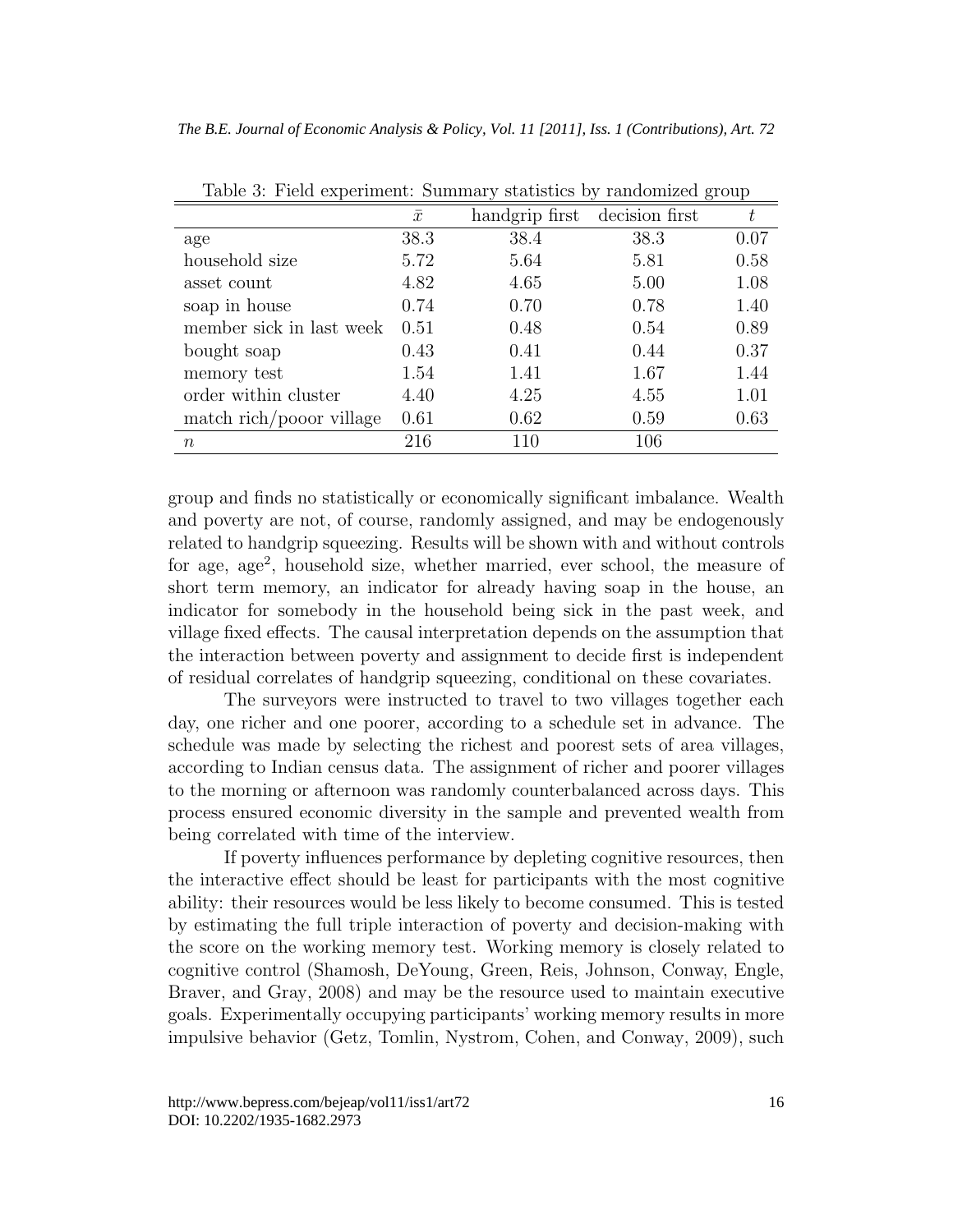as choosing chocolate cake over fruit salad (Shiv and Fedorikhin, 1999). If poverty influences behavior by depleting limited cognitive resources, then the coefficient on the triple interaction should be positive: the negative effect of decision-making on performance for poor participants should be absent (less negative) for those with more cognitive abilities.

### 3.3 Results

Table 4 presents the main result of the field experiment. Before being offered soap, poorer and richer participants squeeze, on average, the same length of time. Deciding whether or not to buy the soap had no effect on handgrip behavior for richer participants, but caused poorer participants to squeeze for an average of 40 seconds less time, out of a mean of 108 seconds. Nonparametric randomization inference that re-randomized within surveyor-cluster cells found a p-value of 0.001 for the interaction in the first column of panel A.

Various indicators of poverty find the same result. This result is robust to omitting participants who do not squeeze the handgrip at all (panel B) or to using Tobit estimates (panel C; squeezing time could not be below zero or above 180 seconds) and to including covariates. Indicating poverty with a different cutpoint in the asset count (the bottom third of participants, rather than the median) produces similar results  $(\hat{\beta}_3 = -34 \text{ sec}; t = -2.31)$ .

One possible threat to identification would be if participants did not deliberate at the appropriate time. While it is unlikely that any participant had heard of the experiment before his interview, a participant who had already thought about the decision might not have to deliberate during the interview. However, restricting the sample only to the half of participants interviewed first in each village finds similar results, although less precisely estimated due to the smaller sample: for example, the estimates of the interactions  $\hat{\beta}_3$  from the first columns of panels A, B, and C become -33, -16, and -41 seconds, respectively  $(t = -1.84, -1.18, \text{ and } -1.89)$ . No tests for structural break triple-interacting the model with an indicator for being the first interview in a village, or one of the first two, or one of the first three, or so on — find a differential effect of earlier interviews at any break point.<sup>8</sup> Because earlier interviews in a village are no different, participants appear to have been appropriately surprised by the experiment.

<sup>8</sup> In particular, during the first or first and second interviews in each village, no participant could have previously heard about the experiment. Null hypotheses that the interactive effect is not different in the first or first and second interviews fail to be rejected with  $p$ values of 0.75 and 0.22, respectively.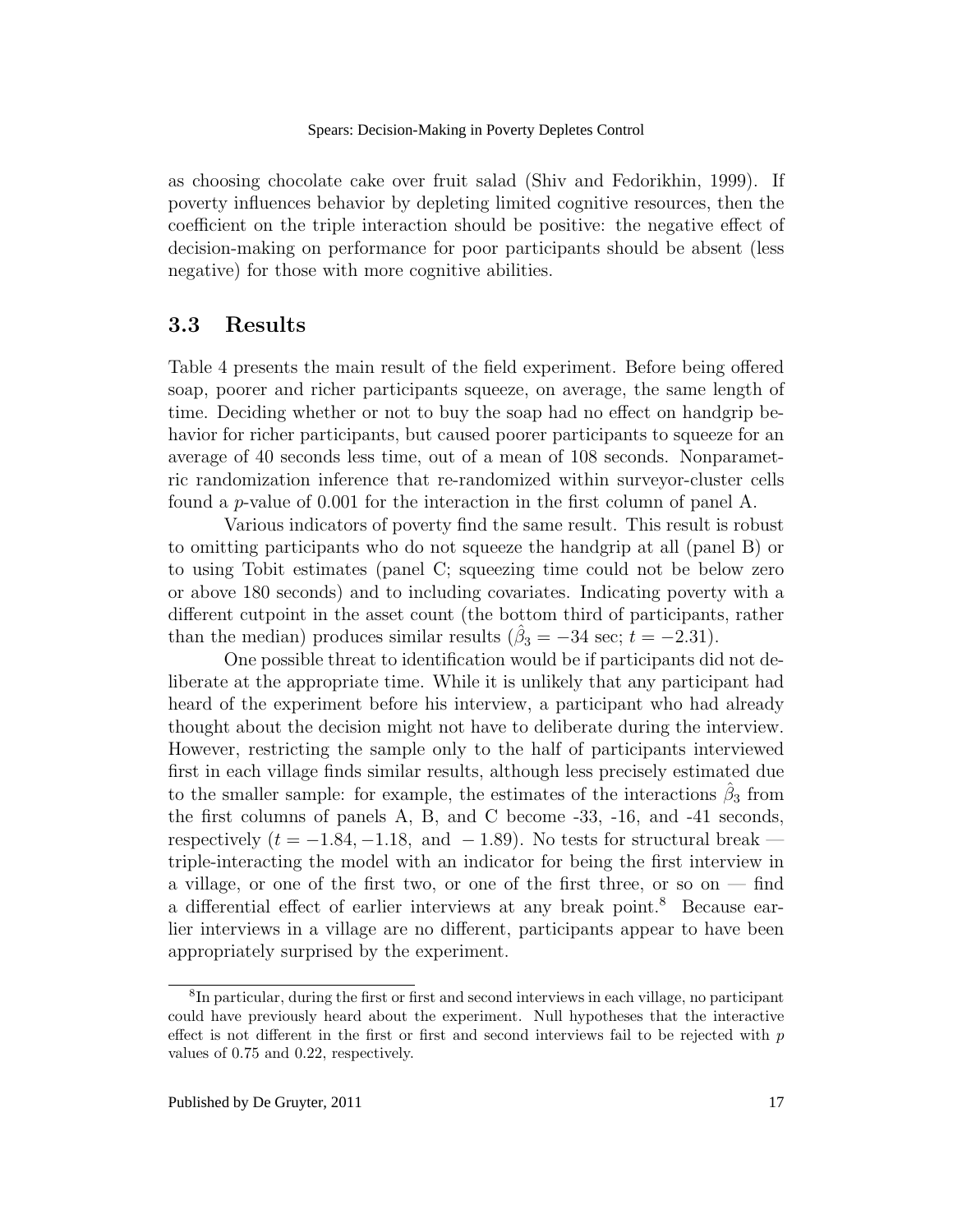| Panel A: Seconds squeezed handgrip, OLS |             |             |            |                         |               |            |  |  |  |
|-----------------------------------------|-------------|-------------|------------|-------------------------|---------------|------------|--|--|--|
|                                         |             | low assets  |            | clothes dirty $\&$ torn | poverty index |            |  |  |  |
| soap first                              | 8.317       | 1.386       | $-12.36$   | $-16.77**$              | $-13.83**$    | $-17.04**$ |  |  |  |
|                                         | (8.001)     | (8.911)     | (8.116)    | (7.357)                 | (6.497)       | (6.737)    |  |  |  |
| poverty                                 | 9.103       | 19.07       | $-11.15$   | 0.374                   | $-2.056$      | 0.203      |  |  |  |
|                                         | (10.95)     | (11.48)     | (15.36)    | (15.87)                 | (2.416)       | (3.650)    |  |  |  |
| interaction                             | $-47.14***$ | $-43.56***$ | $-41.76*$  | $-39.98*$               | $-6.652**$    | $-6.780*$  |  |  |  |
|                                         | (13.45)     | (12.09)     | (22.14)    | (22.62)                 | (3.041)       | (3.495)    |  |  |  |
| covariates                              |             |             |            |                         |               |            |  |  |  |
| $\mathcal{C}$                           | $111.2***$  | 11.13       | $118.1***$ | 17.47                   | $118.0***$    | 26.33      |  |  |  |
|                                         | (6.688)     | (47.35)     | (5.779)    | (48.68)                 | (4.730)       | (42.01)    |  |  |  |
| $\eta$                                  | 216         | 211         | 216        | 211                     | 216           | 211        |  |  |  |

Table 4: Poverty-mediated effects of economic decision-making on handgrip behavior Panel A: Seconds squeezed handgrip, OLS

Panel B: Seconds squeezed handgrip, conditional on squeezing, OLS

|             | low assets |           | clothes dirty $&$ torn |           | poverty index |          |
|-------------|------------|-----------|------------------------|-----------|---------------|----------|
| soap first  | 6.388      | 1.556     | $-1.001$               | $-5.860$  | $-3.047$      | $-8.281$ |
|             | (7.564)    | (8.581)   | (7.278)                | (7.300)   | (6.168)       | (6.594)  |
| poverty     | 6.592      | 10.05     | $-4.010$               | $-2.130$  | 0.331         | $-0.689$ |
|             | (9.056)    | (10.15)   | (12.93)                | (13.92)   | (2.163)       | (2.984)  |
| interaction | $-21.69*$  | $-22.44*$ | $-37.96*$              | $-39.31*$ | $-3.207$      | $-3.426$ |
|             | (11.87)    | (12.03)   | (18.99)                | (21.95)   | (2.928)       | (3.274)  |
| covariates  |            |           |                        |           |               |          |
| $\epsilon$  | $118.0***$ | 44.23     | $122.2***$             | 46.79     | $121.2***$    | 51.93    |
|             | (5.732)    | (40.27)   | (5.553)                | (41.60)   | (4.794)       | (37.91)  |
| $\,n$       | 195        | 190       | 195                    | 190       | 195           | 190      |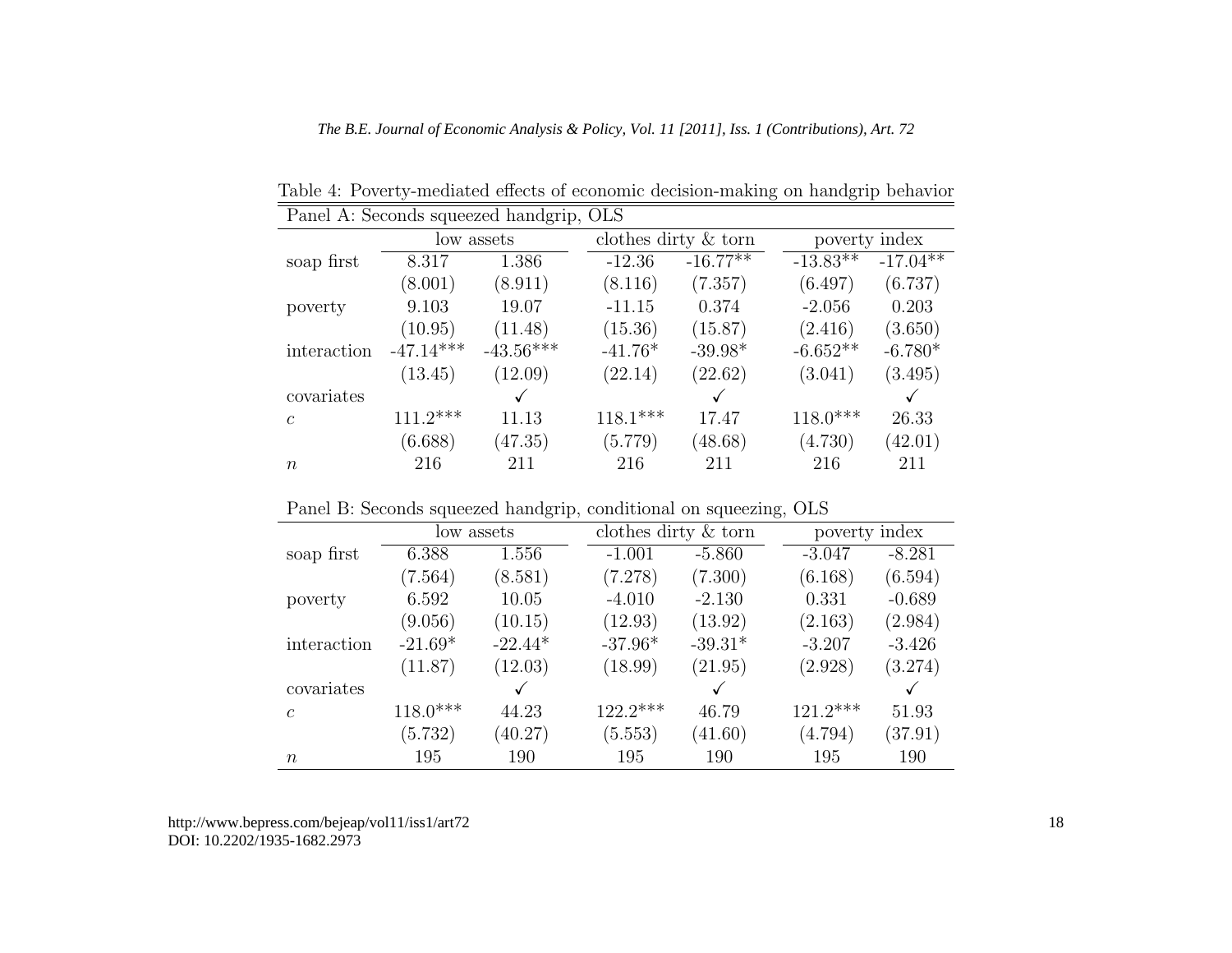| Panel C: Seconds squeezed handgrip, Tobit |             |             |            |                        |            |               |  |  |  |
|-------------------------------------------|-------------|-------------|------------|------------------------|------------|---------------|--|--|--|
|                                           |             | low assets  |            | clothes dirty $&$ torn |            | poverty index |  |  |  |
| soap first                                | 7.108       | $-0.928$    | $-17.68*$  | $-22.96***$            | $-19.74**$ | $-23.45***$   |  |  |  |
|                                           | (11.17)     | (10.63)     | (9.207)    | (8.411)                | (8.177)    | (7.747)       |  |  |  |
| poverty                                   | 11.30       | $23.70*$    | $-10.90$   | 3.680                  | $-2.256$   | 0.628         |  |  |  |
|                                           | (11.75)     | (13.31)     | (17.18)    | (16.33)                | (2.908)    | (4.094)       |  |  |  |
| interaction                               | $-57.50***$ | $-53.56***$ | $-52.45*$  | $-50.79*$              | $-8.249**$ | $-8.634**$    |  |  |  |
|                                           | (17.14)     | (15.66)     | (27.11)    | (25.89)                | (3.936)    | (3.940)       |  |  |  |
| covariates                                |             |             |            |                        |            |               |  |  |  |
| $\mathcal{C}$                             | $113.4***$  | 9.871       | $121.4***$ | 15.84                  | $121.6***$ | 27.08         |  |  |  |
|                                           | (8.435)     | (50.64)     | (6.201)    | (50.21)                | (5.547)    | (49.61)       |  |  |  |
| $\,n$                                     | 216         | 211         | 216        | 211                    | 216        | 211           |  |  |  |

Table 4: Poverty-mediated effects of economic decision-making on handgrip behavior

Two-sided p-values: \*  $p < 0.10$ ; \*\*  $p < 0.05$ ; \*\*\*  $p < 0.01$ . Clustered standard errors in parentheses (33 village-surveyor combinations). Covariates are age, age<sup>2</sup>, household size, whether married, ever school, a measure of short term memory, an indicator for already having soap in the house, an indicator for somebody in the household being sick in the past week, and village fixed effects.In panels A and C, not squeezing is counted as zero seconds.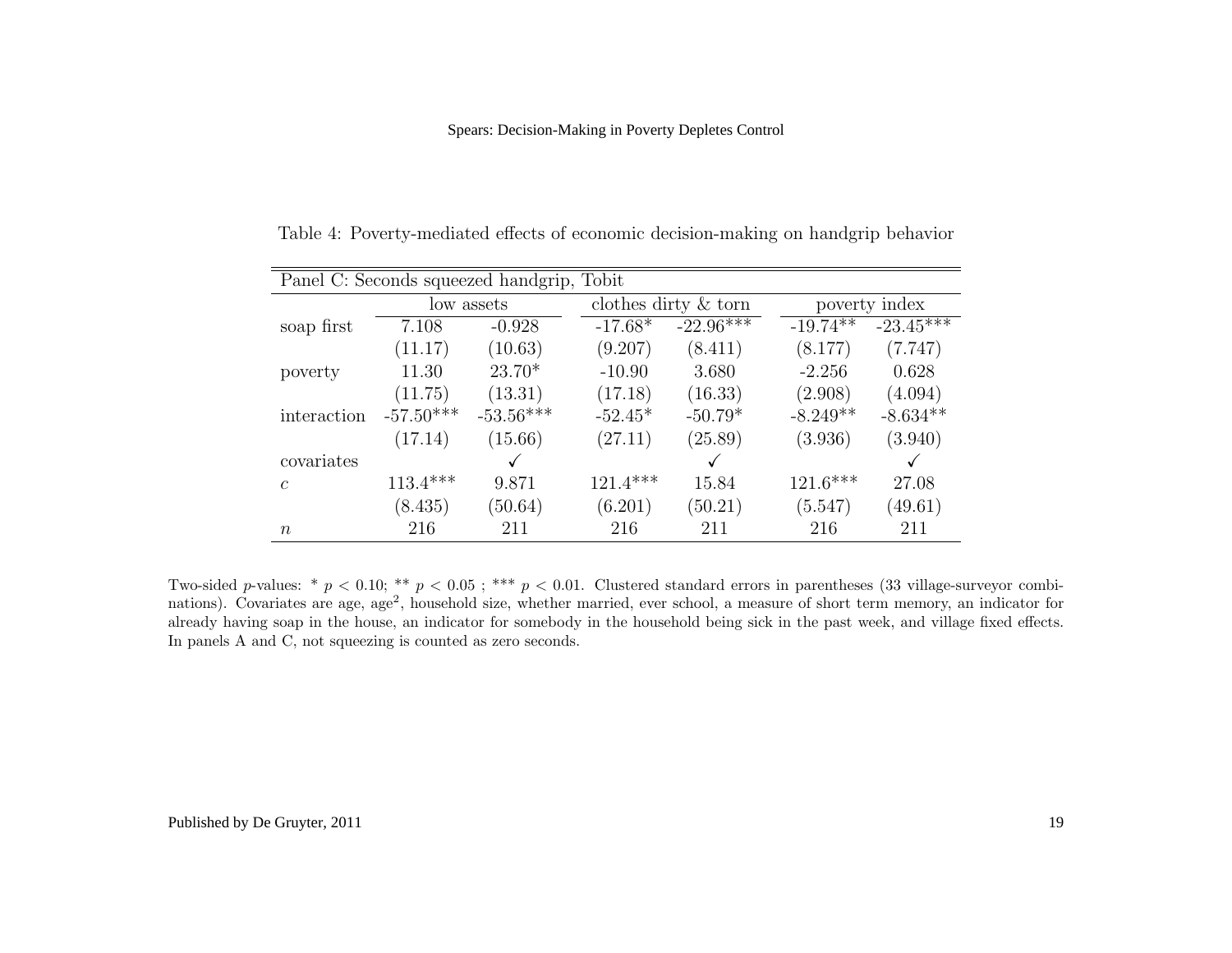#### 3.3.1 Depletability causing poverty?

In the lab experiment, a causal effect of "poverty" was demonstrated with random assignment. The relationship between depletion, depletability, and real-world poverty could be more complex. For example, poorer people might not receive early-life investments in health and nutrition that would increase later-life cognitive resources (Currie, 2009). More importantly for assessing causality in this paper, might people have become poor because they were more depletable? Even if the poor do not have lower initial stocks of, for example, willpower than the rich, might they have become poor or failed to escape poverty because their equal-sized stocks of regulatory resources are more readily depleted?

In the field experiment, poverty was not randomly assigned, so no appeal to randomization can rule out that poorer people exhibited more depletion because their depletability made them poor. But it is only possible that individual differences in behavioral control have sorted people into relative wealth and poverty if participants have experienced economic mobility. Finding the same result in a low-mobility subsample, restricted to participants unlikely to have been sorted into poverty due to their depletability, makes this confounding interpretation less plausible. One imperfect way to isolate the effect of poverty may be to focus on participants who match the a priori designation of their village as rich or poor from census data; another is to focus on those who still live in the village where their mothers lived when they were born, in a society where geographic and economic mobility are importantly related.

Figure 3 presents results for those participants who report still living in their native village. Again, in both of these low-mobility sub-samples, decisionmaking had no effect on the rich, but reduced squeezing time for the poor (match census:  $n = 131$ ,  $\hat{\beta}_3 = -45$  sec,  $t = -2.66$ ; mother lived in same village when participant born:  $n = 95$ ,  $\hat{\beta}_3 = -60$  sec,  $t = -2.76$ ). These estimates are not very different from the effects found in the full sample. This suggests that it is not the case that these results are explained by those who are most easily depleted by economic decisions being more likely to become poor. However, we emphasize that this sub-sample analysis can only point towards causality, and cannot itself definitively rule out a reverse effect of depletability.

#### 3.3.2 Theories of poverty

Having demonstrated an effect of poverty, a secondary question is whether these data can help distinguish among potential mechanisms. The clearest evidence for a role for cognitive resources is in the triple interaction with working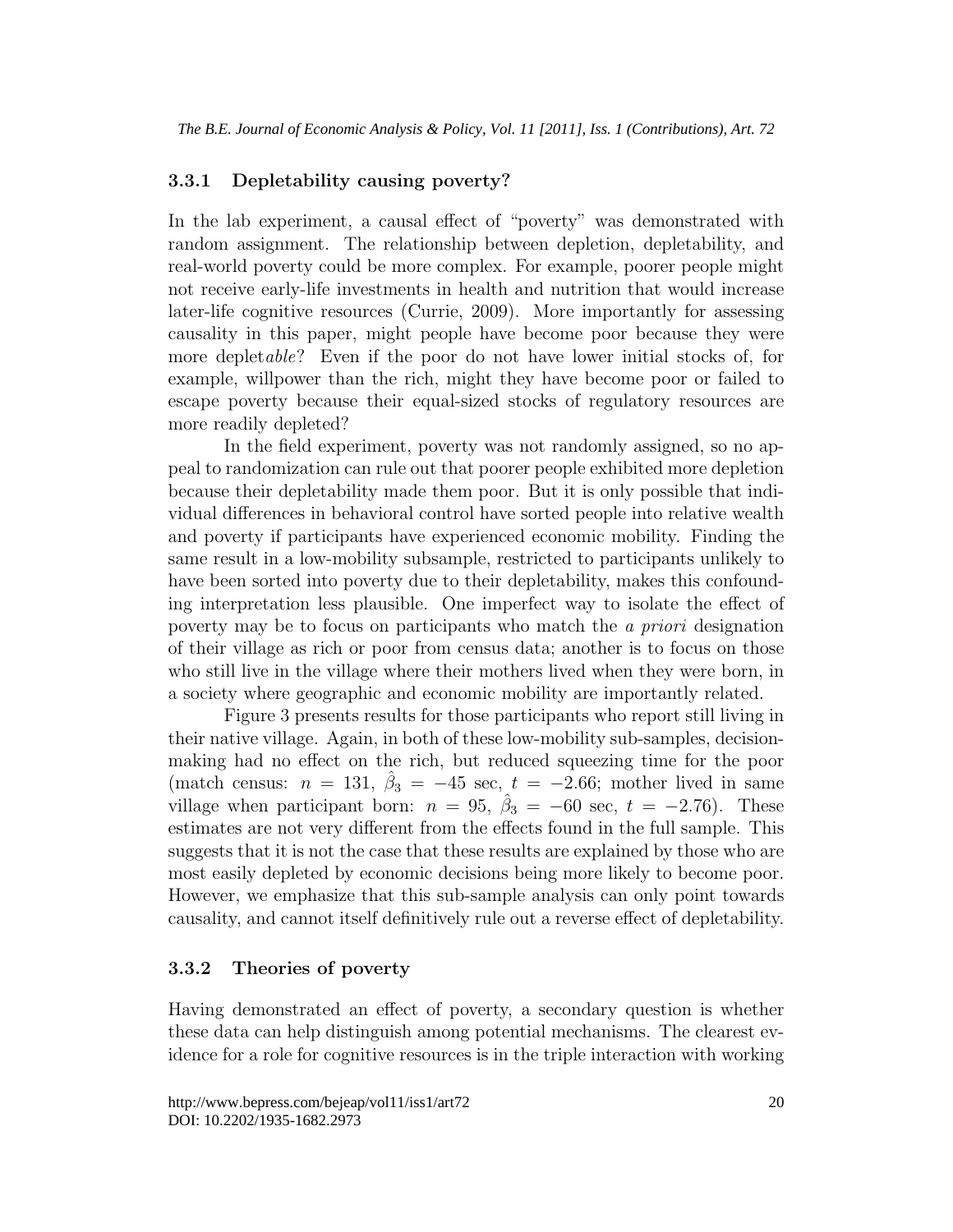

Figure 3: Field experiment: Results for participants who live in natal villages

memory, reported in table 5. The key coefficient is the triple interaction, which shows the increase in  $\hat{\beta}_3$  in equation 2 associated with each additional word remembered on the working memory test. Interpreting these results requires summing the coefficients: for example, in the first specification, requiring a poor participant to make the economic decision would decrease squeezing time by an average of 54 seconds if he remembered no words on the test, but only by an average of 40 seconds if he remembered one word, with a similarly declining effect as the working memory score increases.

Therefore, economic decision-making worsened subsequent performance for the poor, but to a greater degree for those with less cognitive resources than for those with more cognitive resources. As the table shows, this effect is robust to respecifications. Nonparametric randomization inference finds oneand two-sided p values of 0.016 and 0.050 for the triple interaction.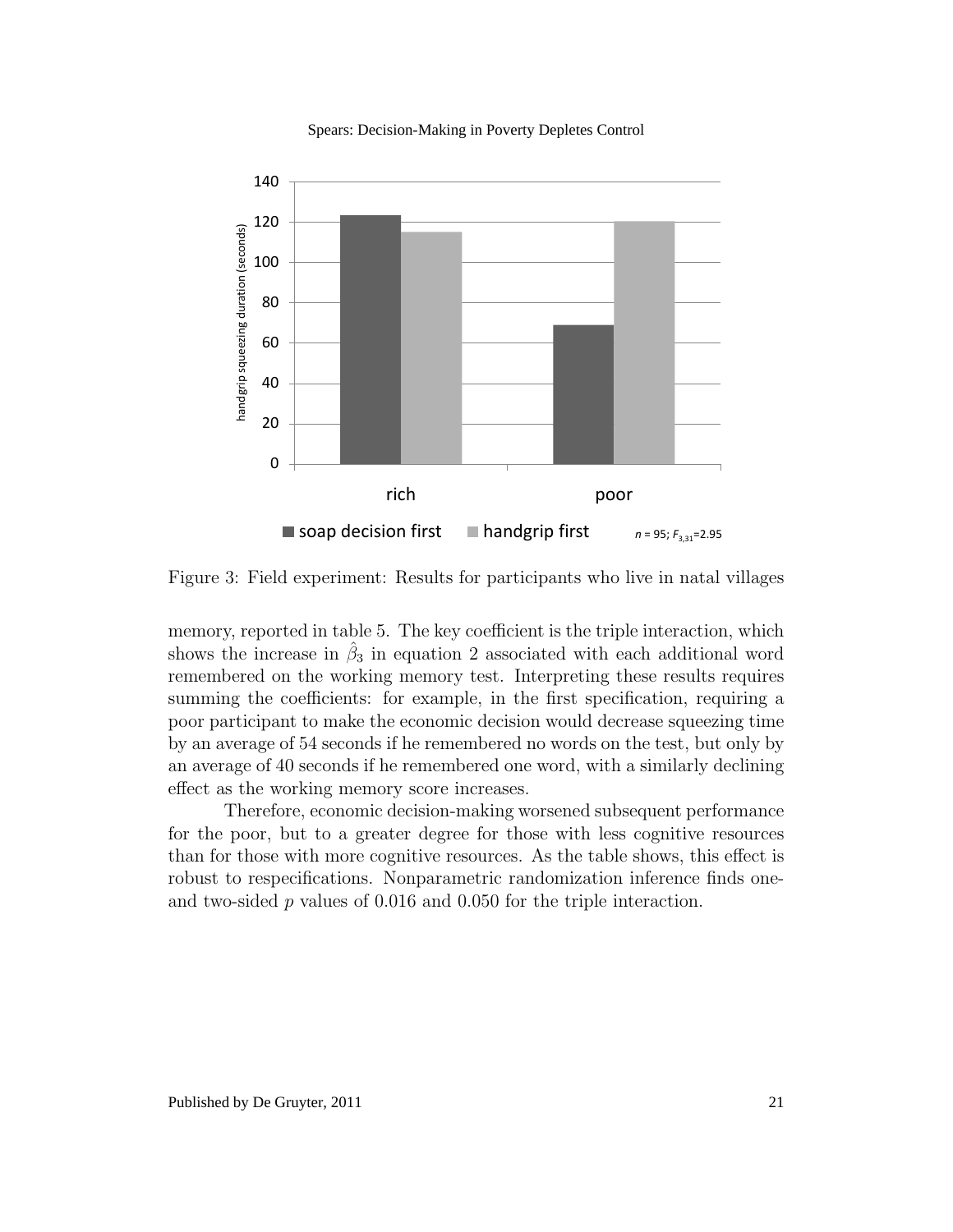|                                 | $\left( 1\right)$ | (2)          | (3)                    | (4)               | (5)                | (6)         | (7)            | (8)          |  |
|---------------------------------|-------------------|--------------|------------------------|-------------------|--------------------|-------------|----------------|--------------|--|
|                                 |                   | Panel A: OLS |                        |                   | Panel B: $sqz > 0$ |             | Panel C: Tobit |              |  |
| decision first                  | 25.58             | 33.80        | 25.78                  | 12.09             | 6.510              | 28.51       | $38.10*$       | 27.47        |  |
|                                 | (21.16)           | (21.74)      | (22.82)                | (18.96)           | (19.95)            | (19.89)     | (20.94)        | (22.24)      |  |
| poor                            | $41.01**$         | $37.65***$   | $30.09*$               | 22.02             | 15.64              | $43.95*$    | 38.42          | $27.95\,$    |  |
|                                 | (17.40)           | (18.14)      | (17.69)                | (16.66)           | (16.84)            | (22.44)     | (24.13)        | (24.23)      |  |
| $\alpha$ decision $\times$ poor | $-79.29***$       | $-87.68***$  | $-77.69***$            | $-37.92$          | $-34.36$           | $-94.32***$ | $-103.6***$    | $-91.32***$  |  |
|                                 | (25.97)           | (25.89)      | (26.60)                | (24.00)           | (24.57)            | (24.13)     | (24.38)        | (24.27)      |  |
| cognition                       | $17.19***$        | $24.31***$   | $15.79***$             | $15.77***$        | $9.925*$           | $19.10**$   | $27.17***$     | $16.07**$    |  |
|                                 | (5.975)           | (5.354)      | (5.950)                | (5.172)           | (5.695)            | (7.444)     | (6.845)        | (7.806)      |  |
| poor                            | $-16.41*$         | $-16.73**$   | $-15.07**$             | $-12.89*$         | $-11.40$           | $-14.91$    | $-14.41*$      | $-12.07$     |  |
| $\times$ cognition              | (9.059)           | (7.862)      | (7.549)                | (7.480)           | (7.422)            | (9.631)     | (8.658)        | (8.587)      |  |
| decision                        | $-11.02$          | $-16.13*$    | $-13.35$               | $-5.731$          | $-4.022$           | $-12.96$    | $-18.90**$     | $-15.18$     |  |
| $\times$ cognition              | (8.336)           | (8.360)      | (8.711)                | (7.643)           | (7.945)            | (8.459)     | (9.041)        | (9.509)      |  |
| $decision \times poor$          | $24.80**$         | $35.25***$   | $35.07***$             | $17.35^{\dagger}$ | $18.44*$           | $26.81**$   | $38.27***$     | $38.19***$   |  |
| $\times$ cognition              | (12.33)           | (11.62)      | (11.44)                | (11.08)           | (11.11)            | (11.61)     | (12.49)        | (12.08)      |  |
| age                             |                   |              | $-1.317***$            |                   | $-0.924***$        |             |                | $-1.693***$  |  |
|                                 |                   |              | (0.357)                |                   | (0.311)            |             |                | (0.402)      |  |
| cluster FE                      |                   |              | $\checkmark$           | $\checkmark$      | ✓                  |             | $\checkmark$   | $\checkmark$ |  |
| $\mathfrak{c}$                  | $78.52***$        | $55.80**$    | $126.8^{\ast\ast\ast}$ | $84.39***$        | $134.3***$         | 76.66***    | $53.51**$      | $145.7***$   |  |
|                                 | (14.58)           | (27.48)      | (31.54)                | (26.67)           | (29.33)            | (17.97)     | (21.42)        | (33.57)      |  |
| $\boldsymbol{n}$                | 214               | 214          | 212                    | 193               | 191                | 214         | 214            | 212          |  |

*The B.E. Journal of Economic Analysis & Policy, Vol. 11 [2011], Iss. 1 (Contributions), Art. 72*

Table 5: Squeezing in seconds: Interactive effect depends on cognitive resources

Clustered standard errors in parentheses (33 village-surveyor combinations). "Cognition" is <sup>a</sup> score 0-5 on <sup>a</sup> working memory test." $sqz > 0$ " is OLS conditional on squeezing a positive amount of time. In panels A and C, not squeezing is counted as zero seconds. Two sided *p*-values: \*  $p < 0.10$ ; \*\*  $p < 0.05$ ; \*\*\*  $p < 0.01$ ; †  $p = 0.12$ .

http://www.bepress.com/bejeap/vol11/iss1/art72DOI: 10.2202/1935-1682.2973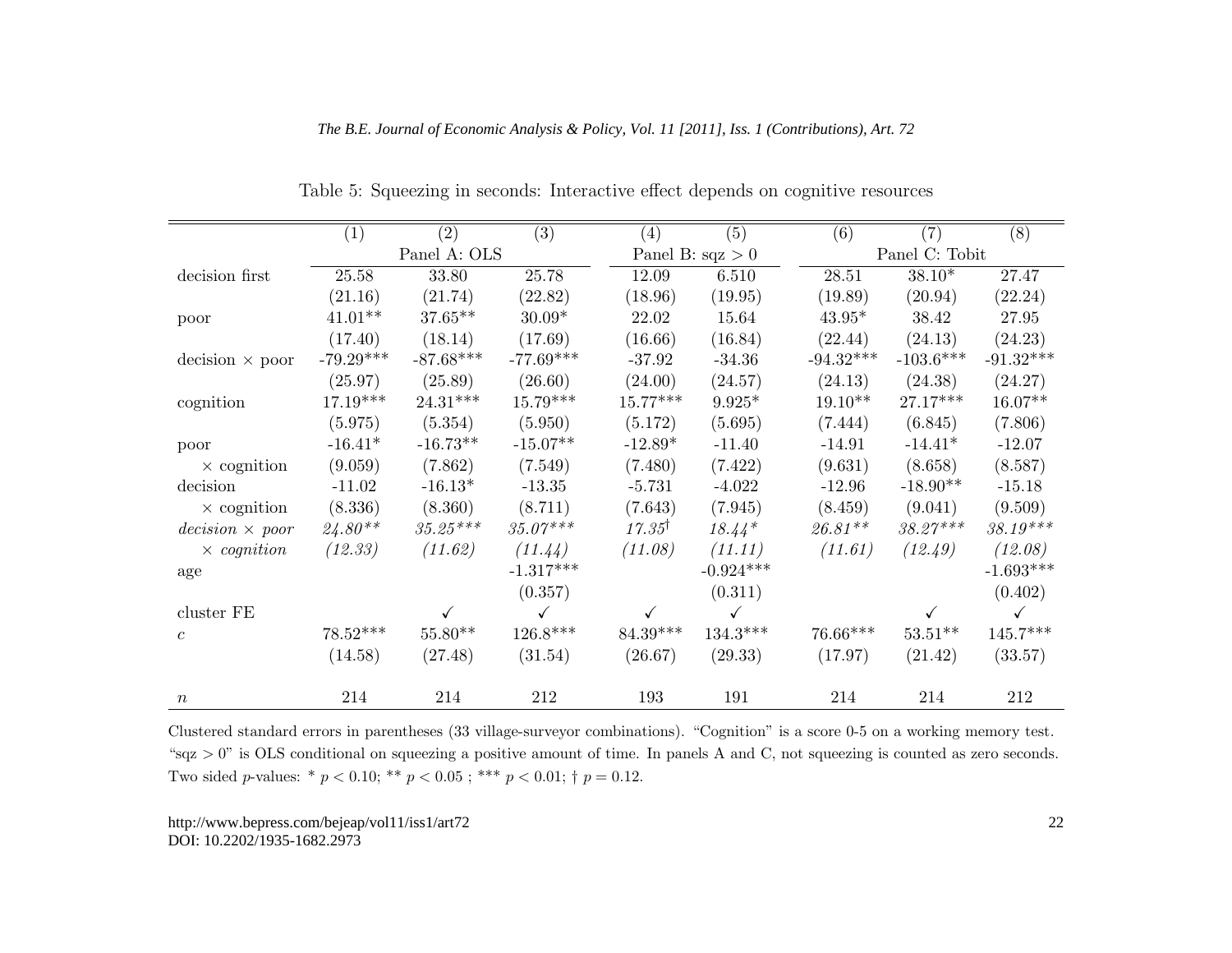Because the working memory test happened at the end of the interview, one might worry that it was influenced by the experimental treatment. However, by the time of the working memory test all participants had completed both the handgrip task and the soap decision, with a further intervening set of survey questions before the test. The experimental treatment only changed the relative timing of the handgrip task to immediately before or after the soap decision, not the total exposure to depletion. Moreover, working memory scores are uncorrelated with the experimental treatment and with its interaction with poverty, whether estimated with OLS ( $\chi^2_{2\text{ dof}} = 3.04$ ,  $p = 0.22$ ) or as an ordered logit ( $\chi^2_{2\text{ dof}} = 2.88, p = 0.24$ ). These findings are consistent with considerable evidence from psychology of the predictive importance of differences across individuals in working memory (cf. Conway, Jarrold, Kane, Miyake, and Towse, 2008).

As in the lab experiment, there was no direct effect of poverty on performance. The coefficient on poverty is statistically significant in only one of 18 regressions, where it is positive. The effect was concentrated among those who made a decision.

# 4 Secondary eating while shopping

The first two studies show effects of poverty on behavioral control, but not as exhibited in a behavior with important implications: do handgrips and Stroop games matter? Moreover, the experimental studies demonstrate depletion resulting from a particular decision: perhaps other decisions are difficult and depleting for the rich? The third study addresses both of these concerns by studying a cross-section of Americans making whatever spending decisions they do at their level of wealth.

The American Time Use Survey (ATUS) provides representative data on what Americans do during the 24 hours in a day  $(cf.$  Hamermesh, Frazis, and Stewart, 2005). It records each respondent's primary activity at every moment of one day. In particular, it records when participants are shopping, making economic decisions. This data is matched to household economic and demographic data from the Current Population Survey (CPS).

In 2008, an eating and health module also recorded whether participants were secondarily eating during each event. Secondary eating is "eating while doing other activities such as driving or watching TV" (Bureau of Labor Statistics, 2010). Secondary eating may sometimes reflect a failure of behavioral control: it is by definition not fully attended to, and may not reflect the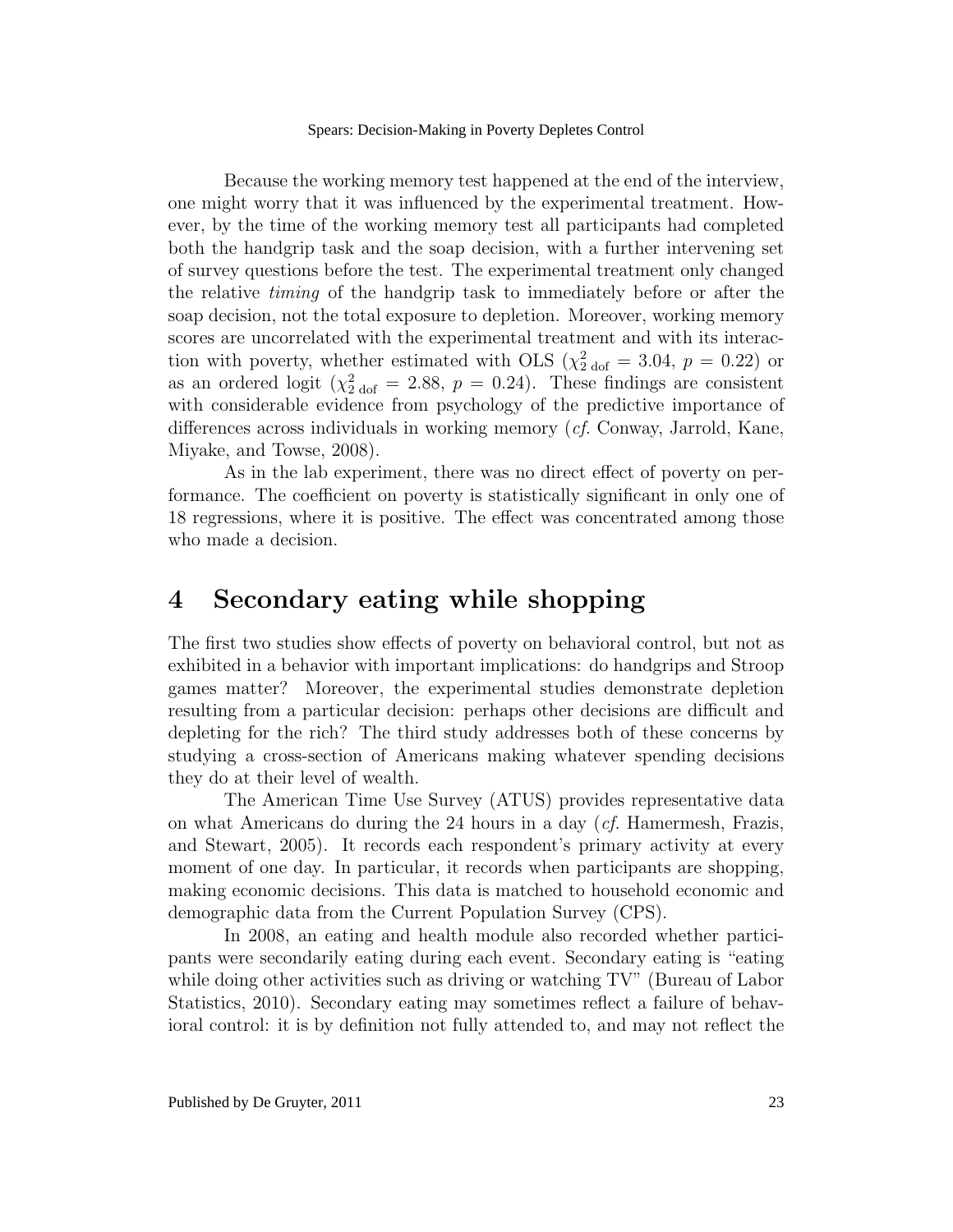deliberate pursuit of health goals.<sup>9</sup> "Mindless eating" without "consumption monitoring" facilitates overeating (Wansink and Sobal, 2007). For example, in an experiment conducted by Wansink, Painter, and North (2005), treatment group participants were unable to visually monitor their consumption because a hidden mechanism secretly refilled their soup bowls. These participants ate 73 percent more soup than control-group participants with normal, finite soup bowls, but did not believe they had eaten more or claim to feel more sated. In the ATUS data, a one-hour increase in daily time spent secondarily eating is linearly associated with a 0.09-point increase in BMI (two-sided  $p = 0.085$ ).

Shopping and making purchases require economic decision-making. If this decision-making is particularly depleting for poorer people, and if secondary eating is a mindless behavior often in conflict with Americans' health goals, then this economic decision-making should especially encourage secondary eating among the poor. In the ATUS, shopping is accompanied by secondary eating among poorer people more often than among richer people.

# 4.1 Data

This section uses the 2008 wave of the ATUS. The ATUS is sponsored by the Bureau of Labor Statistics and conducted by the U.S. Census Bureau. It randomly selects households that have recently participated in the CPS, and then uniformly randomly selects an adult participant from within the household. Therefore, time use data can be matched with respondent data from the ATUS and household data from the CPS.

Each respondent details the previous day to an interviewer in a phone interview. Days are recorded from 4:00 am until 4:00 am on the day of the interview. Interviewers are trained to facilitate recall by working forwards and backwards and to record verbatim descriptions of activities. These activities are then classified according to a three-tier taxonomy; for example "household activities" include care for "lawn, garden, and houseplants," which includes maintaining "ponds, pools, and hot tubs." The median respondents reported 19 events in their days, 14 at the  $25<sup>th</sup>$  percentile and 25 at the  $75<sup>th</sup>$ .

The eating and health module was sponsored by the U.S. Department of Agriculture's Economic Research Service and the National Institutes of Healths National Cancer Institute. It asked about subjective health, health indicators such as weight, and food sources and preparation. In particular, it

<sup>9</sup>Hamermesh (2010), who terms secondary eating "grazing," argues from price theory that secondary eating will increase as earnings do (an increase in the opportunity cost of primary eating) and finds some evidence for this in the ATUS.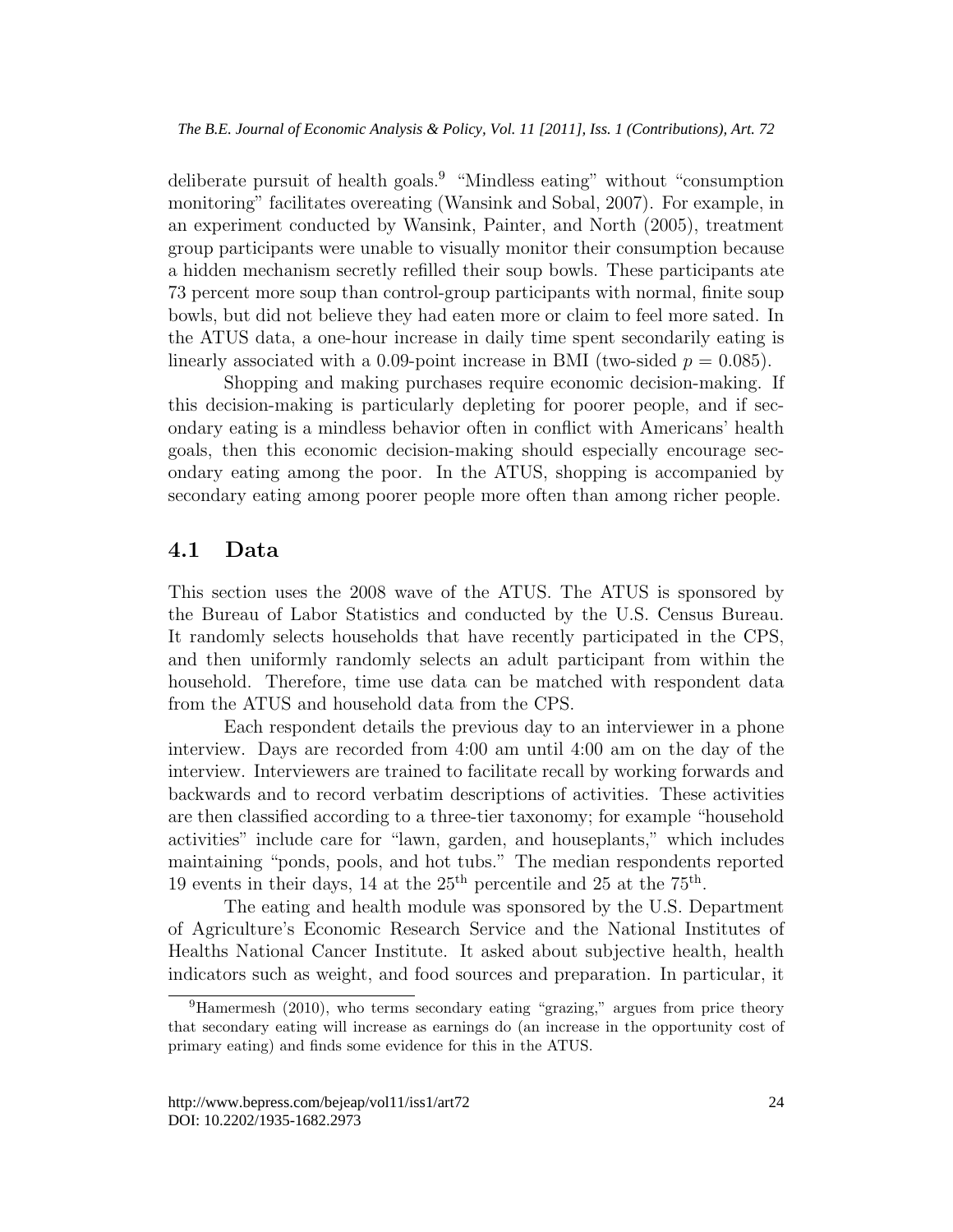asked whether the respondent was secondarily eating during each event in the daily diaries.

Of 6,923 respondents in the sample, household economic data is available for 6,711 and personal earnings data (including values of zero) is available for 4,134. Using the categories pre-coded in the CPS data, 13 percent of respondents lived in households with income less than 130 percent of the poverty line, and 23 percent lived in household with less than 185 percent; we will refer to the former group as "very poor" and the latter group as "poor."

Eight percent of all events involved secondary eating, compared with 4.6 percent of shopping events that are not grocery shopping. Among activities, secondary eating is most common at work, followed by during socializing or leisure. Of all events, 3.5 percent are shopping, and the average shopping event lasts twenty minutes. Richer people shop slightly more often, but not statistically significantly  $(p = 0.36)$ .

### 4.2 Econometric strategy

Relative to other event types, is shopping accompanied by secondary eating more often for poorer participants than for richer participants? We estimate the linear probability regression

$$
secondary_{it} = \frac{\beta_0 + \beta_1 shopping_{i,t} \times richer_i + \beta_2 shopping_{i,t} + \beta_3 richer_i +}{\theta X_i + \theta Y_{i,t} + \alpha_1 hour_t + \alpha_2 day_t + \varepsilon_{i,t},}
$$
\n(3)

where i indexes respondents and t indexes events in i's day; secondary is an indicator of secondary eating by i during event  $t$ ; shopping indicates whether t was a shopping event for i, and *richer* is either an indicator that the participant's household is not poor in the CPS or her weekly earnings. In most specifications, we include only non-grocery shopping in *shopping* to prevent a confounding effect of food availability, but results will be shown to be robust to including all shopping. Events are categorized by the hour of their midpoint (for example, an event that starts at 11:30 am and lasts until 1:30 pm is categorized under 12pm);  $\alpha_1$  includes fixed effects for these 24 categories. With  $\alpha_2$ , day of the week fixed effects are included.

Because poverty varies at the respondent level, not the event level, respondent fixed effects cannot be used. Standard errors are clustered by respondent. All estimates are weighted according to the recommended sampling weights. The main results use individual events as  $t$ , the units of observation, but to protect against a mechanical effect of the number of events in the day, we also include results with a constructed balanced-panel data set where each

Published by De Gruyter, 2011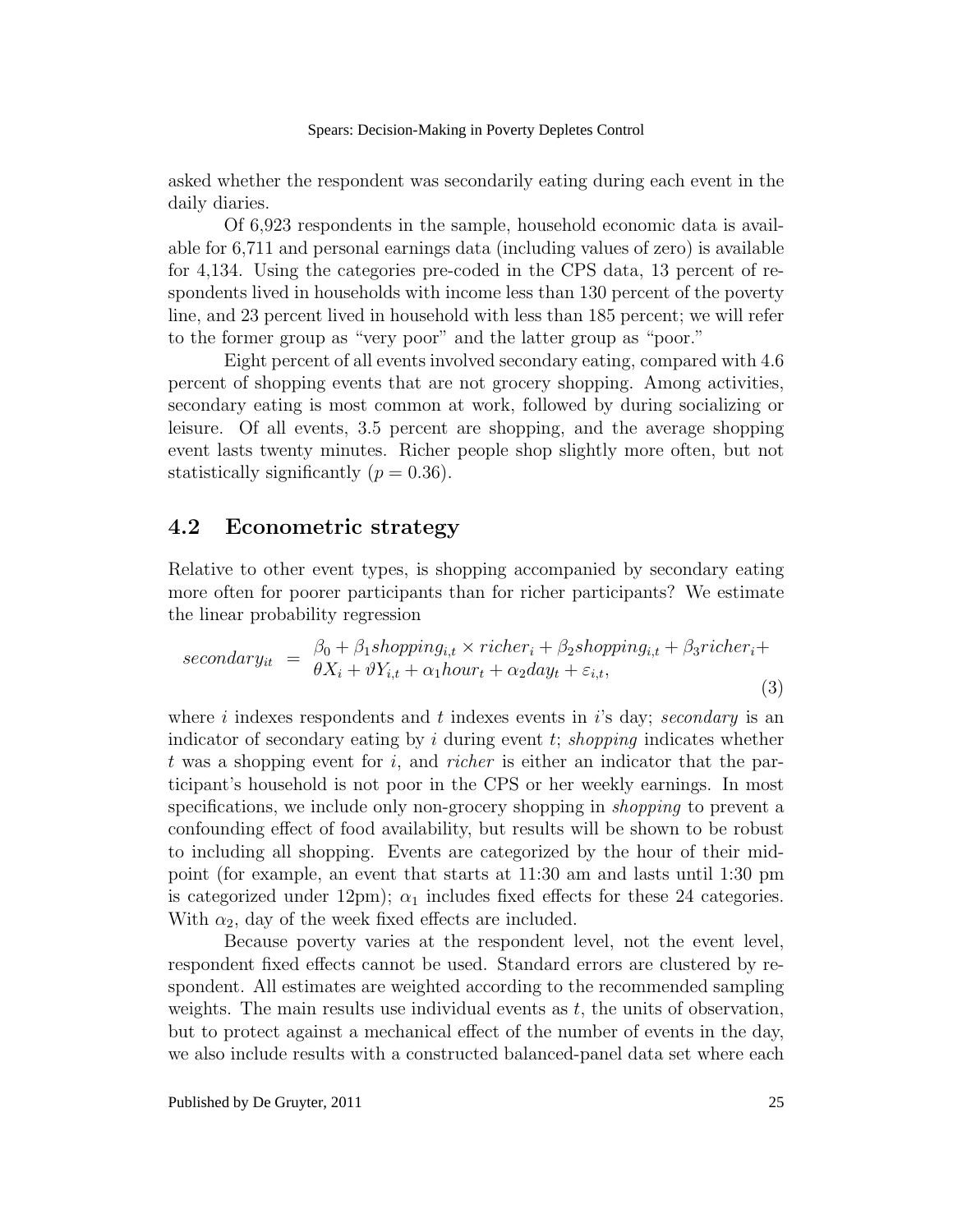hour is an observation and indicators report whether an activity occurred at all during that hour.

Identification in this study depends on the assumption that the interaction of poverty and shopping is independent of other correlates of secondary eating, conditional on fixed effects and other controls. In addition to ordinary omitted variable bias, these controls are intended to rule out mechanical correlations due to relationships among events in a day. Respondent controls  $X_i$  and event controls  $Y_{i,t}$  are added separately. Event controls are the duration of the event (as a quartic polynomial), indicators for being at home or at work, and an indicator for being with a child. Respondent demographic and economic controls are sex, age, weight, BMI, and number of children, as well as indicators for being employed, being out of the labor force, and being employed full-time. Respondent controls also include details of how the respondent spent that day: the number of events reported (quadratically); total time spent alone, with friends, and with family; time spent in primary eating (quadratically); an indicator for having cooked that day and time spent cooking.

## 4.3 Results

Figure 4 summarizes the mean results without covariates: although around 8 percent of non-shopping events involve secondary eating for the rich and poor alike, during shopping the poor are more than a third more likely (about 6 or 7 percentage points, rather than about 4.5) to be secondarily eating than the rich.

Table 6 confirms that this interaction is similar and statistically significant even after including a range of controls. The estimate that the association between shopping and secondary eating is about two percentage points greater for poor people is robust to various respecifications.<sup>10</sup>

Beginning in column three, a similar interaction between poverty and housework is included as a placebo. It is not statistically distinguishable from zero and does not change the estimates for shopping. Additionally, measuring economic well-being with personal earnings produces a similar interaction: for participants with mean earnings, shopping is associated with a 1.2 percentage point increase in secondary eating, an association that becomes negative for participants with weekly earnings more than \$81 above the mean.

<sup>&</sup>lt;sup>10</sup>While not reported in the table, estimating the logit of secondary eating in equation 3 produces a similar marginal effect of -2.8 percentage points for  $\hat{\beta}_1$ , with a two-sided p-value of 0.062.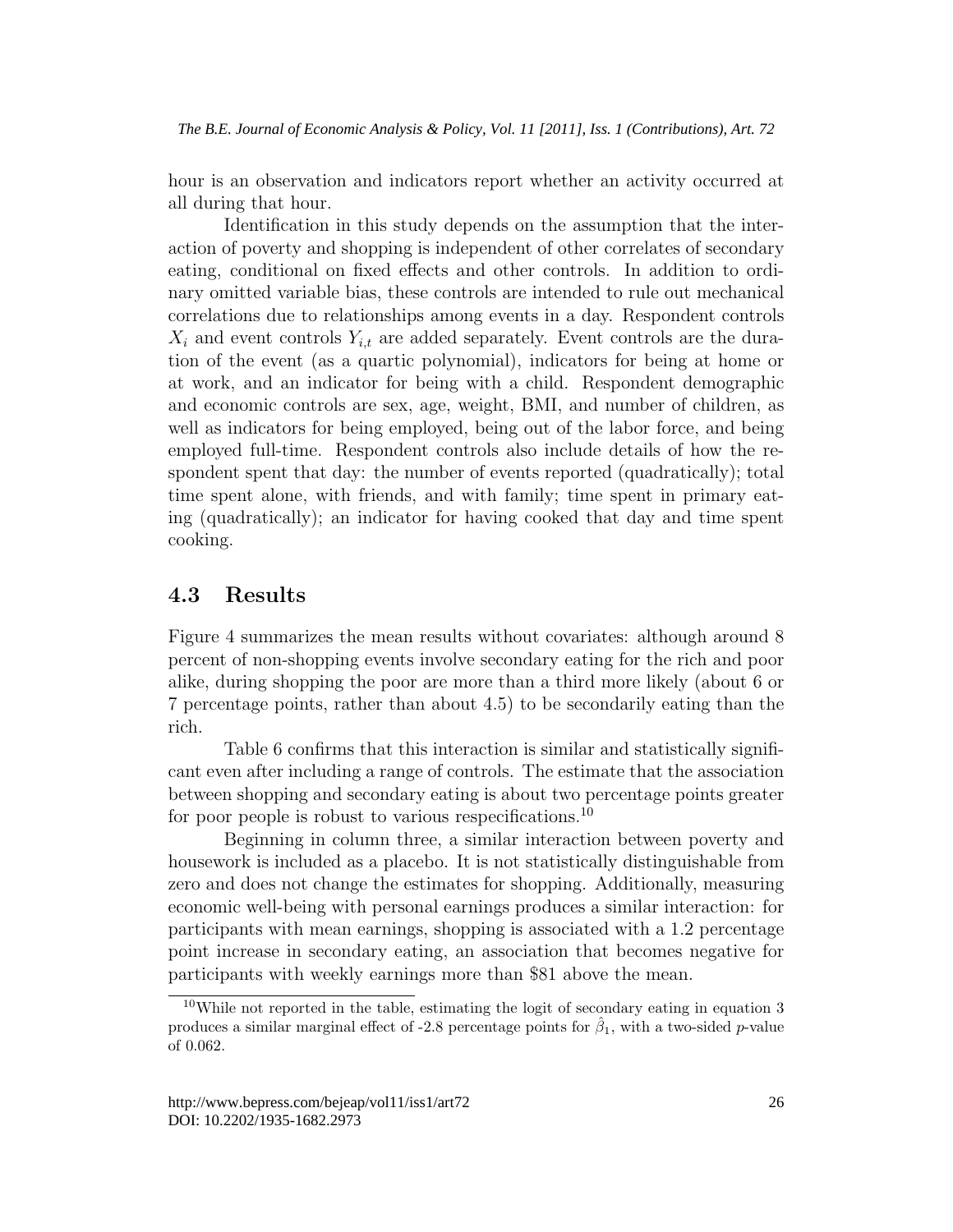

Figure 4: Time use: Secondary eating by poverty status

The right-side panel excludes events when the respondent is sleeping or primarily eating, as these cannot involve secondary eating, so they cannot show a difference across the rich and poor. Effects are similar, even greater in magnitude for the main specification. Including grocery shopping among shopping or restricting the indicator of poverty to the poorest produces comparable estimates.

Table 7 reports a set of placebo regressions. The final specification from column 5 of table 6 is repeated with events during which the theory does not predict an interactive effect: leisure time, watching tv, doing housework, being at work, and the lag of the shopping variable. None of these event types statistically significantly reproduces the negative interaction with shopping. The positive coefficient on work may reflect different types of jobs (for example, if food is more readily available, or work is more cognitively depleting for richer people), or a spurious result of running many regressions.

Table 8 estimates the same specification with hours, rather than events, as the units of observation. For each hour in each respondent's day, we constructed indicators of whether the respondent went shopping during any part of that hour and whether the respondent did any secondary eating during that hour, as well as similar indicators for the covariates. Richer respondents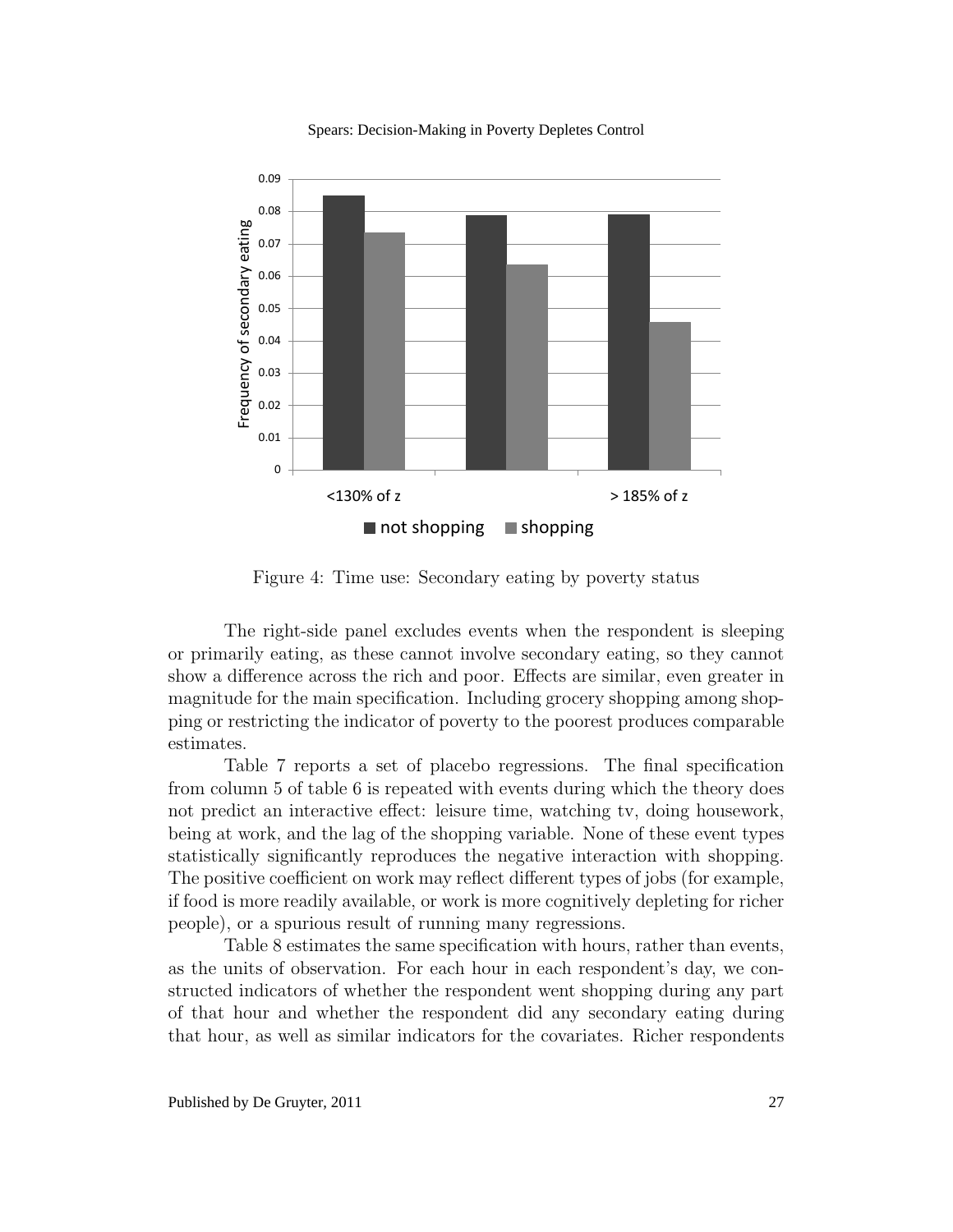are more likely than poorer respondents to be secondarily eating while not shopping, but less likely while shopping.

As a final robustness check, the right-hand panel includes results for secondary drinking. Secondary drinking is more difficult to interpret because it includes both, for example, soft drink consumption — which may be inconsistent with health goals — and coffee consumption, which may promote goals and occurs often and continuously during events of long duration. Secondary drinking accompanies 16 percent of events. Nevertheless, a negative coefficient may be expected if secondary drinking is done mindlessly or impulsively. The results show that during shopping the frequency of secondary drinking increases for poorer people, but does not change or slightly decreases for richer people.

These results are consistent with the prediction that economic decisionmaking will cause depleted behavioral control specifically among the poor, but it cannot be definitively ruled out that they are driven by an omitted correlation. For example, poor people may go to different stores, shop differently, or have different health goals. No information is available in the ATUS about where participants are shopping. Unlike in the field experiment, no measure of working memory is available to isolate a specifically cognitive mechanism.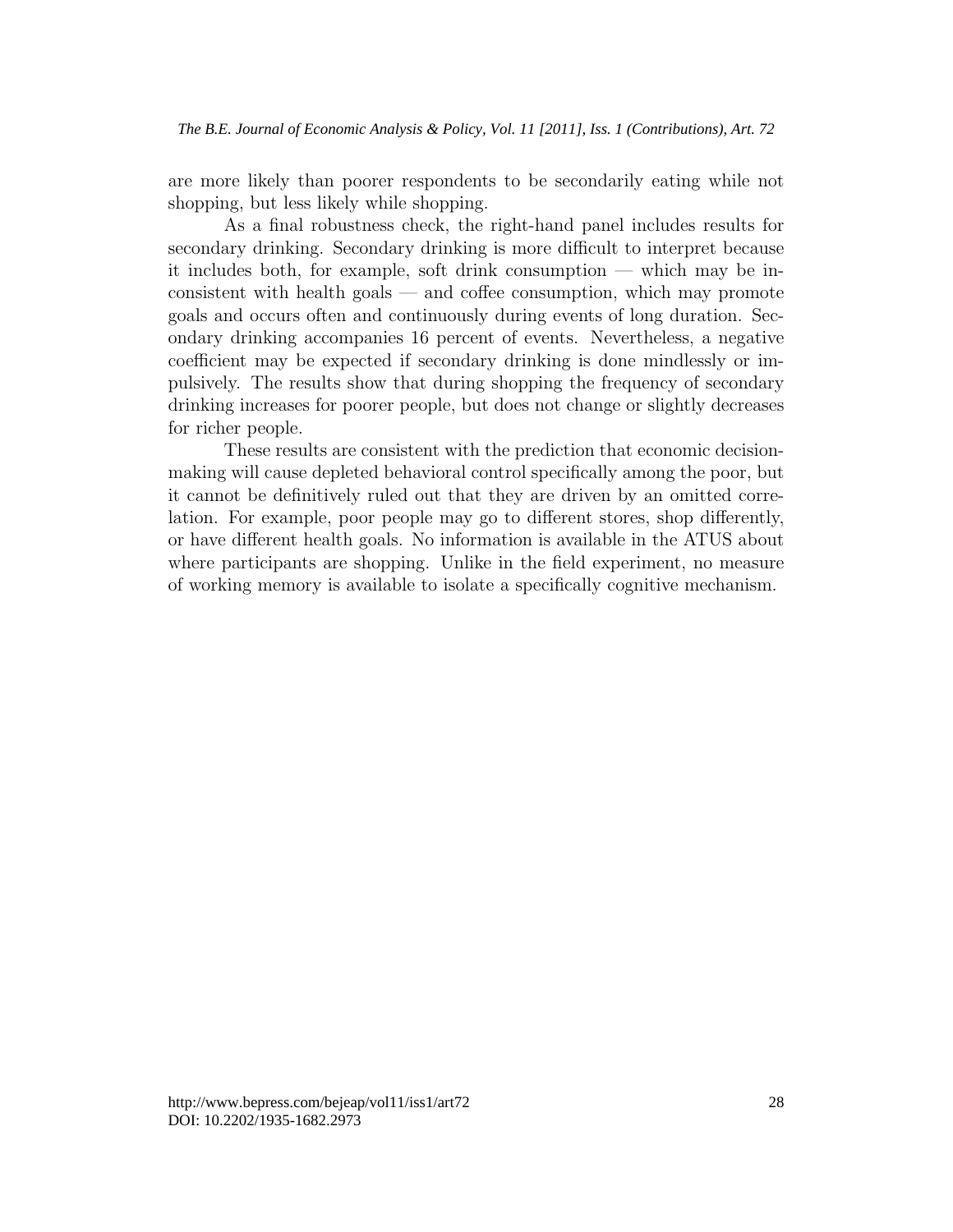| Table 0. Decontrary catting. Initial probability during an event |             |             |                           |             |                             |             |                     |  |
|------------------------------------------------------------------|-------------|-------------|---------------------------|-------------|-----------------------------|-------------|---------------------|--|
|                                                                  |             |             | Full sample of all events |             | Restricted sample of events |             |                     |  |
|                                                                  | (1)         | (2)         | (3)                       | (4)         | (5)                         | (6)         | (7)                 |  |
| shopping:                                                        | no groc.    | no groc.    | no groc.                  | no groc.    | no groc.                    | inc. groc.  | no groc.            |  |
| richer:                                                          | not poor    | not poor    | not poor                  | earnings    | not poor                    | not poor    | not v. poor         |  |
| shopping $\times$ richer                                         | $-0.0228**$ | $-0.0226**$ | $-0.0234**$               | $-0.0151*$  | $-0.0251**$                 | $-0.0162*$  | $-0.0192^{\dagger}$ |  |
|                                                                  | (0.0113)    | (0.0112)    | (0.0112)                  | (0.00782)   | (0.0108)                    | (0.00844)   | (0.0124)            |  |
| shopping                                                         | $0.0314***$ | $0.0313***$ | $0.0318***$               | $0.0122**$  | 0.00645                     | $-0.00828$  | 0.00340             |  |
|                                                                  | (0.0102)    | (0.0101)    | (0.0101)                  | (0.00550)   | (0.00972)                   | (0.00747)   | (0.0116)            |  |
| richer                                                           | $0.00737*$  | $0.00848**$ | $0.00928**$               | 0.00182     | 0.00760                     | 0.00747     | 0.00585             |  |
|                                                                  | (0.00396)   | (0.00422)   | (0.00429)                 | (0.00434)   | (0.00554)                   | (0.00559)   | (0.00676)           |  |
| housework $\times$ richer                                        |             |             | $-0.0138$                 | $-0.00357$  | $-0.00693$                  | $-0.00686$  | $-0.0108$           |  |
|                                                                  |             |             | (0.0101)                  | (0.00813)   | (0.0104)                    | (0.0104)    | (0.0135)            |  |
| housework                                                        |             |             | 0.00448                   | $-0.00816$  | $-0.0189**$                 | $-0.0191**$ | $-0.0148$           |  |
|                                                                  |             |             | (0.00906)                 | (0.00547)   | (0.00935)                   | (0.00937)   | (0.0127)            |  |
| time $\&$ day FEs                                                |             |             | ✓                         |             |                             |             |                     |  |
| event controls                                                   |             |             |                           |             |                             |             |                     |  |
| respondent controls                                              |             |             |                           |             |                             |             |                     |  |
| $\boldsymbol{c}$                                                 | $0.0641***$ | $0.0956***$ | $0.0949***$               | $0.0888***$ | $0.120***$                  | $0.120***$  | $0.120***$          |  |
|                                                                  | (0.00986)   | (0.0141)    | (0.0141)                  | (0.0177)    | (0.0170)                    | (0.0170)    | (0.0176)            |  |
|                                                                  |             |             |                           |             |                             |             |                     |  |
| $\boldsymbol{n}$                                                 | 138,309     | 138,309     | 138,309                   | 85,093      | 111,360                     | 111,360     | 111,360             |  |
| respondents                                                      | 6,711       | 6,711       | 6,711                     | 4,134       | 6,711                       | 6,711       | 6,711               |  |
| $R^2$                                                            | 0.0907      | 0.0925      | 0.0925                    | 0.104       | 0.155                       | 0.156       | 0.155               |  |

Spears: Decision-Making in Poverty Depletes Control

Table 6: Secondary eating: linear probability during an event

 Standard errors clustered by respondent in parentheses. The restricted sample of events excludes sleeping and primary eating.Columns marked "no groc." exclude grocery shopping from shopping; columns marked "inc. groc." include grocery shopping.Operationalizations of being "richer" are indicators for being not poor and not very poor and <sup>a</sup> continuous measure of earnings.Earnings are demeaned and in \$100 per week. Poverty reflects household CPS categories. Two-sided p-values: \*  $p < 0.10$ ; \*\*<br> $n < 0.05$ ; \*\*\*  $n < 0.01$ ; \*  $n = 0.12$  $p < 0.05$ ; \*\*\*  $p < 0.01$ ; †  $p = 0.12$ .

#### Published by De Gruyter, 2011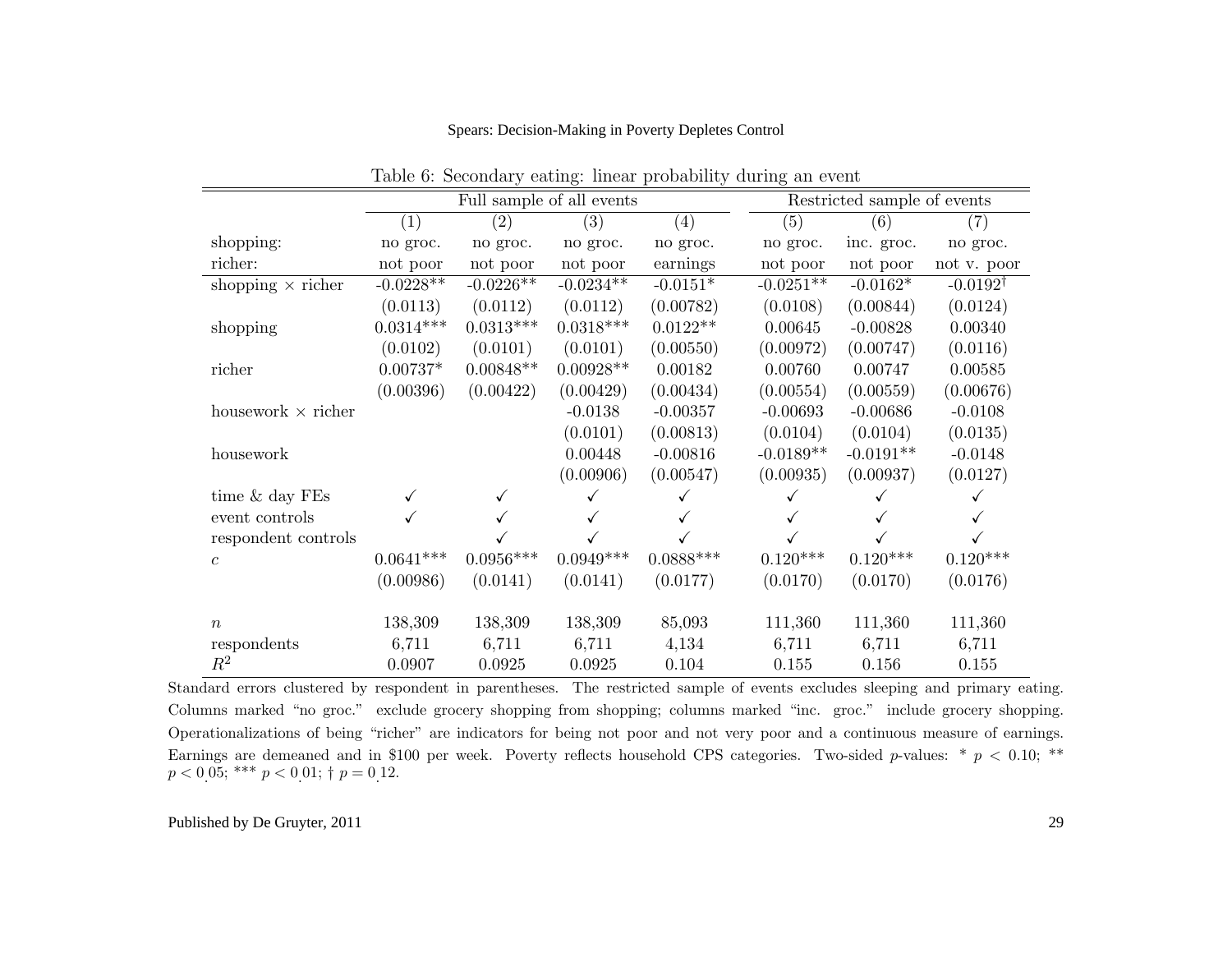|                         | rapio 1. poconada y cading. propping verbab odner event types |              |             |             |                  |            |  |  |
|-------------------------|---------------------------------------------------------------|--------------|-------------|-------------|------------------|------------|--|--|
|                         |                                                               | (2)          | (3)         | (4)         | $\left(5\right)$ | (6)        |  |  |
| event:                  | shopping                                                      | lag shopping | leisure     | tv          | housework        | at work    |  |  |
| event $\times$ not poor | $-0.0251**$                                                   | $-0.0132$    | $-0.00510$  | $-0.00247$  | $-0.00599$       | $0.0417**$ |  |  |
|                         | (0.0108)                                                      | (0.0149)     | (0.00836)   | (0.0118)    | (0.0104)         | (0.0189)   |  |  |
| event                   | 0.00645                                                       | $0.0570***$  | $0.0629***$ | $0.0573***$ | $-0.0194**$      | $-0.00735$ |  |  |
|                         | (0.00972)                                                     | (0.0135)     | (0.00775)   | (0.0107)    | (0.00936)        | (0.0160)   |  |  |
| not poor                | 0.00760                                                       | 0.00675      | $0.00916+$  | 0.00828     | 0.00672          | 0.00387    |  |  |
|                         | (0.00554)                                                     | (0.00555)    | (0.00554)   | (0.00556)   | (0.00560)        | (0.00553)  |  |  |
| $\mathcal{C}$           | $0.120***$                                                    | $0.121***$   | $0.0997***$ | $0.109***$  | $0.121***$       | $0.123***$ |  |  |
|                         | (0.0170)                                                      | (0.0170)     | (0.0174)    | (0.0172)    | (0.0170)         | (0.0169)   |  |  |
|                         |                                                               |              |             |             |                  |            |  |  |
| $\boldsymbol{n}$        | 111,360                                                       | 110,890      | 111,360     | 111,360     | 111,360          | 111,360    |  |  |

Table 7: Secondary eating: shopping versus other event types

Standard errors clustered by respondent in parentheses. Poverty reflects household CPS categories. Two-sided p-values: \*  $p < 0.10$ ; \*\*  $p < 0.05$ ; \*\*\*  $p < 0.01$ .

http://www.bepress.com/bejeap/vol11/iss1/art72DOI: 10.2202/1935-1682.2973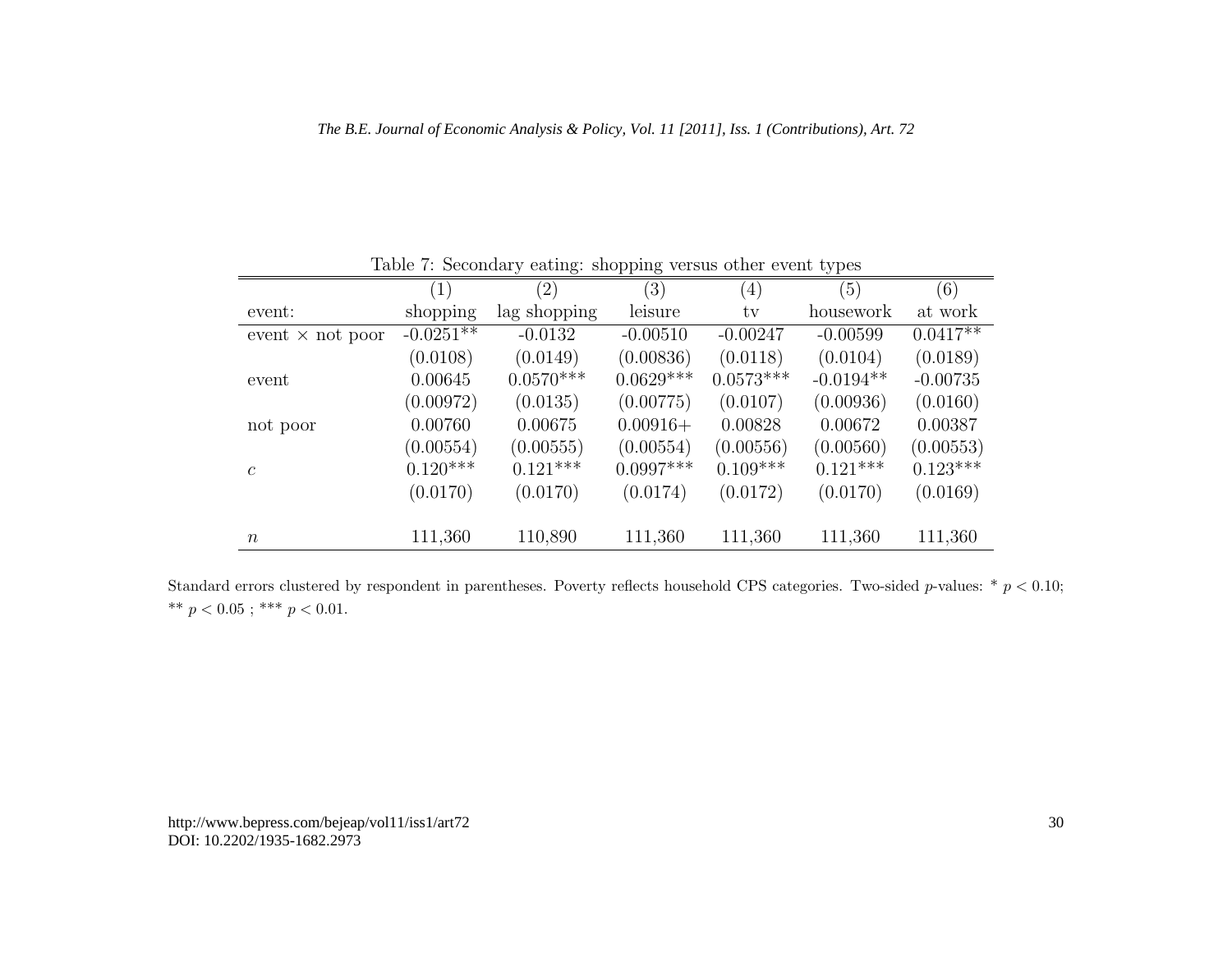| Table 6. Decondary earing and drinking. Intear probability during an hour |              |                     |                        |              |              |                    |              |  |
|---------------------------------------------------------------------------|--------------|---------------------|------------------------|--------------|--------------|--------------------|--------------|--|
|                                                                           |              | Secondary eating    |                        |              |              | Secondary drinking |              |  |
|                                                                           | (1)          | $\left( 2\right)$   | $\left( 3\right)$      | (4)          | (5)          | (6)                | (7)          |  |
|                                                                           |              | Full sample         |                        | Not sleeping |              | Full sample        | Not sleeping |  |
| shopping $\times$ not poor                                                | $-0.0453*$   | $-0.0359^{\dagger}$ | $-0.05\overline{40**}$ | $-0.0440*$   | $-0.0639$ ** | $-0.0555**$        | $-0.0550**$  |  |
|                                                                           | (0.0255)     | (0.0250)            | (0.0266)               | (0.0259)     | (0.0265)     | (0.0254)           | (0.0266)     |  |
| shopping                                                                  | $-0.0272$    | $0.0416*$           | $-0.0493**$            | 0.0168       | 0.0317       | $0.0787***$        | $-0.00434$   |  |
|                                                                           | (0.0228)     | (0.0224)            | (0.0236)               | (0.0231)     | (0.0239)     | (0.0229)           | (0.0236)     |  |
| not poor                                                                  | $0.0280***$  | $0.0362***$         | $0.0287***$            | $0.0457***$  | $0.0212**$   | $0.0217**$         | 0.0200       |  |
|                                                                           | (0.00693)    | (0.00666)           | (0.0102)               | (0.00965)    | (0.00981)    | (0.0102)           | (0.0131)     |  |
| time & day FEs                                                            |              |                     |                        |              | $\checkmark$ |                    |              |  |
| hour controls                                                             |              |                     |                        |              |              |                    |              |  |
| respondent                                                                |              |                     |                        |              |              |                    |              |  |
| controls                                                                  |              |                     |                        |              |              |                    |              |  |
| $\boldsymbol{c}$                                                          | $-0.0352***$ | $0.236***$          | $0.138***$             | $0.506***$   | $-0.0190$    | $0.102***$         | $0.258***$   |  |
|                                                                           | (0.0126)     | (0.0236)            | (0.0284)               | (0.0413)     | (0.0175)     | (0.0360)           | (0.0358)     |  |
| $n \text{ (hours)}$                                                       | 140,928      | 140,928             | 91,999                 | 91,999       | 140,928      | 140,928            | 91,999       |  |
| respondents                                                               | 6,711        | 6,711               | 6,585                  | 6,585        | 6,711        | 6,711              | 6,585        |  |

Table 8: Secondary eating and drinking: linear probability during an hour

Standard errors clustered by respondent in parentheses. Poverty reflects household CPS categories. Two-sided p-values: \*  $p < 0.10$ ; \*\*  $p < 0.05$ ; \*\*\*  $p < 0.01$ ; †  $p = 0.15$ .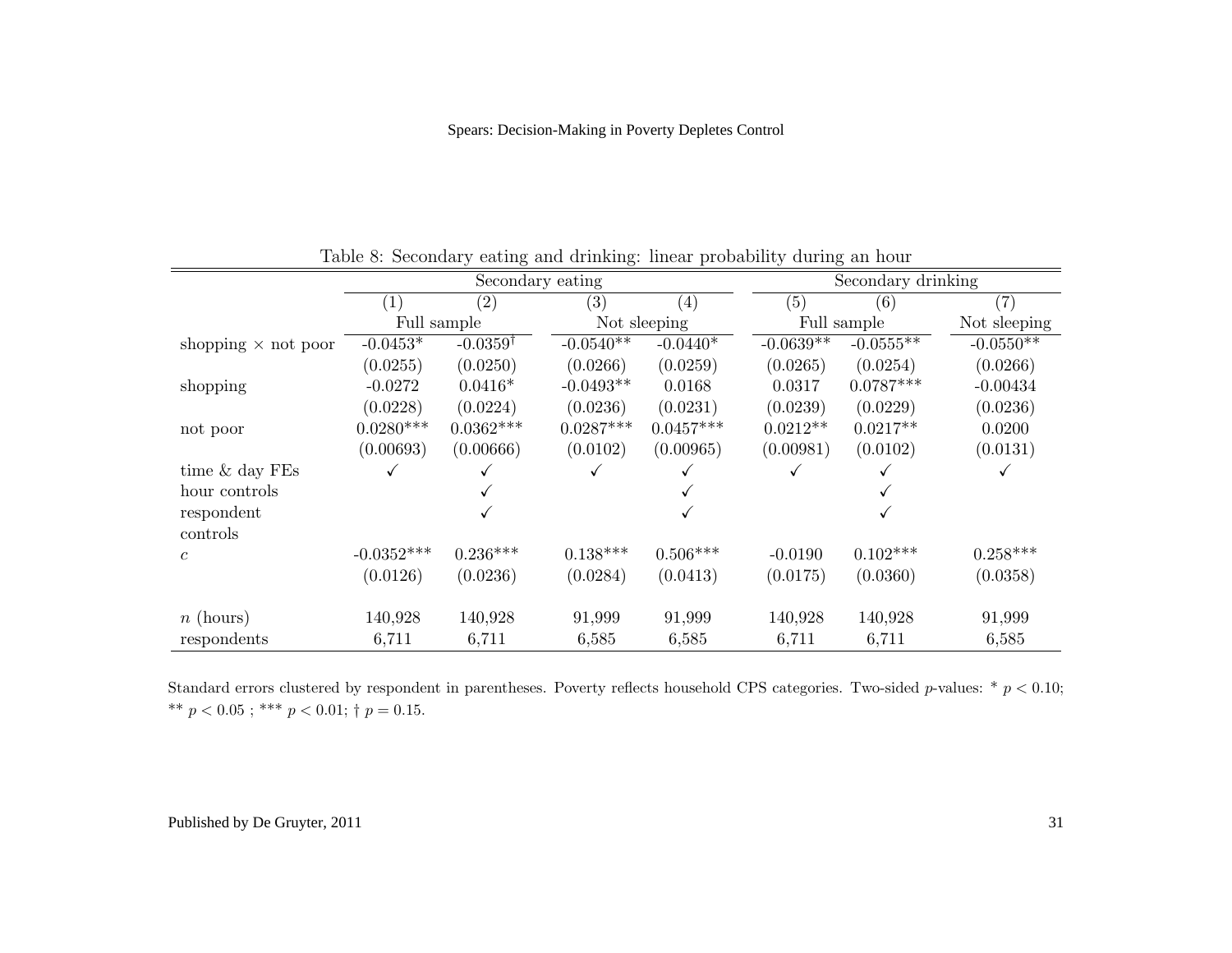# 5 Conclusions and discussion

Economic decision-making diminished behavioral control when participants were poorer. In these data, poverty appears to cause depleted performance, rather than the other way around. Isolating this direction of causality was the main objective of this paper.

Having done this, which theoretical mechanism seems most likely to have mattered in these studies? The three mechanisms are not definitively separated by this evidence. In these studies, poverty had an effect particularly when participants made economic decisions, as opposed to poverty having a diffuse, background effect without economic decision-making. Moreover, the depleting effect of economic decision-making on the poor was greatest, on average, among those with the least working memory. These findings are consistent with a theory of poverty's depletion of limited cognitive control. However, all three of these mechanisms could be active and important, especially in other populations or contexts.

Certainly rich people, too, sometimes face difficult or tempting economic decisions; these may sometimes be depleting. However, the decisions studied in the experiments had behavioral effects even at tiny financial magnitudes, small enough that the poor must face them routinely. Moreover, the time-use data found that shopping's depleting effect was limited to the poor even when rich and poor respondents made whatever purchases they ordinarily made. Although a richer person's budget may enable her to face a difficult choice between two luxury items, this was not quantitatively important enough to appear in a statistically representative day. Further, the richer consumer has the option of not making this choice at all. If, as the lab experiment suggests, even routine decisions about everyday goods are costly and difficult for the very poor, then their depleting effect is more inescapable.

These studies provide no direct evidence about the duration of depletion, or whether it may accumulate over many depleting circumstances. However, recent experiments by Gailliot, Baumeister, DeWall, Maner, Plant, Tice, Brewer, and Schmeichel (2007) suggest that increasing blood glucose levels may accelerate recovery of behavioral control after depletion. Unfortunately such a salve may be less accessible to, for example, the undernourished Indian poor.

These studies add to the growing evidence for a cognitive dimension of what is ordinarily modeled as time *preference* (*e.g.* Spears, 2010). Additionally, they could be important for policy. Gilens (1999) summarizes his research on American political attitudes: "In large measure, Americans hate welfare because they view it as a program that rewards the undeserving poor" —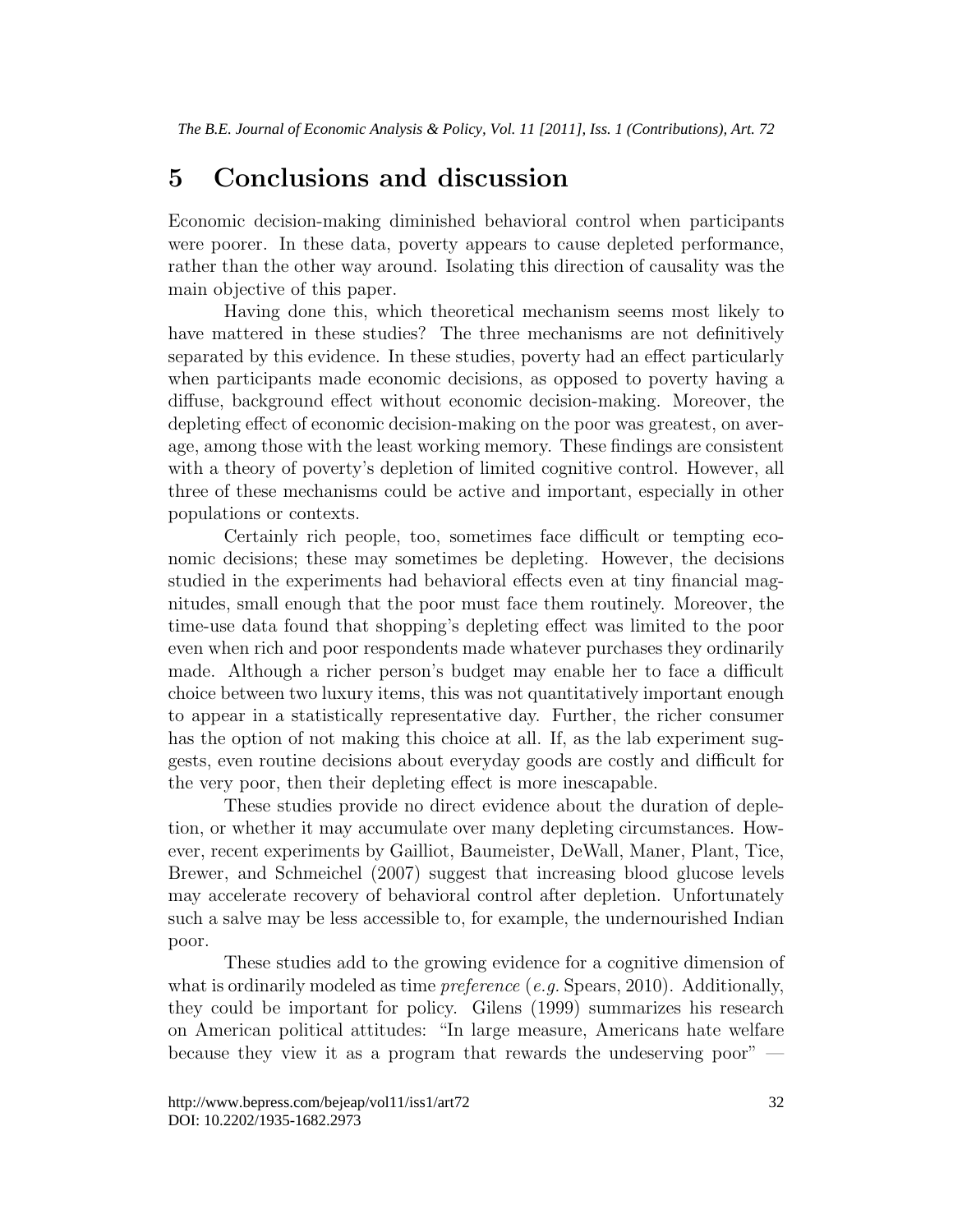here, the lazy, impulsive, myopic poor. This view that poverty is caused by bad decisions and bad behavior is commonly held and politically influential, but may be moderated by evidence of the potential complexity of the causal ties between poverty and behavioral control.

# A Appendix: Theories of poverty & behavior

When Shantideva, an 8th century Indian Buddhist, vowed to follow a path of service and enlightenment, he made a particular commitment to fulfill the material needs of the poor, who would never otherwise have the mental resources to concentrate on their own enlightenment without distraction. While probably not the first scholarly observation of poverty's psychological effects on behavior, Shantideva's is the first that we are aware of. This appendix is a brief review of others since then, with extra weight on the economics literature. Anand and Lea (2011) offer a recent review that is more focused on the psychology literature about poverty.

# A.1 Scarcity, limited attention, & stress

In an important antecedent to this paper, Mullainathan and Shafir (2010) propose that poverty is psychologically important because it is a form of scarcity. Scarcity, they suggest, causes people to experience stress and to focus their attention on the domains where resources seem most scarce. Because attention is limited, people attend to what is scarce to the exclusion of other potentially important decisions,  $11$  and their performance suffers due to stress. While outside the scope of this paper, in their model poverty is merely one form of scarcity; limits to, for example, a busy person's time or a dieter's meals would produce similar psychological results.

Mullainathan and Shafir report interviews with Indian sugar cane farmers. They interview the same farmers before and after their harvests: before, outcomes are uncertain and resources are scarce; after, some uncertainty is resolved and resources are more plentiful if farmers were credit constrained. In the second interview, after the harvest, farmers exhibit less stress and perform better on the Stroop test, which requires participants to override an impulsive, but wrong, answer with a deliberative response.

<sup>11</sup>This theory is related to, but not identical to, Banerjee and Mullainathan's (2008) model of agents who can allocate a unit of attention to home or work. Because poor people are unable to afford security at home, they are distracted from being productive at work.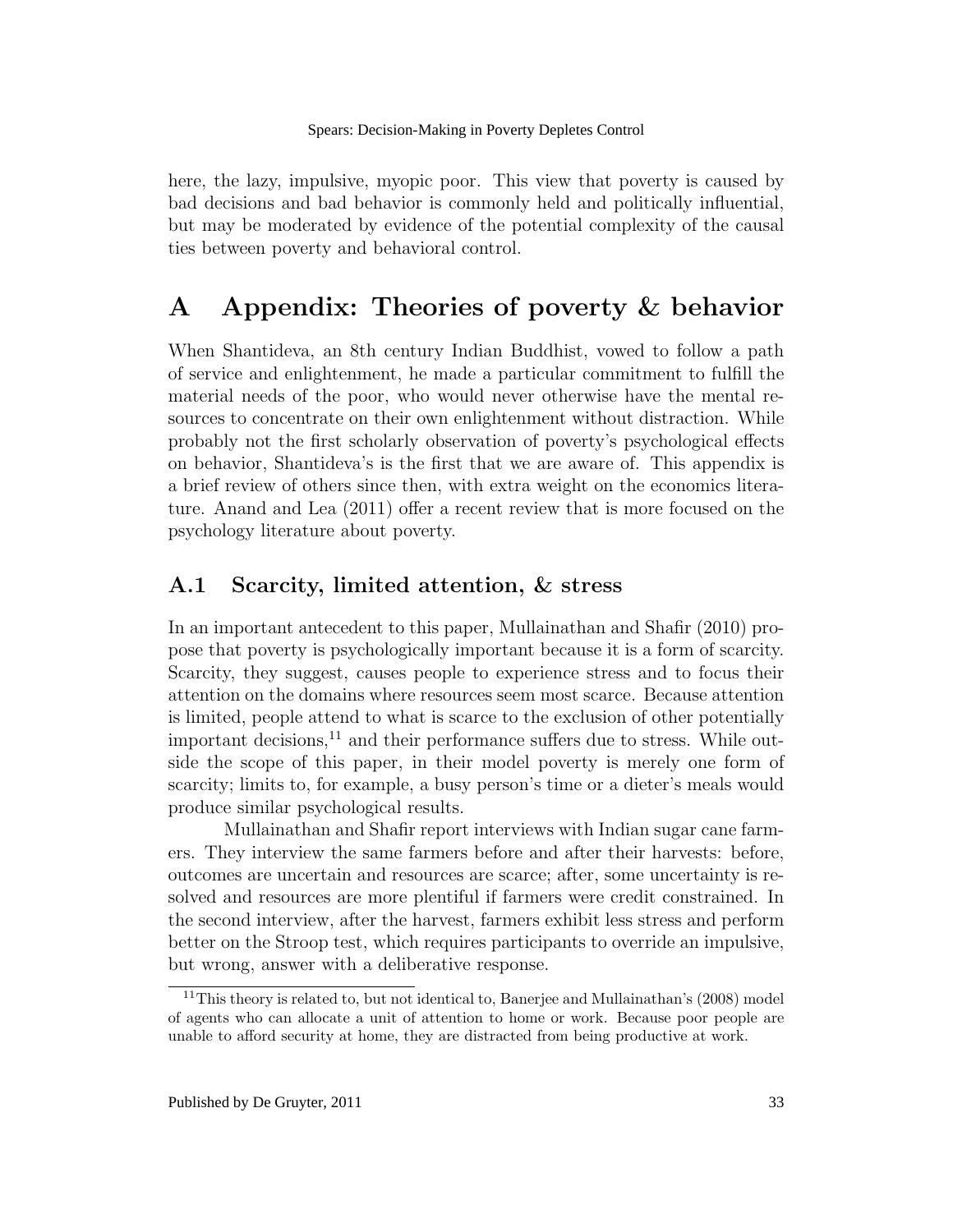The closest antecedent in empirical economics to Mullainathan and Shafir's work may be Ariely, Gneezy, Loewenestein, and Mazar's (2009) experiments on "large stakes" and "choking under pressure," with relative poverty as a contextual independent variable. Arguing that "very high incentives result in a decrease in performance,"<sup>12</sup> and that whether an incentive is high is relative, they conducted experiments in Tamil Nadu, India. Because the participants were poor, the maximum reward in their experimental game (400 rupees, or about eight dollars at market exchange rates), was 80 percent of the local per capita monthly expenditure. In creativity, memory, and motor coordination games, Indian participants offered these high incentives exhibited worse performance. Ariely et al. find a similar effect on MIT students, but only at much larger monetary stakes; of course, relative poverty in this comparison is not exogenously assigned.

Somewhat similarly, Case (2001) found less depression (a correlate of stress) on average among adults in poor South African households that had an older member who was receiving the state old age pension, relative to households with an older adult who was not eligible for the pension. This finding builds on Adler, Boyce, Chesney, Cohen, Folkman, Khan, and Syme's (1994) suggestion that the well-documented positive correlation between health and socioeconomic status could be partially explained by psychosocial factors, including depression, stress, and hostility (e.g. Rojas, 2011, Santiago, Wadsworth, and Stump, 2011). Haushofer (2011) has argued from neuroeconomic evidence that, among other effects "poverty raises levels of the stress hormone cortisol;" the result of this is to "impair executive function and exacerbate behavioral biases in economic choice, and thus contribute to the perpetuation of poverty." Evans et al. (2005) find that chaos in the lives of poor elementary school students in New York is associated with exhibiting more psychological distress and less self-regulation, as rated by their teachers.

Theoretically, Karelis (2007) offers a philosopher's account of the effects of poverty on behavior, emphasizing the cumulatively overwhelming effects of deprivation. Acting to relieve one problem is valuable if you only have one problem, Karelis offers, but is not worth the effort if you have many problems: soothing the pain of one bee sting is unnoticeable among ten others. As a result, marginal utility may be increasing among the poor, resulting in apparently impatient behavior.

<sup>&</sup>lt;sup>12</sup>This is an application of psychologists' "Yerkes-Dodson law," Ariely et al. explain, holding that "there is an optimal level of arousal for executing tasks, and that departures from this level in either direction can lead to a decrement in performance."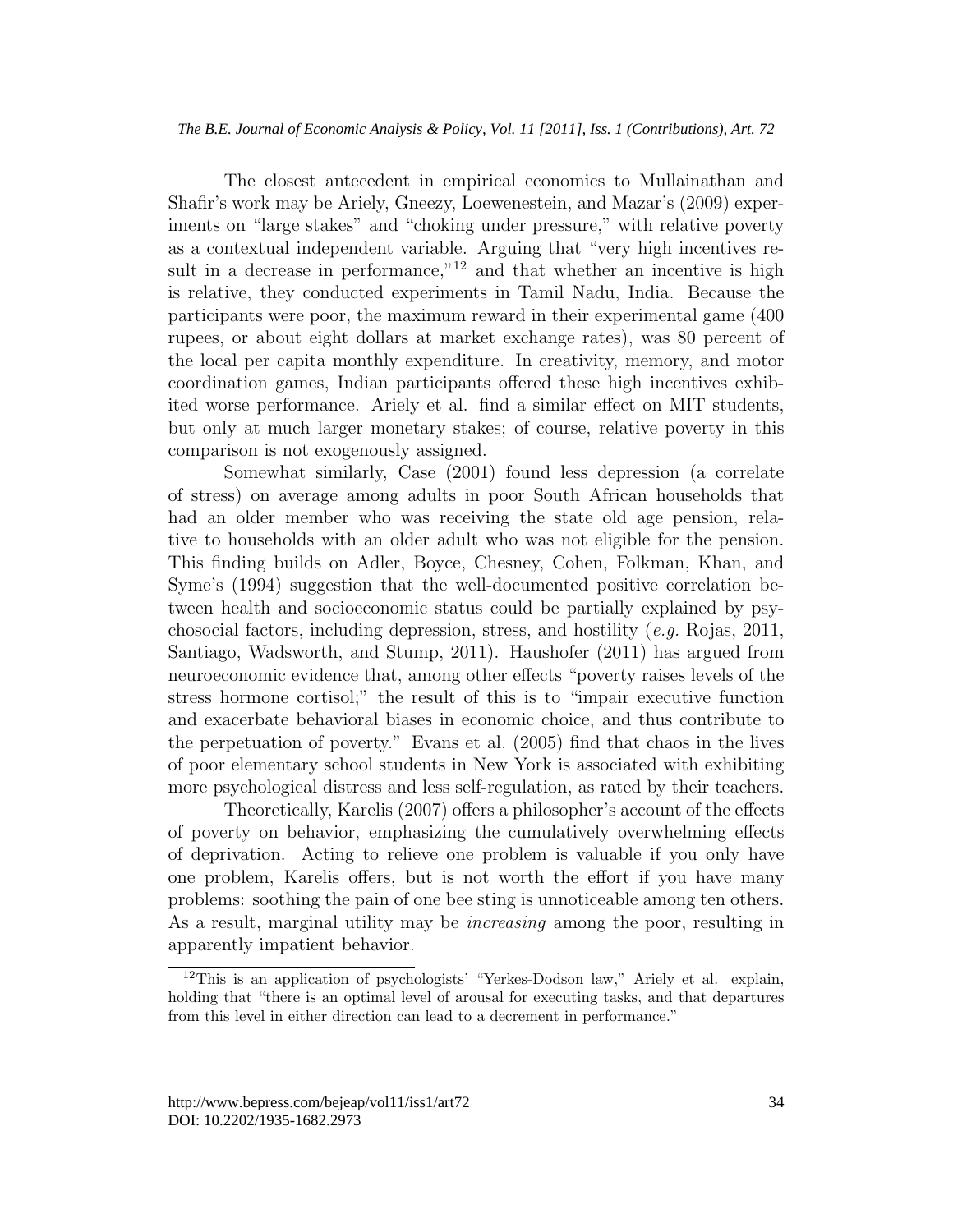Bernheim et al. (1999, 2011) offer a result where poverty has similar consequences through a very different theoretical mechanism. They consider the game theoretic personal rules that a person with time inconsistent impatience could implement: can I threaten myself with future misbehavior bad enough to discipline myself today? They argue that poorer people who are credit constrained may be unable to regulate their own impatience: their limited stock of assets bounds the grimness of the trigger with which they can threaten themselves. As they observe, this can explain the documented demand of the poor for external commitment mechanisms  $(e,q)$ . Ashraf et al., 2006).

## A.2 Ego-depletion & limited willpower

"Ego-depletion" is Baumeister et al.'s (1998) name for their theory that selfcontrol is produced with a limited willpower stock that is temporarily used up when people regulate their emotions or resist temptation. Thus, because "exerting self-control may consume self-control strength, reducing the amount of strength available for subsequent self-control efforts," Muraven and Baumeister (2000) suggest that "self-control operates like a muscle."

While ego-depletion was not originally intended as a theory of poverty, the need for self-control may arise particularly often for the poor. Spending money and spending willpower can be substitutes. Many offers of tempting purchases that are easily affordable for richer people require a poorer person to use willpower and save her money instead.<sup>13</sup> If willpower is limited, and if a poorer person can afford less indulgence, then poverty will deplete self-control when the poor face expensive temptation.

Ozdenoren et al. (forthcoming) develop an economic model of the optimal response to temptation given finite, depletable willpower. A poorer person with even the same amount of willpower as a richer person must resist temptation more often. Therefore their model predicts that "behavioral differences between rich and poor people sometimes attributed to differences in self-control skills may reflect wealth differences and nothing more."

<sup>13</sup>For example, Banerjee and Mullainathan (2010) explore implications of agents' sophistication about their "declining temptation" — the idea "that the fraction of the marginal dollar that is spent on temptation goods decreases with overall consumption," where temptation goods are goods in a multi-period/multi-self model that only generate utility for the period in which they are consumed. They justify this assumption partially with the observation that temptations such as tasty foods are satiable.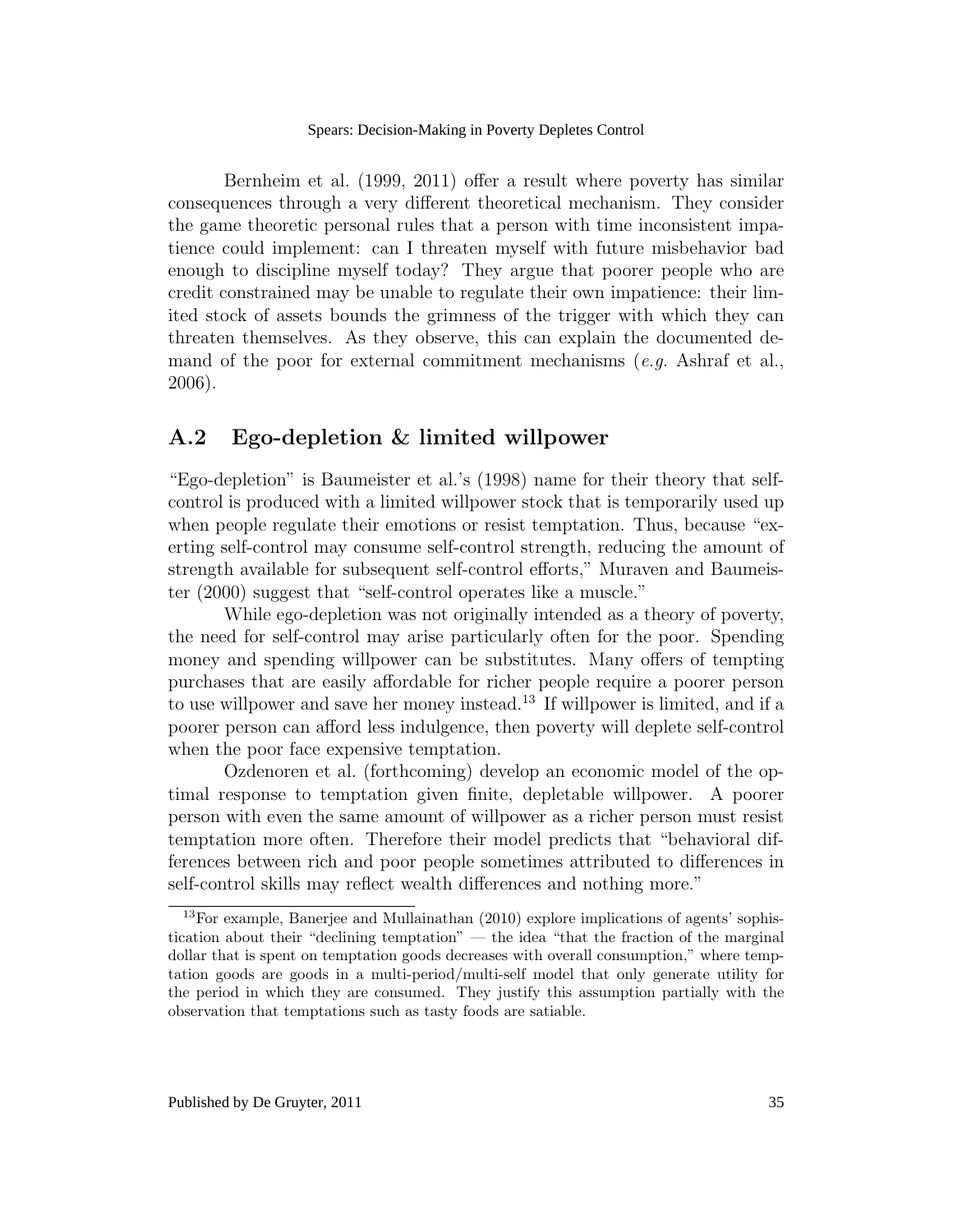# A.3 Difficult choices & limited cognitive control

". . .without choice, without knowledge for choice if he had it, without power of choice if he had knowledge. . ." Let Us Now Praise Famous Men, Agee (1941)

George Orwell (1937) traveled to the north of England during the Great Depression to learn about the lives of the poor. His detailed and moving account emphasizes the difficult decisions the poor have to make about what not to buy. Orwell recounts one family's meager budget, observes what it omits, and remarks that "any money spent on these would mean reduction on some other item;" elsewhere in the book he details the "psychological adjustment" inherent in the dilemmas of the poor, necessary to avoid "continued agonies of despair." In her history of poor and pregnant women in nineteenth-century Paris, Fuchs (1992) explains how "women made choices, albeit without adequate information, without many options, and without much planning." Some of the poor women she describes resorted to infanticide or child abandonment: "infanticide may have been an act of desperate self-defense in a maledominated society where many women had low status, low self-esteem, and few options, and where they tended to be economically vulnerable."<sup>14</sup> Such poverty is not only history: Collins, Morduch, Rutherford, and Ruthven (2009) collected detailed "financial diaries" from poor households in Bangladesh, India, and South Africa, documenting the complexity and difficulty of the intertemporal financial decisions that the poor must make to manage their small and irregular incomes.

Cognitive resources play an important role in economic behavior because they facilitate economic deliberation and global decision-making. Burks, Carpenter, Götte, and Rustichini (2008) find that in addition to choosing larger, later payments in the lab, truck drivers with better performance on cognitive tests are more likely to keep their job long enough to avoid incurring a costly debt for training. In a field experiment among pension recipients in Cape Town, consumption declines less steeply across the pension month among participants who show more cognitive ability on a working-memory test (Spears, 2010). Lab experiments that manipulate cognitive resources by depleting them find similar results. Together, these results suggest that behaviors commonly attributed to attitudes such as "impatience" may actually reflect cognitive regulation of behavior (Benjamin, Brown, and Shapiro, 2006).

<sup>14</sup>Again, poverty's terrible set of options has a psychological cost: "Women may have been telling the truth when they said that they did not remember the delivery and what happened afterward."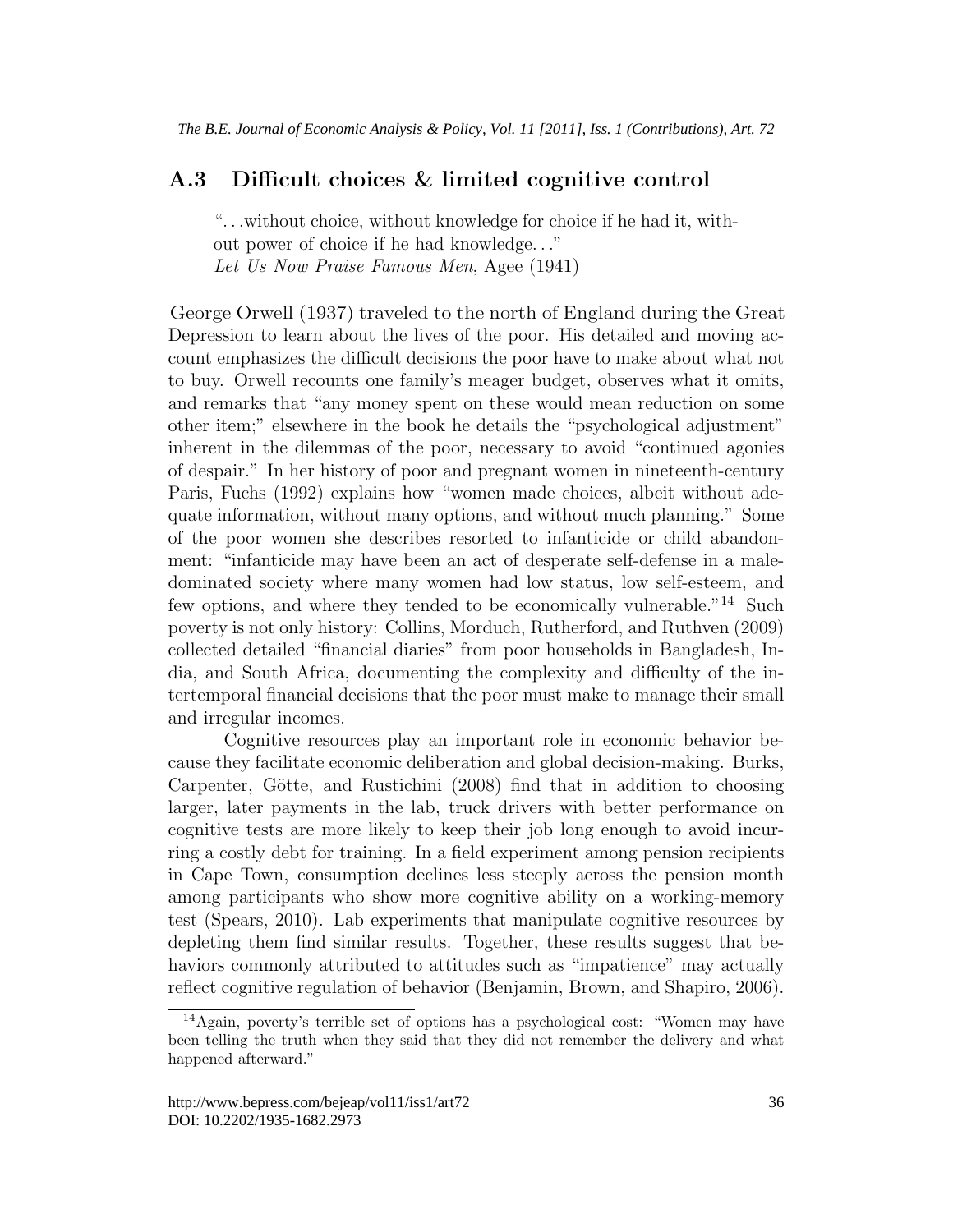A third mechanism by which poverty could influence subsequent decisionmaking is by taxing cognitive control. Cognitive control facilitates "the ability to select a weaker, task-relevant response. . . in the face of competition from an otherwise stronger, but task-irrelevant one" (Miller and Cohen, 2001). Cognitive control responds to conflict in mental processing (Botvinivk, Braver, Barch, Carter, and Cohen, 2001), is used to make decisions (McGuire and Botvinick, 2010), and may employ working memory to direct attention,  $15$  inhibit impulses, override automatic processes, and maintain goals. Cognitive control is limited (Monsell, 2003).

Experimental evidence confirms that difficult choices are cognitively costly. Vohs, Baumeister, Schmeichel, Twenge, Nelson, and Tice (2008) report experiments in which, after making choices, participants showed less stamina and persistence and more procrastination than a control group that did not choose. This is unsurprising given evidence of deliberation costs, especially costs of economic decision-making. Tversky and Shafir (1992) find that people avoid making difficult trade-offs, deferring choice when options are in conflict, such that no option dominates another.

Limits to cognitive control matter to poor people because poverty raises the stakes of many economic decisions, as observed by Mullainathan and Shafir (2010). For poorer people, the same economic decision may represent a more difficult trade-off between more valuable alternatives with less margin for error. Such decisions would demand more deliberation. Spears (2009) documented relatively poorer women in the rural Indian district of Kutch being more likely than relatively richer women to undertake mentally costly deliberation about spending small sums of money: deliberation was worth the effort, given their higher marginal disutility of wasting money. Such deliberation could be depleting, Wang et al. (2010) show — including, but not only, when emotions or temptation must be regulated. If cognitive resources are limited, this would leave less remaining cognitive control for other decisions or behaviors.

One potential resolution among these three mechanisms may be that to propose that cognitive control is limited is to agree with the other two models that attention and behavioral regulation are limited, because these are features of cognitive control systems. For the purpose of applying psychological research to better understand poverty, emphasizing limits to cognitive control — which is a broader resource — highlights that our abilities to resist temptation and to make difficult decisions both face limits.

<sup>&</sup>lt;sup>15</sup>Although an example of a general effect of poverty, rather than an effect of making a particular decision while poor, Evans and Schamberg (2009) importantly document that childhood poverty is inversely related to working memory in young adulthood, and that this association is mediated by childhood chronic stress.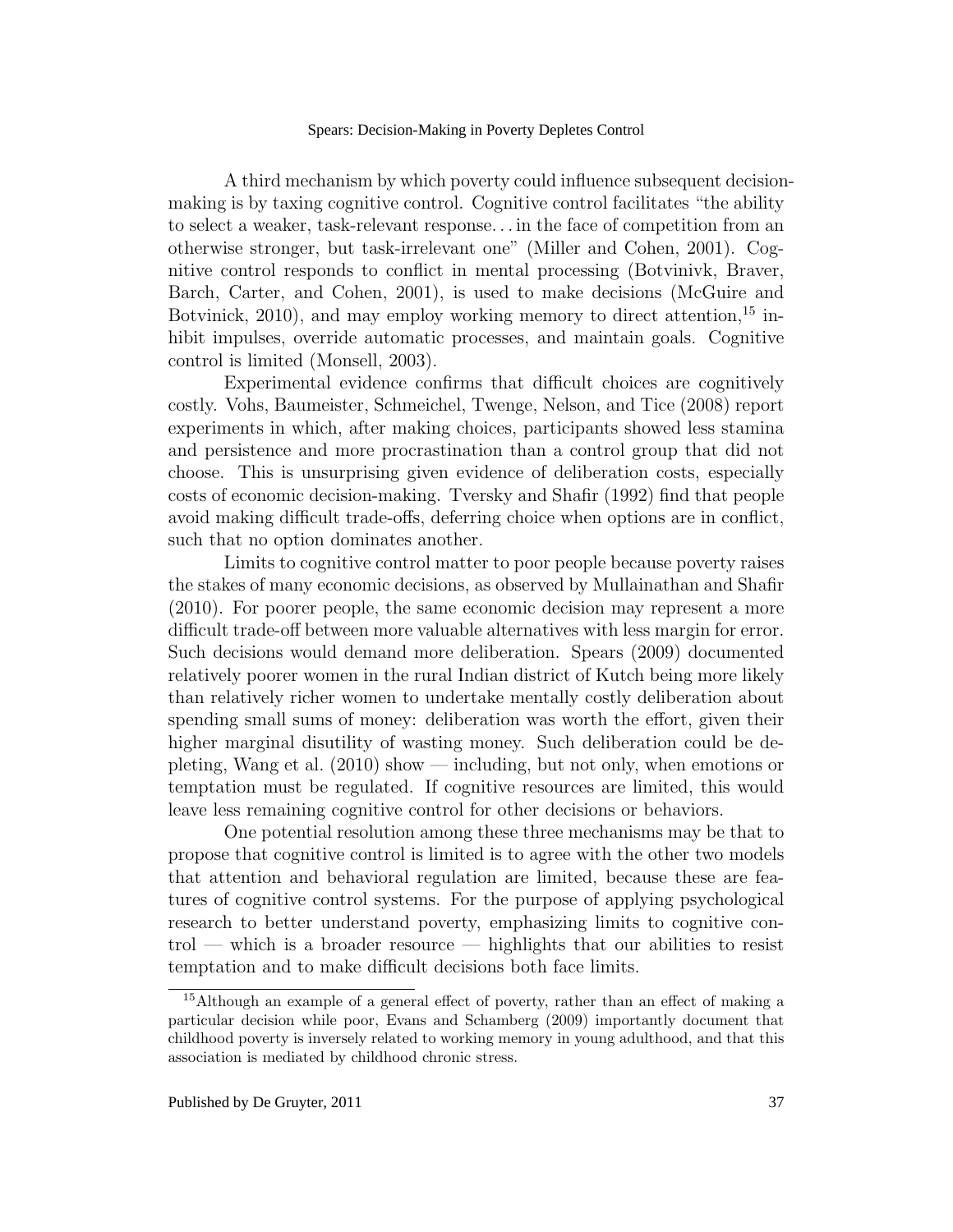# References

- Adler, N. E., T. Boyce, M. A. Chesney, S. Cohen, S. Folkman, R. L. Khan, and S. L. Syme (1994): "Socioeconomic status and health: The challenge of the gradient," American Psychologist, 49, 15–24.
- Agee, J. and W. Evans (1941): Let Us Now Praise Famous Men, Mariner.
- Anand, P. and S. Lea (2011): "The psychology and behavioural economics of poverty," Journal of Economic Psychology, 32, 284–293.
- Ariely, D., U. Gneezy, G. Loewenestein, and N. Mazar (2009): "Large stakes and big mistakes," Review of Economic Studies, 76, 451–469.
- Ashraf, N., D. Karlan, and W. Yin (2006): "Tying Odysseus to the mast: Evidence from a commitment savings product in the Philippines," Quarterly Journal of Economics.
- Banerjee, A. (2000): "The two poverties," *Nordic Journal of Political Econ*omy, 26, 129–41.
- Banerjee, A. V. and S. Mullainathan (2008): "Limited attention and income distribution," American Economic Review: Papers and Proceedings, 98, 489 – 493.
- Banerjee, A. V. and S. Mullainathan (2010): "The shape of temptation: Implications for the economic lives of the poor," working paper, MIT and Harvard.
- Baumeister, R. F., E. Bratslavsky, M. Muraven, and D. M. Tice (1998): "Ego depletion: Is the active self a limited resource?" Journal of Personality and Social Psychology, 74, 1252–1265.
- Becker, G. S. and C. B. Mulligan (1997): "The endogenous determination of time preference," Quarterly Journal of Economics, 112.
- Benjamin, D. J., S. A. Brown, and J. M. Shapiro (2006): "Who is 'behavioral'? cognitive ability and anomalous preferences," working paper, Harvard.
- Bernheim, B. D., D. Ray, and Sevin Yeltekin (1999): "Self-control, saving, and the low asset trap," working paper, Stanford University.
- Bernheim, B. D., D. Ray, and Sevin Yeltekin (2011): "Poverty and selfcontrol," working paper, Stanford University.
- Bertrand, M., S. Mullainathan, and E. Shafir (2004): "A behavioral-economics view of poverty," American Economic Review: Papers and Proceedings, 94, 419–423.
- Botvinivk, M. M., T. S. Braver, D. M. Barch, C. S. Carter, and J. D. Cohen (2001): "Cognitive monitoring and cognitive control," Psychological Review, 108, 624–652.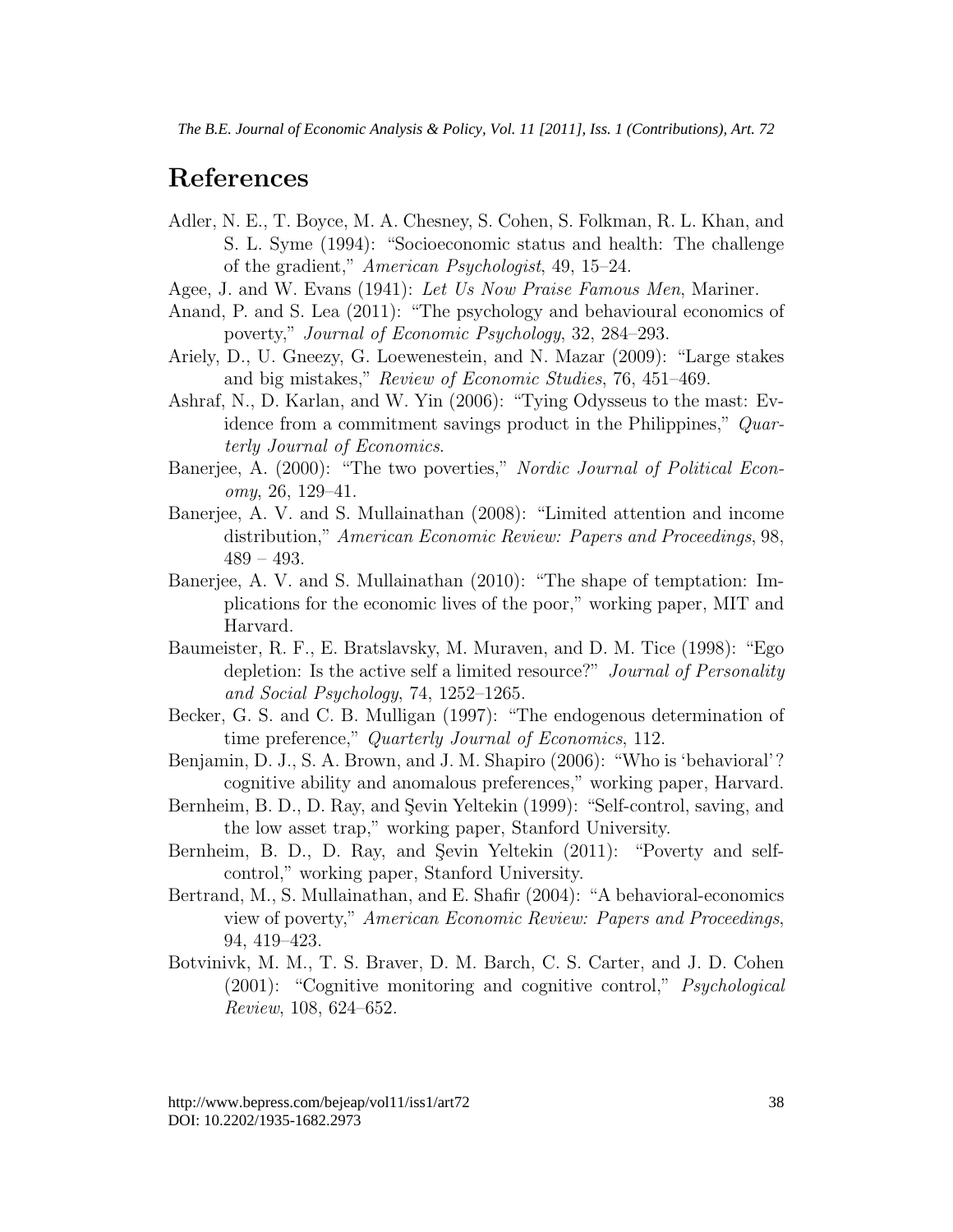- in rural single-parent african american families," Child Development, 70, 1197–1208. Brody, G. H., D. L. Flor, and N. M. Gibson (1999): "Linking maternal efficacy beliefs, developmental goals, parenting practices, and child competence
- Bureau of Labor Statistics (2010): "American time use survey: Eating & health module questionnaire," online: http://www.bls.gov/tus/ehmquestionnaire.pdf.
- Burks, S. V., J. P. Carpenter, L. Götte, and A. Rustichini (2008): "Cognitive skills explain economic preferences, strategic behavior, and job attachment," Discussion Paper 3609, IZA.
- Card, D. (1995): "Earnings, schooling, and ability revisited," in S. Polachek, ed., Research in Labor Economics, volume 14, JAI Press.
- Case, A. (2001): "Does money protect health status? evidence from South African pensions," working paper 8495, NBER.
- Chein, J. M., A. B. Moore, and A. R. Conway (2011): "Domain-general mechanisms of complex working memory span,"  $NeuroImage$ , 54, 550 – 559.
- Collins, D., J. Morduch, S. Rutherford, and O. Ruthven (2009): Portfolios of the Poor: How the World's Poor Live on \$2 a Day, Princeton.
- Conway, A., C. Jarrold, M. Kane, A. Miyake, and J. Towse, eds. (2008): Variation in Working Memory, Oxford.
- Currie, J. (2009): "Healthy, wealthy, and wise: Socioeconomic status, poor health in childhood, and human capital development," Journal of Economic Literature, 47, 87–122.
- Deaton, A. (1990): "Saving in developing countries: Theory and review," Proceedings of the World Bank Annual Conference on Development Economics 1989, 61–96.
- Duflo, E. (2006): "Poor but rational?" in R. B. Abhijit Vinayak Banerjee and D. Mookherjee, eds., Understanding Poverty, Oxford.
- Evans, G. W. and K. English (2002): "The environment of poverty: Multiple stressor exposure, psychophysiological stress, and socioemotional adjustment," Child Development, 73, 1238–1248.
- Evans, G. W., C. Gonnella, L. A. Marcynyszyn, L. Gentile, and N. Salpekar (2005): "The role of chaos in poverty and children's socioemotional adjustment," Psychological Science, 16, 560–565.
- Evans, G. W. and M. A. Schamberg (2009): "Childhood poverty, chronic stress, and adult working memory," PNAS, 106, 6545–6549.
- Fisher, I. (1930): *The Theory of Interest*, Macmillan.
- Flowers, J. H., J. L. Warner, and M. L. Polansky (1979): "Response and encoding factors in "ignoring" irrelevant information," Memory  $\mathcal C$  Cognition, 7, 86–94.
- Freedman, D. A. (2008): "On regression adjustments to experimental data," Advances in Applied Mathematics, 40, 180–93.

Published by De Gruyter, 2011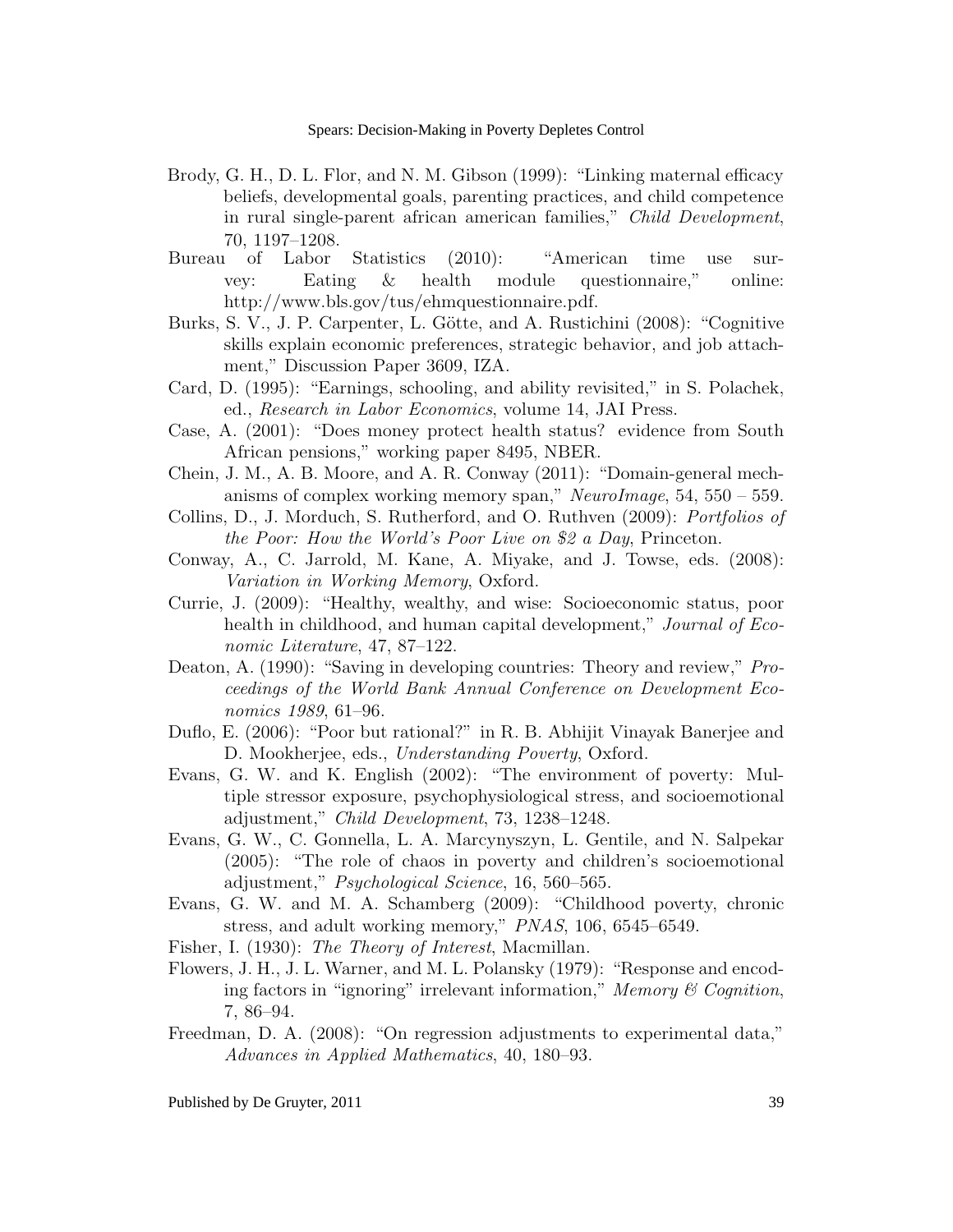*The B.E. Journal of Economic Analysis & Policy, Vol. 11 [2011], Iss. 1 (Contributions), Art. 72*

- Fuchs, R. G. (1992): Poor and pregnant in Paris: strategies for survival in the nineteenth century, Rutgers.
- Fuchs, V. R. (1982): "Time preference and health: an exploratory study," in V. R. Fuchs, ed., Economic Aspects of Health, Chicago and NBER.
- Gailliot, M. T., R. F. Baumeister, C. N. DeWall, J. K. Maner, E. A. Plant, D. M. Tice, L. E. Brewer, and B. J. Schmeichel (2007): "Self-control relies on glucose as a limited energy source: Willpower is more than a metaphor," Journal of Personality and Social Psychology, 92, 325–336.
- Gaventa, J. (1982): Power and Powerlessness: Quiescence and Rebellion in an Appalachian Valley, University of Illinois.
- Getz, S. J., D. Tomlin, L. E. Nystrom, J. D. Cohen, and A. R. A. Conway (2009): "Executive control of intertemporal choice: Effects of cognitive load on impulsive decision-making," Poster presented at Psychonomics, Princeton University.
- Gilens, M. (1999): *Why Americans Hate Welfare*, Chicago: University of Chicago.
- Hall, C. (2008): Decisions under Poverty: A Behavioral Perspective on the Decision Making of the Poor, Ph.D. thesis, Princeton University.
- Hamermesh, D. S. (2010): "Incentives, time use and BMI: The roles of eating, grazing and goods," Economics and Human Biology, 8, 2–15.
- Hamermesh, D. S., H. Frazis, and J. Stewart (2005): "Data watch: The american time use survey," Journal of Economic Perspectives, 19, 221–232.
- Haushofer, J. (2011): "Neurobiological poverty traps," working paper, University of Zurich.
- Karelis, C. (2007): The Persistence of Poverty, Yale.
- Kool, W. and M. Botvinick (2011): "A labor-leisure tradeoff in cognitive control," working paper, Department of Psychology and Princeton Neuroscience Institute, Princeton University.
- Lawrance, E. C. (1991): "Poverty and the rate of time preference: Evidence from panel data," Journal of Political Economy, 99, 54–77.
- Lewis, O. (1959): Five Families, New York: Basic.
- McGuire, J. T. and M. M. Botvinick (2010): "Prefrontal cortex, cognitive control, and the registration of decision costs," PNAS, 107, 7922–7926.
- Miller, E. K. and J. D. Cohen (2001): "An integrative theory of prefrontal cortex function," Annual Review of Neuroscience, 24, 167–202.
- Monsell, S. (2003): "Task switching," *TRENDS in Cognitive Sciences*, 7, 134– 140.
- Mullainathan, S. and E. Shafir (2010): "Decisions under scarcity," presentation, Russell Sage Foundation Summer Institute for Behavioral Economics.

http://www.bepress.com/bejeap/vol11/iss1/art72 DOI: 10.2202/1935-1682.2973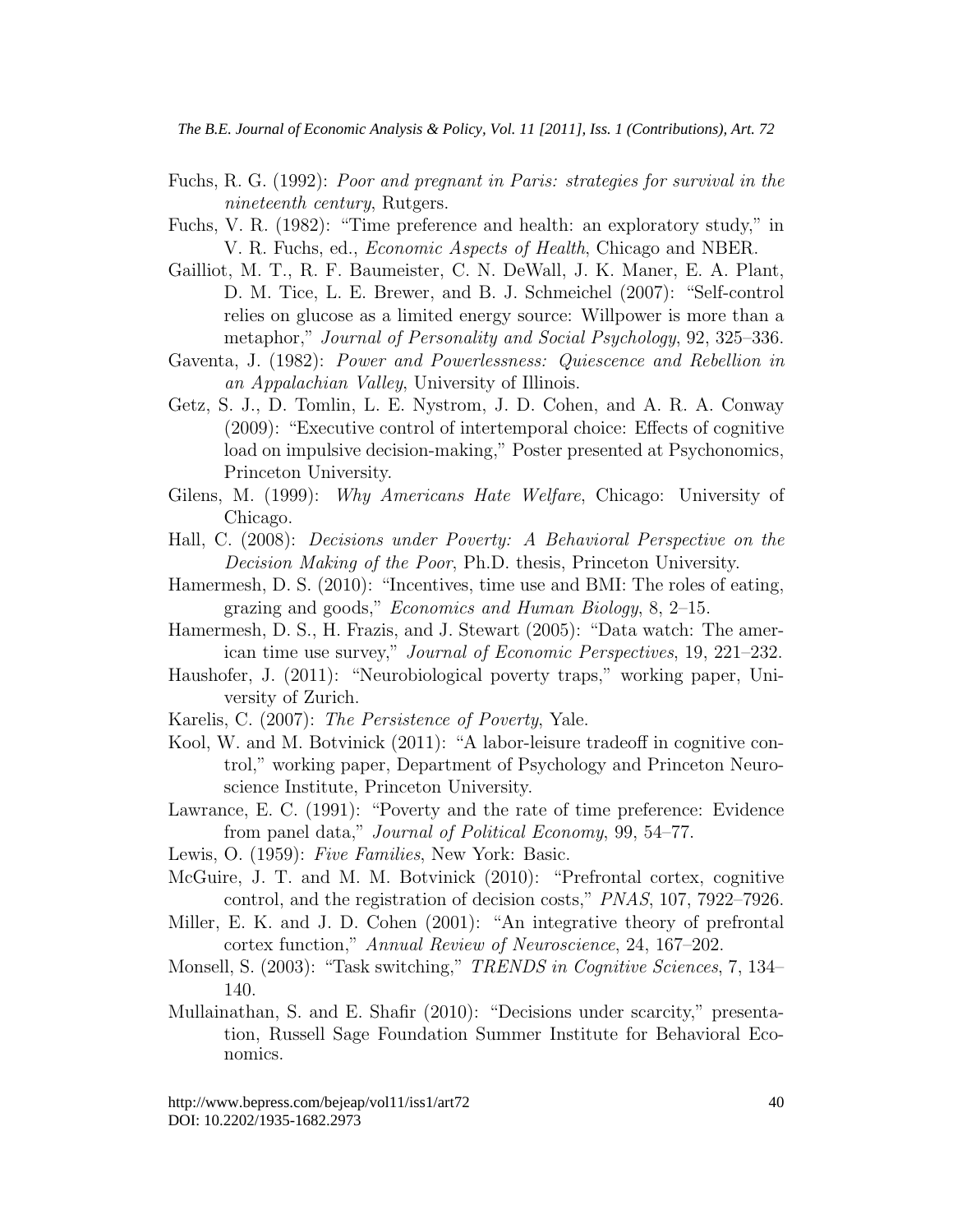- Muraven, M. and R. F. Baumeister (2000): "Self-regulation and depletion of limited resources: Does self-control resemble a muscle?" Psychological Bulletin,  $126, 247 - 259$ .
- Muraven, M., D. M. Tice, and R. F. Baumeister (1998): "Self-control as a limited resource: Regulatory depletion patterns," Journal of Personality and Social Psychology.
- O'Donoghue, T. and M. Rabin (1999): "Doing it now or later," American Economic Review, 89, 103–124.
- Orwell, G. (1937): The Road to Wigan Pier, Gollancz.
- Ozdenoren, E., S. Salant, and D. Silverman (forthcoming): "Willpower and the optimal control of visceral urges," Journal of the European Economic Association.
- Ray, D. (2006): "Aspirations, poverty and economic change," in A. Banerjee, R. Bénabou, and D. Mookherjee, eds., Understanding Poverty, Oxford.
- Richeson, J. A. and J. N. Shelton (2003): "When prejudice does not pay: Effects of interracial contact on executive function," Psychological Science, 14, 287–290.
- Rojas, M. (2011): "Poverty and psychological distress in Latin America," Journal of Economic Psychology, 32, 206–217.
- Santiago, C. D., M. E. Wadsworth, and J. Stump (2011): "Socioeconomic status, neighborhood disadvantage, and poverty-related stress: Prospective effects on psychological syndromes among diverse low-income families," Journal of Economic Psychology, 32, 218–230.
- Scott, J. (1977): The Moral Economy of the Peasant: Rebellion and Subsistence in Southeast Asia, Yale.
- Shamosh, N. A., C. G. DeYoung, A. E. Green, D. L. Reis, M. R. Johnson, A. R. A. Conway, R. W. Engle, T. S. Braver, and J. R. Gray (2008): "Individual differences in delay discounting," Psychological Science, 19, 904–911.
- Shantideva (c700): "A guide to the bodhisattva's way of life," working paper, Nalanda University.
- Shiv, B. and A. Fedorikhin (1999): "Heart and mind in conflict: the interplay of affect and cognition in consumer decision making," Journal of Consumer Research, 26.
- Spears, D. (2009): "Decision costs and price sensitivity: Theory and field experimental evidence from India," working paper, Princeton.
- Spears, D. (2010): "Bounded intertemporal rationality: Apparent impatience among South African pension recipients," working paper, Princeton.
- Spears, D. (2011a): "Low expectations: Reference-dependent preferences and labor supply in Cape Town, South Africa," working paper, Princeton.

Published by De Gruyter, 2011